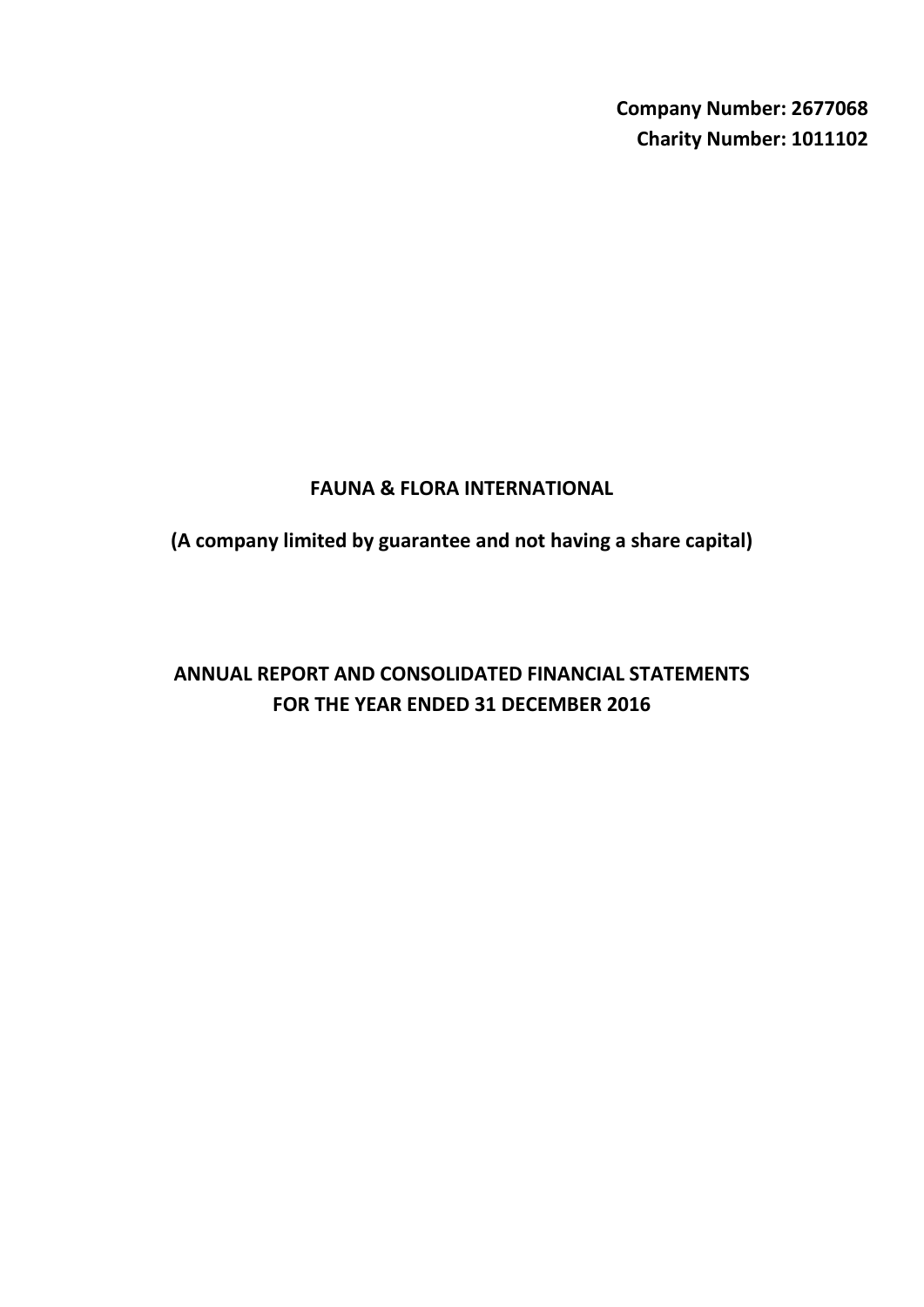# **Company Information**

L

| Patron                             | Her Majesty, Queen Elizabeth II                                                                                                                                                                                                                                                                                                                                                                                                                                                                                                                                                                              |
|------------------------------------|--------------------------------------------------------------------------------------------------------------------------------------------------------------------------------------------------------------------------------------------------------------------------------------------------------------------------------------------------------------------------------------------------------------------------------------------------------------------------------------------------------------------------------------------------------------------------------------------------------------|
| <b>President</b>                   | HRH Princess Laurentien of the Netherlands                                                                                                                                                                                                                                                                                                                                                                                                                                                                                                                                                                   |
| <b>Vice Presidents</b>             | Lisel Alamilla<br><b>Baroness Amos</b><br>Sir David Attenborough OM FRS<br>Professor David Bellamy OBE<br>The Lord Browne of Madingley FR Eng<br>Lindsay Bury<br>Field Marshal Sir John Chapple GCB CBE DL<br>Dame Judi Dench<br>Lord John De Ramsey<br>Dr Lee Durrell<br>Dorette Fleischmann<br><b>Michael Gollner</b><br>Rupert Goodman<br><b>Edward Hoare</b><br>The Lady Emma Kitchener LVO<br><b>Rove McManus</b><br><b>Blaine T. Phillips</b><br>Dr Lisbet Rausing<br>Dr Claudio Segré<br><b>Rt Hon Mark Simmonds</b><br><b>Hugh Sloane</b><br>Jon L Stryker<br>The Rt Hon Baroness Young of Old Scone |
| <b>Council Officers</b>            | Andrew Sykes Chair<br>Professor Nigel Leader-Williams Vice Chair<br>Charles Whitbread Vice Chair<br>Paul Baldwin Treasurer                                                                                                                                                                                                                                                                                                                                                                                                                                                                                   |
| <b>Ordinary Members of Council</b> | Melanie Brown<br>Stephen Georgiadis<br>David Gibson<br>Dr Charlotte Grezo<br>Andrew Joy<br>Tony Juniper CBE<br>Dr Sandra Knapp<br>Annette Lanjouw<br>Professor E. J. Milner-Gulland<br><b>Richard Plackett</b><br>Sir Gareth Rhys Williams<br><b>Edward van Cutsem</b><br>Diana van de Kamp<br>Dr Bhaskar Vira<br>John Wotton                                                                                                                                                                                                                                                                                |
| <b>Chief Executive Officer</b>     | Mark Rose                                                                                                                                                                                                                                                                                                                                                                                                                                                                                                                                                                                                    |
| <b>Company Secretary</b>           | Svetlana Ignatieva                                                                                                                                                                                                                                                                                                                                                                                                                                                                                                                                                                                           |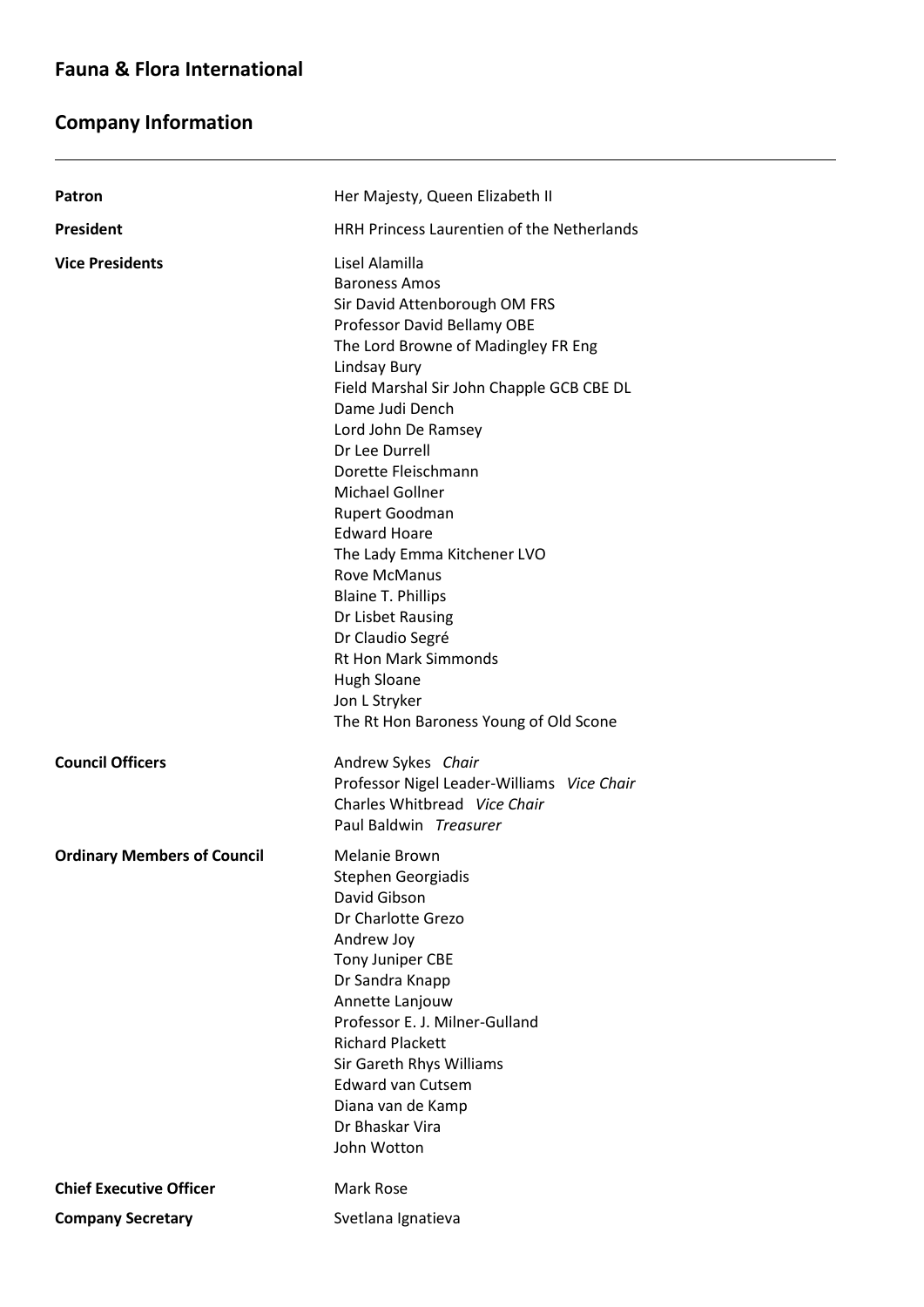**Index**

L

| Page No   |                                                                            |
|-----------|----------------------------------------------------------------------------|
| $1 - 23$  | Board of Trustees' Report<br>(incorporating Strategic Report pages 6 - 19) |
| $24 - 25$ | Independent Auditors' Report                                               |
| 26        | <b>Consolidated Statement of Financial Activities</b>                      |
| 27        | <b>Consolidated Balance Sheet</b>                                          |
| 28        | <b>Consolidated Cash Flow Statement</b>                                    |
| $29 - 43$ | Notes to the Financial Statements                                          |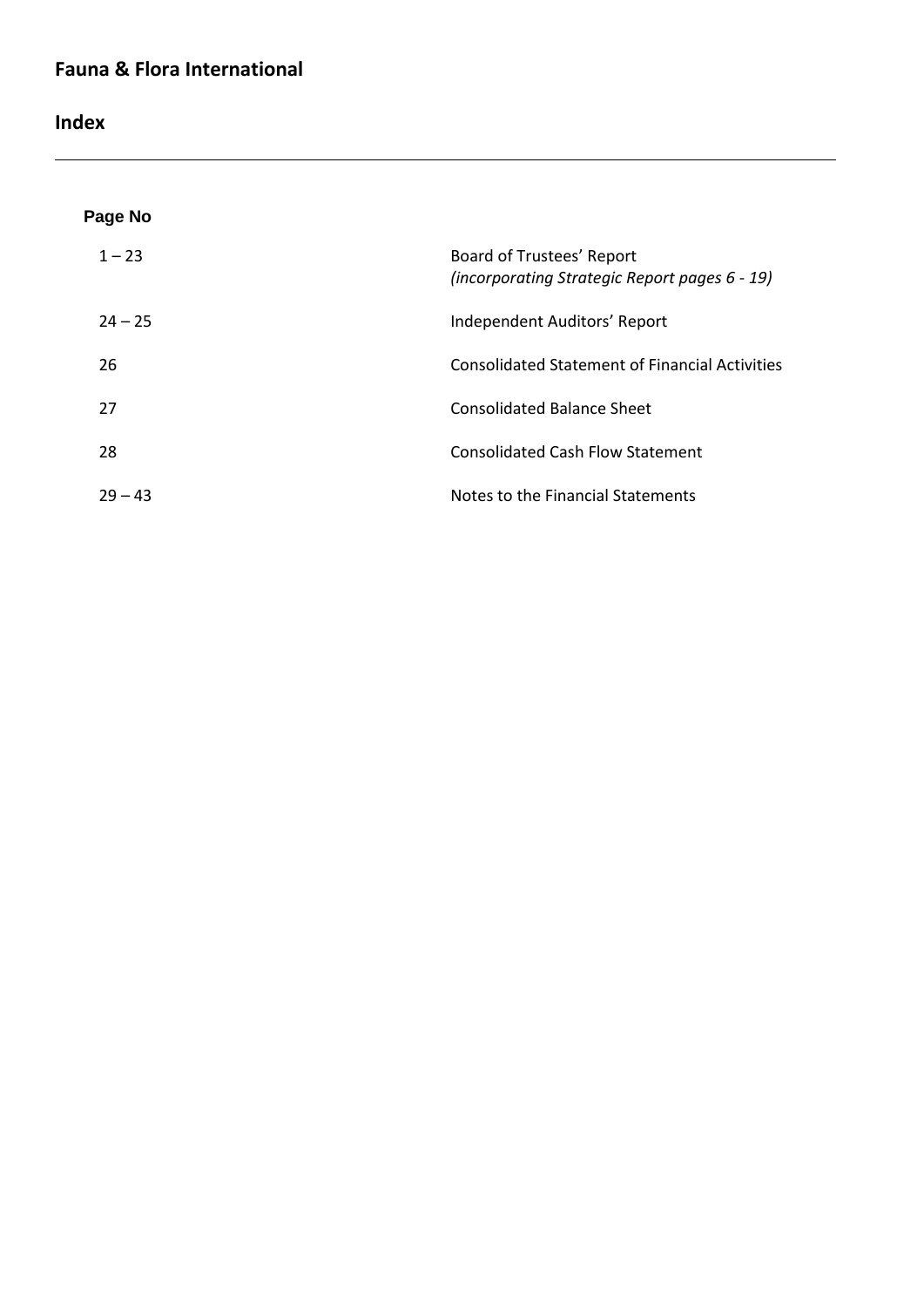## **Board of Trustees' Report**

L

### **For the year ended 31 December 2016**

#### **Annual Report of the Council of Trustees for the year ending 31 December 2016**

The Council of Trustees of Fauna & Flora International (FFI) is pleased to present its annual report together with the consolidated financial statements of the Charity for the year ending 31 December 2016.

The Trustees (who are also directors of the Charity for the purposes of the Companies Act) confirm that the annual report and financial statements of the company and the group comply with the current statutory requirements, the requirements of the company and the group's governing document and the provisions of the Statement of Recommended Practice (SORP), applicable to charities preparing their accounts in accordance with the Financial Reporting Standard applicable in the UK and Republic of Ireland (FRS 102) (effective 1 January 2015).

FFI moved into its  $113<sup>th</sup>$  year of operation in 2016. Throughout its history FFI has dedicated itself to the conservation of the world's threatened species and ecosystems. In keeping with the pioneering spirit of our founders, we continue to find innovative and effective solutions to conservation challenges, developing new techniques, forging new partnerships and embracing new technologies.

While much of our organisation's evolution is incremental, every five years we pause to review the nature of the challenges we face and articulate how we might 'adjust the tiller' in order to be more effective. During 2013 we undertook widespread external and internal consultation involving a reassessment of the threats to biodiversity and an examination of where FFI can add most value through our experience, skills and networks.

This reporting year is the third in which we have been implementing the resulting five-year business plan for 2014 - 2018. Below we set out our objectives and the aims of that plan and report on the activities we undertook in 2016 to achieve these. For more information on our work please see: www.fauna-flora.orgwe

### **Our Vision and Mission**

FFI envisages a sustainable future for the planet, where biodiversity is effectively conserved by the people who live closest to it, supported by the global community. FFI's mission is to act to conserve threatened species and ecosystems worldwide, choosing solutions that are sustainable, based on sound science, and that take into account human needs.

#### **Our Objectives**

FFI is established to achieve the following charitable objectives:

- To promote the conservation of the environment by the protection of biodiversity for the benefit of the public by designing and implementing globally applicable solutions that are effective locally;
- To advance the awareness and education of all sectors of society worldwide in the conservation and protection of biodiversity.

#### **Our Philosophy**

FFI respects human rights and cultural values, and puts people at the heart of conservation. We see conservation as a social process and work broadly to engage communities to find practical solutions to conservation problems. We work with and through partner organisations, from local community organisations and NGOs to small and large businesses and government agencies. Conservation impact at scale can only be delivered through collaboration.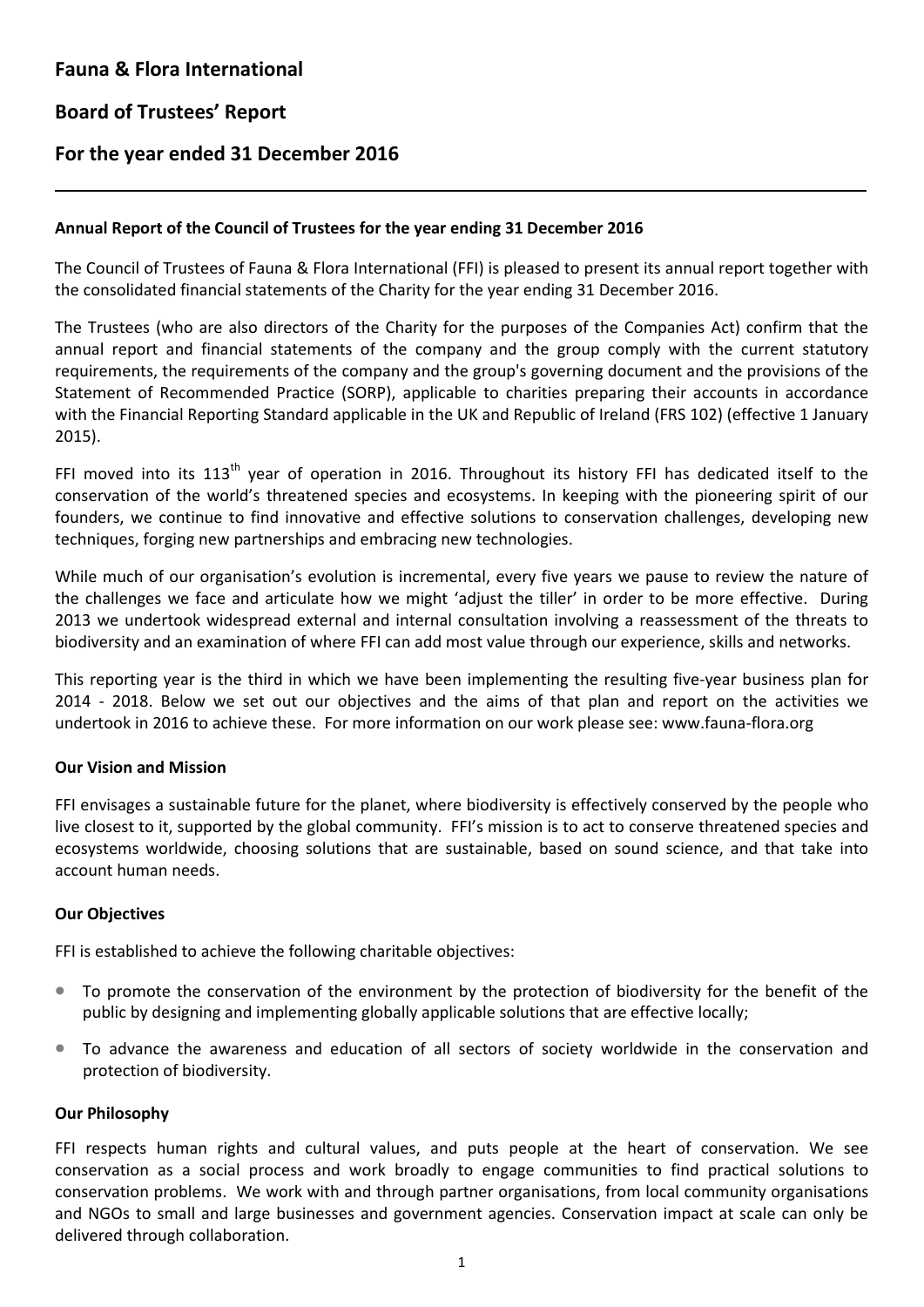# **Board of Trustees' Report**

### **For the year ended 31 December 2016**

FFI works through market-based mechanisms and with corporate partners to bring about biodiversity gains, while recognising and respecting the intrinsic value of biodiversity outside of any market valuation. We work on advocacy and policy adjustment processes where these are central to successful delivery of field programmes at local level. FFI seeks to ensure that learning from field programmes is fed into policy making.

### **Our Methods**

L

FFI leads intelligent, energetic and innovative approaches to conservation. We work effectively at the cutting edge, passing on successfully tested approaches for others to replicate. We keep costs low, recruit carefully and support our partner organisations to build locally sustainable and owned conservation programmes. FFI establishes, brokers and maintains strategic alliances, bringing partners together to address conservation issues, find workable approaches and deliver solutions. Where partners disagree, FFI encourages dialogue and negotiation to reach practical outcomes.

FFI recognises the need to root conservation practice in sound science. We seek to apply the best possible information, including up-to-date research, to our practice and also to assess, capture and use FFI and partner learning to inform improved practice, and help steer future research agendas. FFI believes in holistic and integrated approaches to conservation, using multiple approaches and multiple scales together to bring about change. As part of this FFI supports effective spatial planning of land and sea-scapes, and in particular the explicit inclusion of biodiversity within these processes.

#### **Our Values**

FFI's values permeate our work towards our Mission and are reflected in the key differentiating factors identified below. We value the work we do with our partners and strive to make that work successful and highly valued. We value the growing impact that our work has on biodiversity targets and reducing the scale of threats to those targets. We value transparency and openness in all aspects of our work – the open sharing of ideas, data, funds, learning and credit for work well done.

#### **Key Differentiating Factors**

We believe that FFI is uniquely positioned in the conservation sector. An externally facilitated consultation with FFI stakeholders identified four key differentiating factors:

- **Collaboration:** Lasting local partnerships have been at the heart of our conservation activities for more than one hundred years;
- **Biodiversity:** Our focus is biodiversity to secure a healthy future for our planet where people, wildlife and wild places coexist;
- **Leadership:** We've been working for more than a century in innovative, sustainable conservation, developing models that inspire others and leading their testing and implementation; and
- **Value:** Our lean, entrepreneurial structure and style allows us to engage quickly and effectively on critical environmental issues.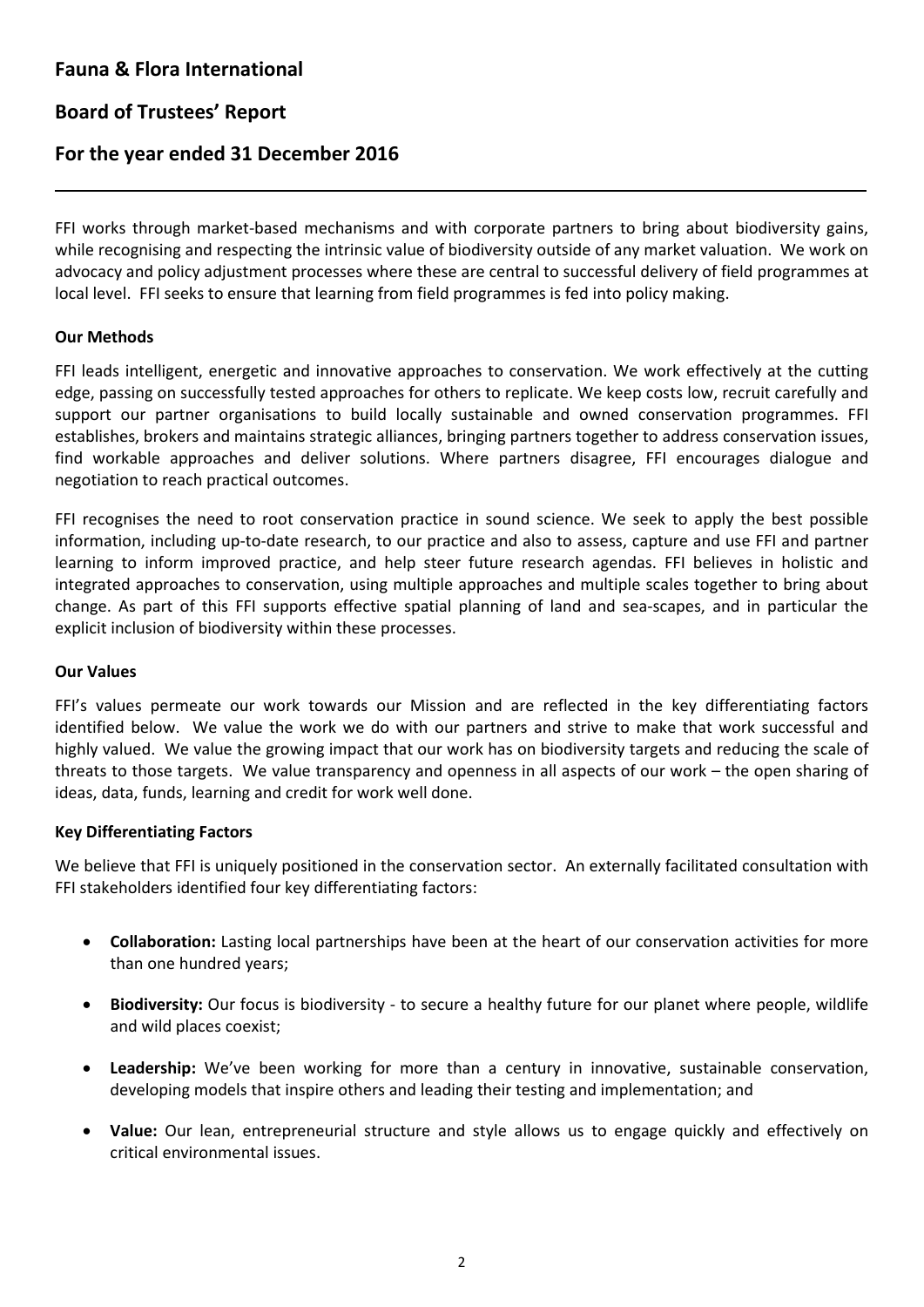# **Board of Trustees' Report**

# **For the year ended 31 December 2016**

### **Our Aims**

L

In our current 2014 – 2018 strategic plan we have defined four organisational aims for the period to end 2018:

- 1. **To deliver effective conservation of threatened habitats and species**. Many conservation groups endeavour to secure habitat and species. Our focus is biodiversity; our differentiator is 'lasting local partnerships.' It is a distinctive feature of FFI that we do not impose an agenda; we align behind those with a local mandate and help them respond to threats and opportunities. New elements during 2016 include an expanded commitment to the coastal-marine realm - while focusing on our traditional strengths of establishing local governance and sustainable livelihoods for marine protected areas; we also seek to develop new alliances to inform policy.
- 2. **To shape decisions within society to benefit biodiversity**. FFI is not a campaigning group but we do not shy away from addressing the root causes of biodiversity loss, however they occur and whoever is responsible. We have built credibility within the corporate sector, for example, that increasingly enables us to challenge decisions at an earlier stage, and reduce their biodiversity impact as well as business risks. New elements during 2016 include an increased commitment to biodiversity within agricultural landscapes. This is where some of the critical conflicts will occur as the demands on land for food production, biofuels, population increase, development aspiration and climate-induced migration are building potent threats to biodiversity. Looking forward, we will also increase our input to spatial assessment and planning in support of decision-making for focal landscapes.
- 3. **To empower organisations and individuals to lead innovative conservation action.** As the world changes, so requirements for conservation leaders change too. As well as conservation leadership at many levels within the public sector, we recognize the potential impact of conservation skills embedded across the private sector too. New elements during 2016 include a focus on the application of new technologies to conservation challenges. As access to information has increased globally, we recognize that our partnership network and field activities allow us to harness this for conservation. We can both generate and embed conservation knowledge, and we intend to be more proactive in that sphere going forward.
- 4. **To invest in FFI effectiveness.** We recognise the need to invest time and resources in our systems, staff and funding processes to ensure that FFI continues to grow healthily and maintain effectiveness of conservation delivery. New elements during 2016 include the need to strengthen global management information systems, including financial systems that better recognise FFI's global funding and delivery base. Work continues on these, and other related, important areas.

Within each of these aims we have identified three or four sub-aims and a set of priority FFI approaches to deliver each aim.

These are summarised in the tables below and we report upon our Achievements and Performance against these four aims in the Strategic Report which follows.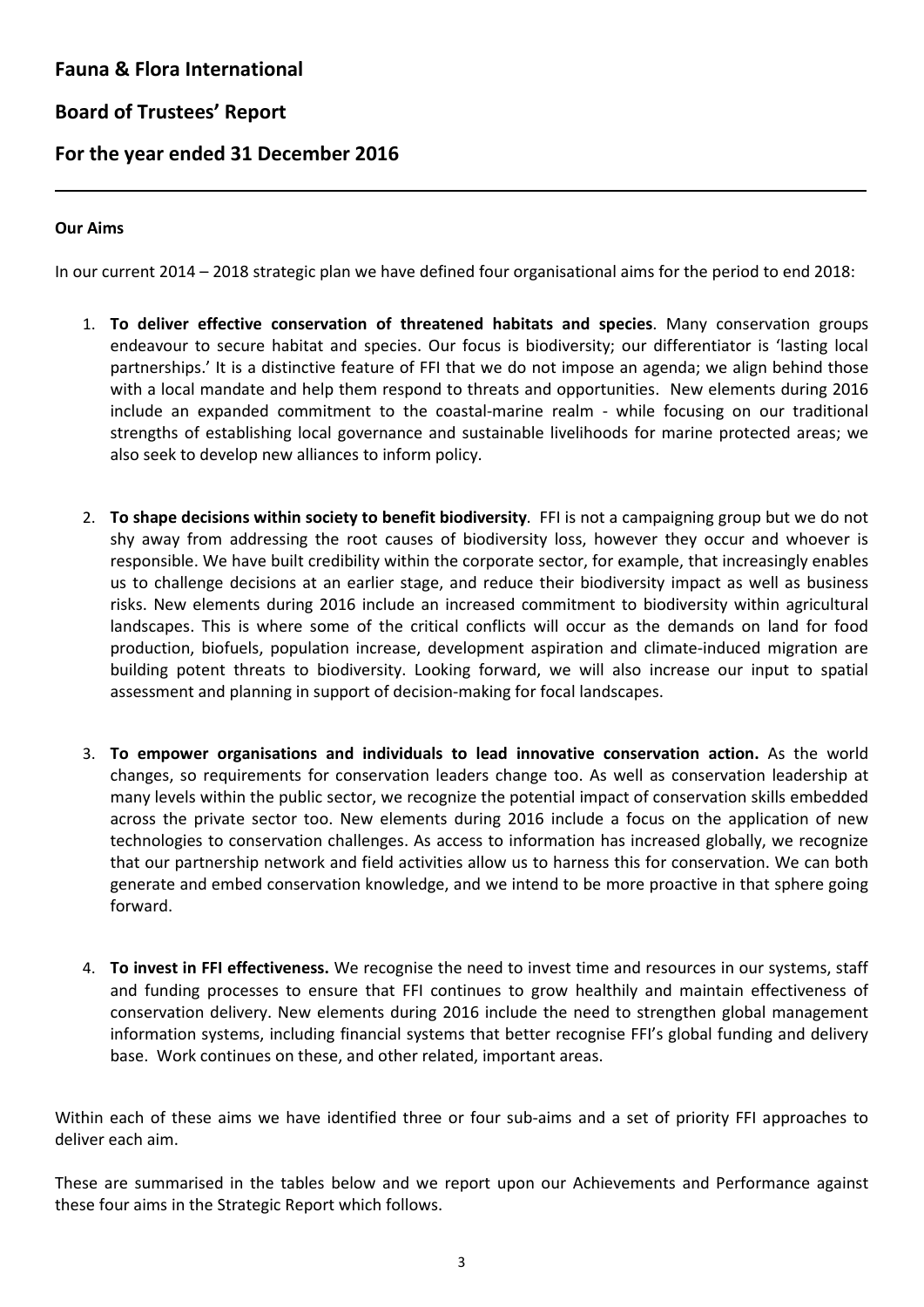# **Board of Trustees' Report**

L

# **For the year ended 31 December 2016**

| Aim 1: 2014-2018                                                              | <b>Sub-Aims</b>                                                   | FFI Approaches 2014-2018                                                                                                                                                                                                                                                  |
|-------------------------------------------------------------------------------|-------------------------------------------------------------------|---------------------------------------------------------------------------------------------------------------------------------------------------------------------------------------------------------------------------------------------------------------------------|
| To deliver effective<br>conservation of<br>threatened habitats and<br>species | 1.1 Deliver locally-led<br>conservation of threatened<br>habitats | Safeguard protected areas<br>۰<br>Support community conservancies<br>$\bullet$<br>Bring new areas under conservation<br>$\bullet$<br>management<br>Secure biodiversity within agricultural<br>$\bullet$<br>landscapes<br>Enable adaptation to climate change<br>$\bullet$ |
|                                                                               | 1.2 Secure threatened species<br>populations as 'flagships'       | Tackle illegal wildlife trade<br>$\bullet$<br>Safeguard critical populations of target species<br>$\bullet$                                                                                                                                                               |
|                                                                               | 1.3 Extend protection of<br>marine & coastal ecosystems           | Support marine protected areas<br>$\bullet$<br>Encourage technical, policy and business support<br>$\bullet$<br>for marine and coastal conservation                                                                                                                       |

| Aim 2: 2014-2018                                                | <b>Sub-Aims</b>                                                                            | FFI Approaches 2014-2018                                                                                                                                                                                                                         |
|-----------------------------------------------------------------|--------------------------------------------------------------------------------------------|--------------------------------------------------------------------------------------------------------------------------------------------------------------------------------------------------------------------------------------------------|
| To shape decisions within<br>society to benefit<br>biodiversity | 2.1 Embed biodiversity into<br>private sector decision-making                              | Encourage extractive industries to have net<br>$\bullet$<br>positive impact on biodiversity<br>Encourage agribusiness to integrate biodiversity<br>$\bullet$<br>Encourage financial & investment sectors to<br>$\bullet$<br>support biodiversity |
|                                                                 | 2.2 Enable governments to<br>take development decisions to<br>conserve biodiversity        | Undertake ecosystem service valuation<br>$\bullet$<br>Engage with green economy and natural capital<br>$\bullet$<br>efforts<br>Enable improved spatial planning for<br>$\bullet$<br>infrastructure and agricultural development                  |
|                                                                 | 2.3 Encourage individuals &<br>communities to take decisions<br>that maintain biodiversity | Strengthen land tenure and rights for engaged<br>$\bullet$<br>local communities<br>Strengthen incentives for local conservation<br>$\bullet$<br>Make biodiversity case to consumers<br>$\bullet$                                                 |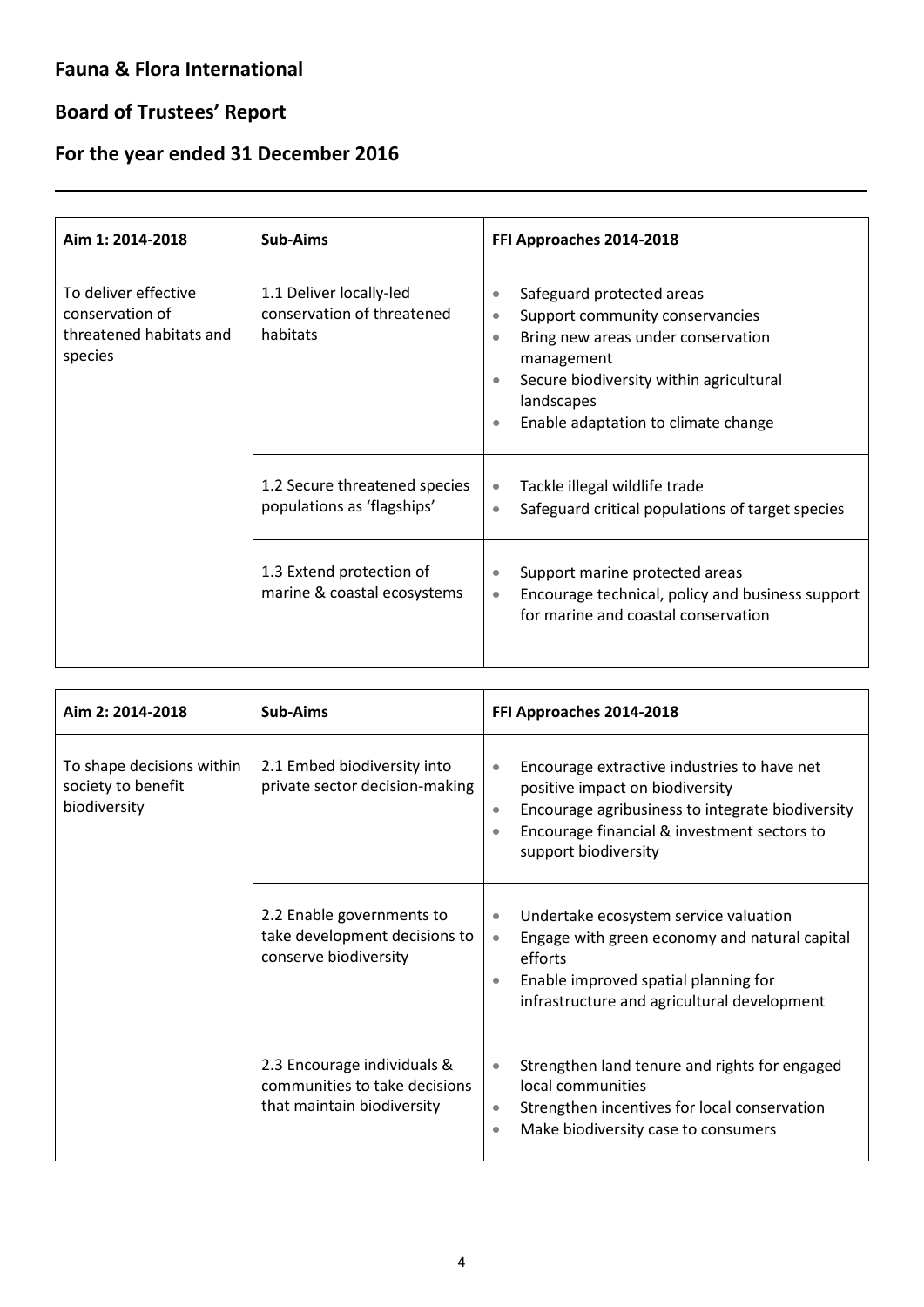# **Board of Trustees' Report**

L

# **For the year ended 31 December 2016**

| Aim 3: 2014-2018                                                                            | Sub-Aims                                                                      | FFI Approaches 2014-2018                                                                                                                                                                 |
|---------------------------------------------------------------------------------------------|-------------------------------------------------------------------------------|------------------------------------------------------------------------------------------------------------------------------------------------------------------------------------------|
| To empower<br>organisations and<br>individuals to lead<br>innovative conservation<br>action | 3.1 Harness technology for<br>conservation                                    | Engage with horizon scanning across different<br>$\bullet$<br>sectors<br>Encourage take-up of innovative technologies in<br>$\bullet$<br>conservation                                    |
|                                                                                             | 3.2 Support development of<br>conservation leaders &<br>innovators            | Support tertiary training of future leaders<br>$\bullet$<br>Support individual leaders in post<br>$\bullet$                                                                              |
|                                                                                             | 3.3 Support access to funding<br>and capacity for local level<br>conservation | Provide direct support to priority local partner<br>$\bullet$<br>organisations<br>Make on-line tools and training available to local<br>$\bullet$<br>conservation organisations globally |

| Aim 4: 2014-2018                                                                 | <b>Sub-Aims</b>                                                                                                                        | FFI Approaches 2014-2018                                                                                                                                                                                                                                                                                                                                                                                                                                                           |
|----------------------------------------------------------------------------------|----------------------------------------------------------------------------------------------------------------------------------------|------------------------------------------------------------------------------------------------------------------------------------------------------------------------------------------------------------------------------------------------------------------------------------------------------------------------------------------------------------------------------------------------------------------------------------------------------------------------------------|
| To invest in FFI<br>4.1 Strengthen FFI systems<br>effectiveness<br>and processes |                                                                                                                                        | Harmonise and invest in global and FFI systems<br>$\bullet$<br>including financial and information systems<br>Strengthen project cycle assessment of<br>$\bullet$<br>opportunity and risk                                                                                                                                                                                                                                                                                          |
|                                                                                  | 4.2 Foster culture of learning<br>and knowledge sharing<br>4.3 Ensure FFI attracts, retains<br>and benefits from high calibre<br>staff | Implement impact monitoring system pegged to<br>$\bullet$<br>explicit 'theories of change'<br>Increased investment in documenting learning<br>$\bullet$<br>and linking to policy and practice<br>Develop tools to support collaborative learning<br>& knowledge management<br>Further develop Human resources function &<br>$\bullet$<br>training of managers in HR processes<br>Leverage training & professional development<br>$\bullet$<br>opportunities through collaborations |
|                                                                                  | 4.4 Secure diversified and<br>resilient income streams                                                                                 | Invest to maintain a balance between statutory,<br>$\bullet$<br>corporate and individual sources of income<br>Increase proportion of unrestricted funds<br>$\bullet$<br>Develop great resilience through geographical<br>$\bullet$<br>distribution of income streams<br>Develop new sectors and approaches for<br>$\bullet$<br>informed philanthropy                                                                                                                               |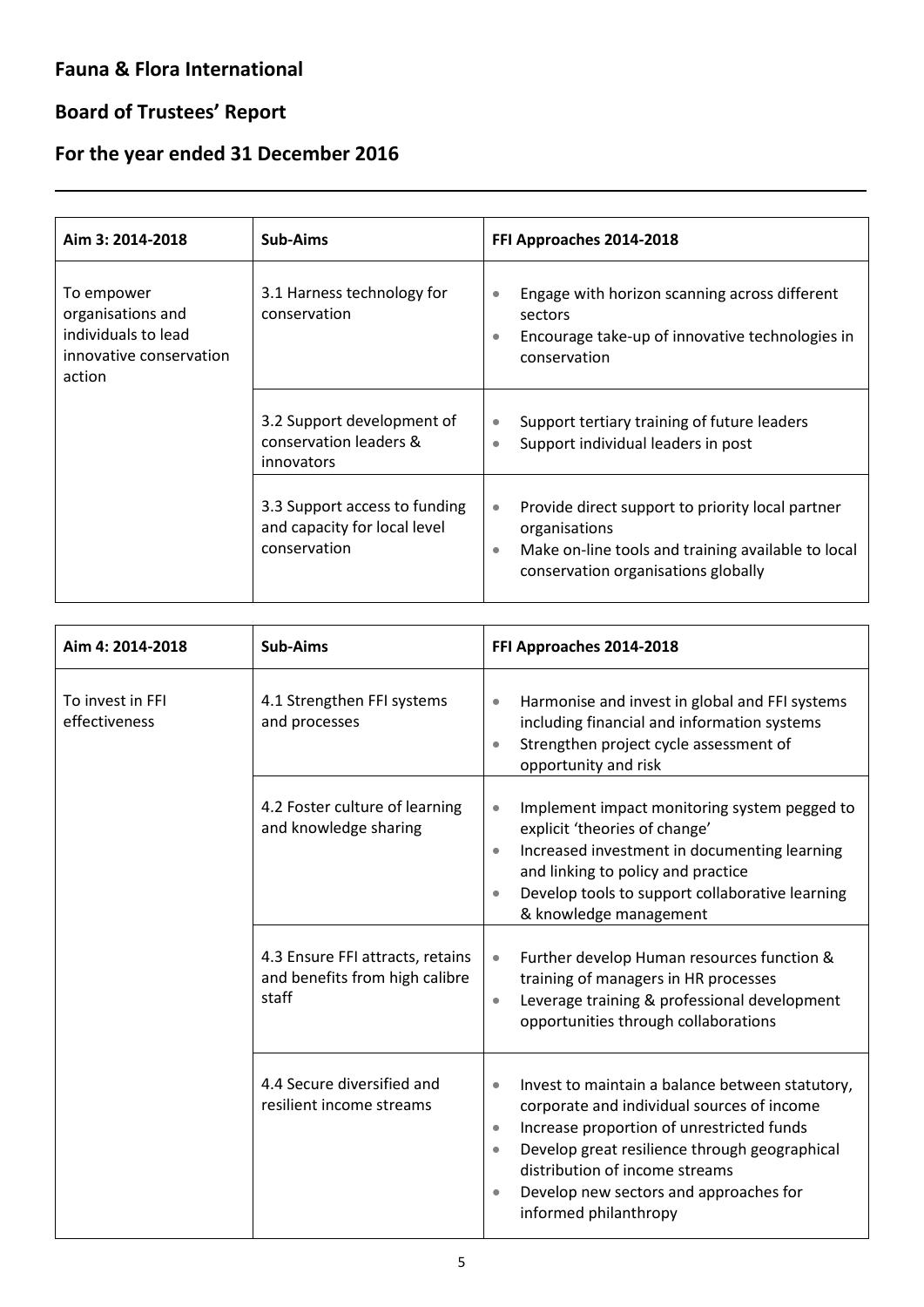### **For the year ended 31 December 2016**

### **Strategic Report for 2016**

### **Our Activities in 2016**

L

FFI continues to operate through four regional Conservation Programmes (Asia-Pacific; Africa; Eurasia; and the Americas & Caribbean) supported by an array of sector initiatives (Conservation Science & Design; Conservation Capacity & Leadership; Mining & Energy; Conservation Finance & Enterprise; and Agricultural Landscapes), which form our Conservation Partnerships division.

These teams work together to increase our impact on behalf of biodiversity in emerging economies. FFI continues to put more resources into developing countries where we have an established presence and where threats to natural resources are increasing, thus maximising our impact and cost-effectiveness.

Across our projects in 2016 we worked collaboratively with local governmental and non-governmental organisations to protect habitats and species on the ground and to empower others (typically local women and men, organisations or students) to engage in conservation. We maintained our focus on the interactions of climate change with biodiversity, working to demonstrate the opportunities to protect carbon stored within forest systems, and hence help inform the wider global policy debate. In addition, we have continued to consolidate our programme focusing on marine conservation and have continued to develop new initiatives focusing on technology for conservation and on illegal wildlife trade.

Our regional teams have worked with their local partners in a number of ways in 2016, including:

- Managing land for conservation, and securing additional land under conservation management;
- Actively protecting threatened species and averting human–wildlife conflict;
- Generating the knowledge to inform site and species management, through research and monitoring;
- Raising awareness of conservation within target communities;
- Developing incentives and alternatives to alleviate pressure on natural resources;
- Engaging local communities directly in conservation management;
- Demonstrating potential financial returns from markets based around environmental services; and
- Training local conservationists and supporting local conservation institutions.

All these activities have also been actively supported through our Conservation Partnerships division. In addition, this year their activities have focused on:

- Developing projects that will help mitigate climate change or will promote adaptation to climate change;
- Influencing wider policy debates on climate and ecosystem services, and on the relationships between environment and development;
- Delivering a cross-regional marine programme;
- Engaging with the corporate sector to improve companies' 'biodiversity footprints';
- Delivering a programme of work to end the input of domestic and industrial product-derived solid plastic particles to aquatic environments;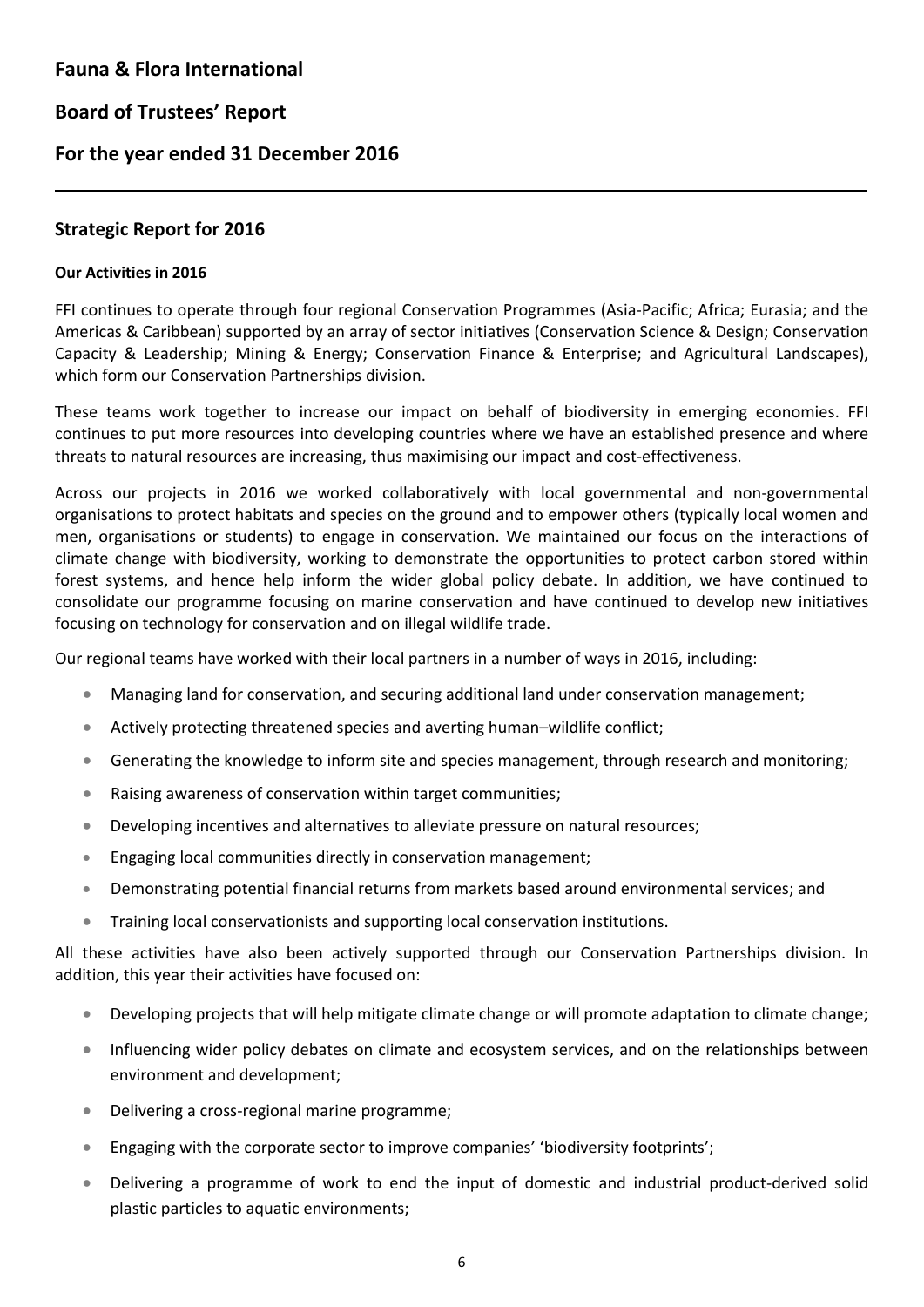L

# **For the year ended 31 December 2016**

- Informing and influencing wider economic drivers of biodiversity loss, with a specific focus on biodiversity issues for the finance sector and agricultural businesses;
- Supporting the development of conservationists and conservation organisations through specialised tools and training and through targeted support to the delivery of our conservation projects.

### **Achievements and Performance**

In 2016 we continued to implement our internal project monitoring and assessment process. This is now integrated into our reporting processes and data is collated on both the extent of our activities and also the outcomes and impacts of our work. Across our portfolio, projects demonstrate outcomes in relation to the first three of our organisational aims (see below).

However, we continue to take account of the fact that conservation is a long-term process and, whilst we can see results in terms of specific project level change within a single year, our wider success in terms of protecting species and maintaining habitats only becomes apparent over the course of several years or even decades. Thus many of our conservation results come from years of hard work and dedicated effort, and cannot be specifically apportioned to 2016. The following achievements provide a snapshot of our achievements in this last year. These are summarised and selected from 140 reports collected from operations across 47 countries.

In addition to collecting data in relation to these three aims we are also tracking progress against our fourth aim of increasing our own organisational effectiveness.

### **Aim 1:** *To deliver effective conservation of threatened habitats and species*

FFI works to secure key areas of habitat under effective conservation management by ensuring that existing protected areas are more effectively managed and by bringing new areas under protection or sustainable management. Our focus is always the biodiversity of the sites that we work in and in a number of our projects we focus specifically on species conservation. We deliver conservation through 'lasting local partnerships', aligning with those with a local mandate and supporting them to respond to threats and opportunities. In 2016:

- We directly contributed to the conservation of over 9.8 million hectares of important habitat and influenced conservation across an additional 22.7 million hectares. These areas are subject to change year-to-year as individual projects change their area of focus, we exit from specific areas or because new project sites come on line.
- We supported 160 protected areas (including 102 national protected areas, 6 private reserves and 38 community areas) and helped to protect 52 sites that are not formally designated.
- On-the-ground protection activities (ranger patrols and enforcement) were supported in at least 70 sites and our projects employed or supported over 1300 rangers or scouts.
- FFI had 22 projects focusing on marine and coastal conservation, working to directly conserve over 1.7 million hectares of important habitats and influencing conservation over a total area of over 2.6 million hectares.
- We recorded direct impacts on habitats as a result of our management support at 100 sites through evidence of enhanced management or enforcement, reduced threats, or habitat maintenance or recovery.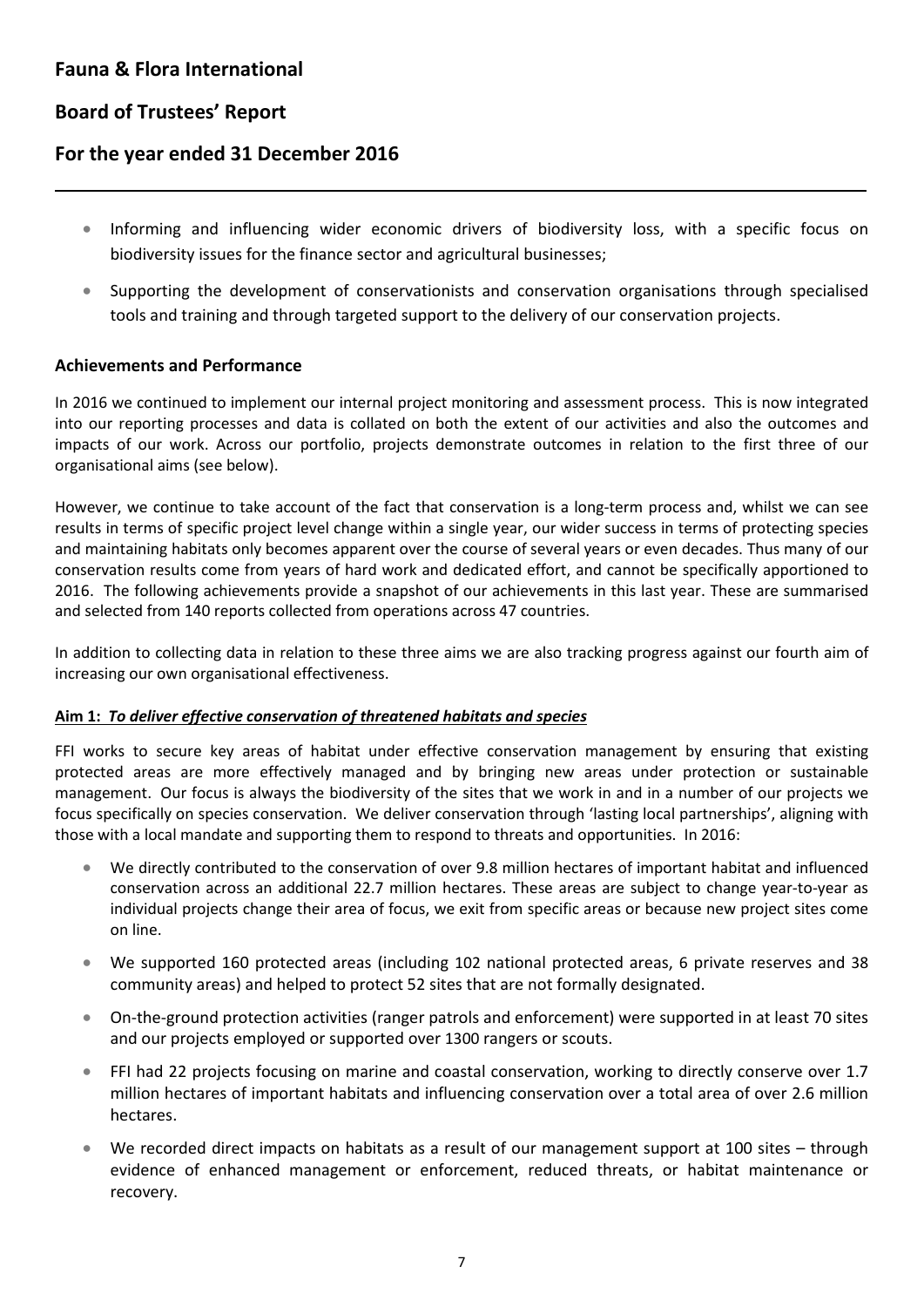L

# **For the year ended 31 December 2016**

- We focused on recovering populations of 83 species or sub-species. In addition our work aided the conservation of over 100 further important species, which were recognised to derive measurable benefits from the broader conservation work of the project or were subject to targeted interventions.
- Our projects grew over 200,000 tree seedlings (including over 24,000 seedlings of endangered trees) and helped over 400,000 turtle hatchlings reach the sea.
- FFI continued to partner with six other international conservation NGOs and the Royal Foundation of the Duke and Duchess of Cambridge and Prince Harry through the United for Wildlife collaboration. This aims to create a global movement for conservation, initially focusing on reducing the impact of the illegal wildlife trade (IWT) on critical wildlife populations.
- 26 FFI projects tackled the issue of IWT as part of their activities.
- We saw the first full year of operation of a significant new initiative in support of species conservation globally – The FFI Species Fund.

Examples of our work to deliver effective conservation of threatened habitats and species include:

- *In Mozambique, before Chuilexi Conservancy was established in 2012, its three concessions were experiencing widespread biodiversity decline - elephant poaching, snaring, illegal logging etc. In less than four years the conservancy has worked to decline this trend. Elephants remain the litmus test for the conservation performance of Chuilexi Conservancy; between January and October 2016 Chuilexi recorded 7 poached elephants in comparison to 13 over the same period in 2015.*
- *In Myanmar, 2016 saw the gazettement of the country's first Locally Managed Marine Areas. The work, which commenced in 2014, has required countless meetings and trips to the several villages to consult with the community groups and government departments. The final gazettement of these areas was certainly a highlight of the year and a culmination of several years of hard work.*
- *The world population of Antiguan racers numbered just over 1,000 individuals in 2016, compared to only 50 when the project began in 1995. This entire population is in the wild and currently occupies four small islands (Antiguan racers were re-introduced to three of these in 1999, 2002 and 2008, respectively).*
- *In Nicaragua, our work on the protection of nests and production of hatchlings continue to be the most important strategies that can be undertaken to recover marine turtle populations in the eastern Pacific. Community led protection strategies and incentive schemes have secured a turnaround from 100% of hawksbill and leather back nests being poached to an average of more than 95% of nests protected.*
- *FFI's marine conservation programme has directly supported 34 initiatives, through which we have engaged with a network of over 88 partners in 18 countries. Key outcomes have included; strengthened management at 38 marine sites in 18 countries, the establishment of new Marine Protected Areas catalysed in 10 countries, changes in government approaches to marine management in 10 countries, corporate behaviour impacting on the marine environment influenced in the fisheries, plastics and oil and gas sectors and enhanced capacity of 35 community-based organisations.*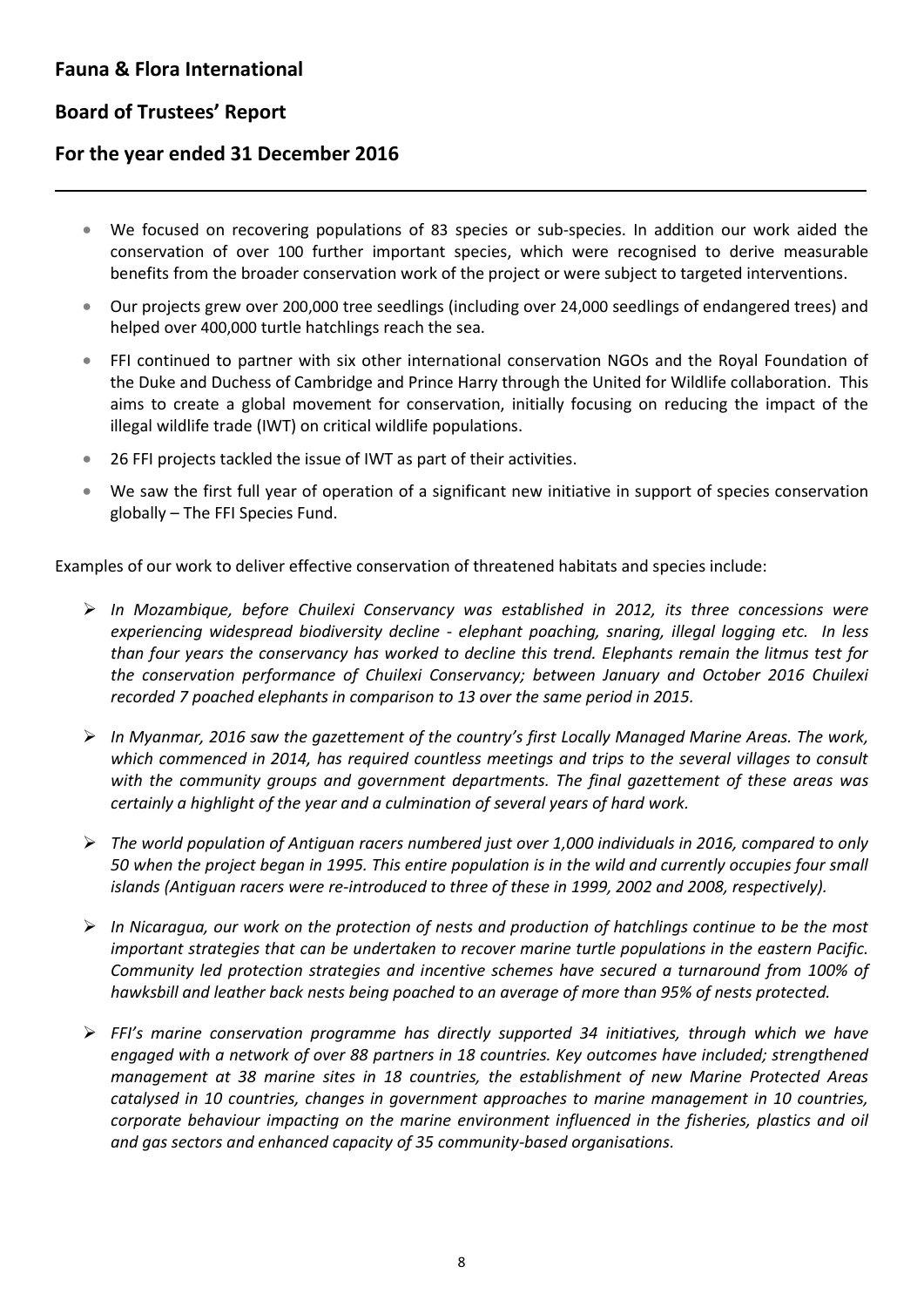# **Board of Trustees' Report**

L

### **For the year ended 31 December 2016**

Our mission statement tasks us to "take account of human needs" within our conservation work, where this is relevant. In 2016, 97% of relevant field projects took account of human needs, including developing new or alternative livelihoods to offset the costs of conservation, reducing impacts of wildlife on crops, promoting other development priorities or engaging and empowering local people directly in conservation management. In 2016:

- We consulted, engaged and/or supported over 390 communities in relation to our projects.
- We helped to establish or support some 117 local committees or Community Based Organisations to aid local environmental governance.
- Over 30 of our projects directly contributed to the development of sustainable livelihood projects; these benefited over 4,600 people directly and a further 274,000 indirectly. Sustainable livelihood activities generated income of over \$600,000 within target communities, and in addition over \$44,000 of microcredit loans were made available through our projects.
- We provided focused training within local communities helping at least 1600 individuals to adapt or improve local livelihoods, or to develop new income generation skills.

Examples of this approach include:

- *In Ometepe Biosphere Reserve in Nicaragua our work is supporting farmers to change from conventional monocultures to a diversified, organic agricultural model (including planting fruit and native forest trees), with corresponding increases in income of up to 40%. The achievements gained so far in terms of reforestation, agricultural diversification and adoption of organic practices on the initial demonstration farms are already widely visible. The degree of diversification away from plantain monoculture is impressive, as is the diversity of insects seen around the farms (particularly obvious are butterflies, dragonflies, bees, wasps and spiders). Farmers report that they are now able to harvest something pretty much all year round rather than the single plantain harvest. Farmers are also increasing their resilience as, when one crop fails or performs poorly, food and income from other crops is available.*
- *In Cape Verde, our 2016 livelihood focus was on developing a homestay project, with 40 women provided with month-long training. 25 have now hosted paying guests, most of whom have been naturerelated tourists, volunteers or staff. This has resulted in increased income for these households.*
- *In Indonesia we have worked to facilitate community-based forest management approaches that successfully protect threatened high-conservation value tropical forest from deforestation and degradation. To date, the project has facilitated forest protection and sustainable forest management in twenty-four villages by supporting them to secure forest tenure in the form of village and customary forest licenses. Collectively, these villages and customary forests cover 55,538.70ha in Merangin, Solok Selatan and Sarolangun districts, about 15,000ha in West Kalimantan and 7.939ha in Aceh Province. In addition, the project has directly supported the establishment of three Forest Management Units (FMUs), which are responsible for overseeing a forest estate of 341,255ha. The project helped write management and business plans for all three FMUs.*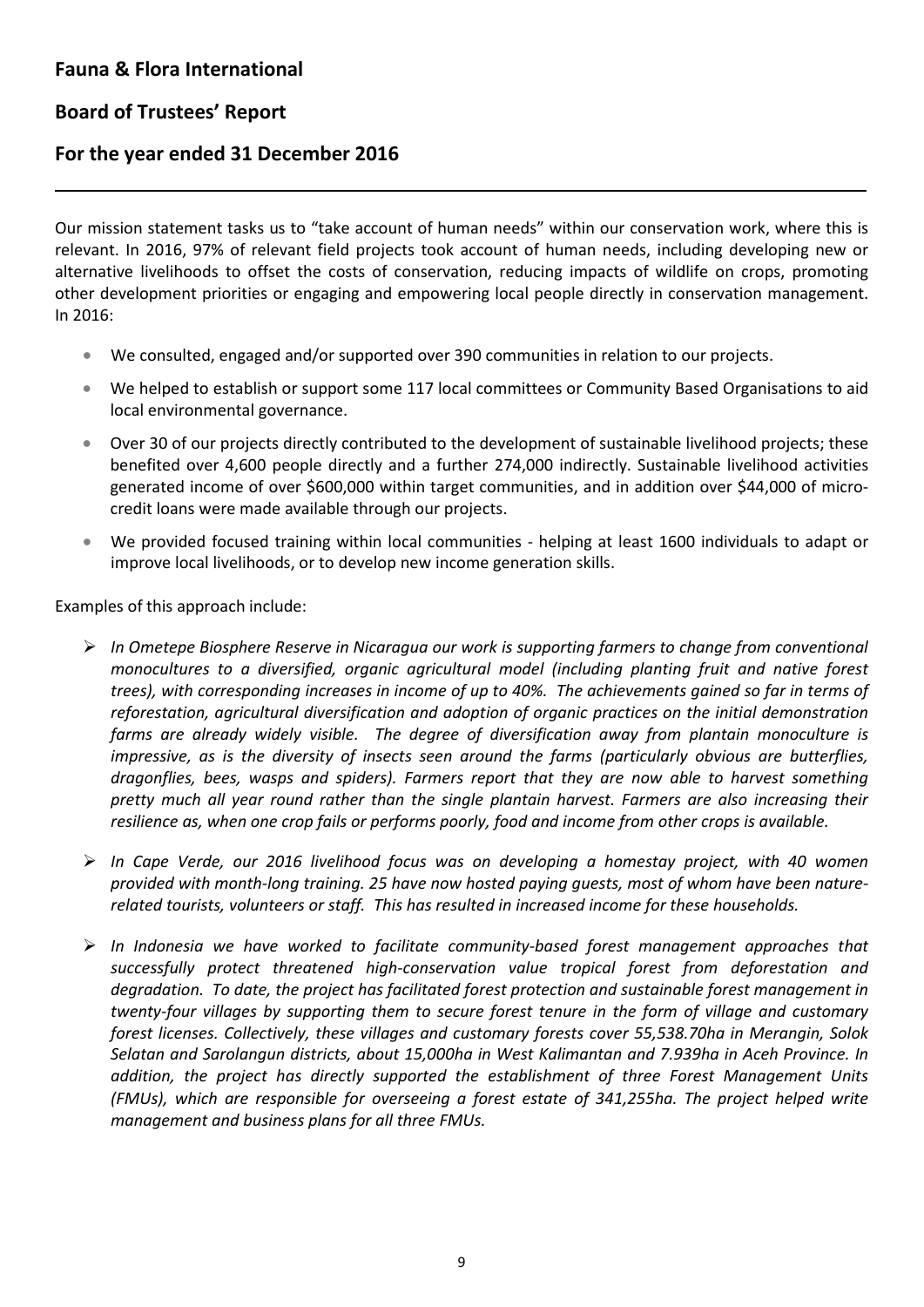L

# **For the year ended 31 December 2016**

### **Aim 2:** *To shape decisions within society to benefit biodiversity*

During 2016 FFI has worked to shape decisions within society through a number of mechanisms: embedding biodiversity into private sector decision making, enabling governments to take decisions to protect biodiversity, and encouraging individuals and communities to take decisions to maintain biodiversity. In 2016:

- 54 projects reported engagement with the private sector in a range of forms from receiving funding or sponsorship, to engaging with local business initiatives, to trying to influence corporate decision making.
- Our work with the private sector has resulted in 14 national or multi-national businesses showing increased recognition of the need to consider biodiversity in their operations, and/or developing new procedures to manage risks associated with biodiversity and ecosystem services; a further 28 companies have specifically made public commitments with regard to the use of microplastics in their products.
- We also work to affect broader governmental policies; this year 42 projects engaged with policy makers in various ways and 28 national or provincial government policies, legislation or decisions were affected by this work.
- We work with over 320 primary partners on projects, of which 78 are government agencies.
- Awareness raising activities within our projects reached over 400,000 people in the countries where we work (including over 3900 school children and students).

Examples of our work to shape decisions within society to benefit biodiversity during 2016 include:

- *We supported the Royal Government of Cambodia to establish the country's first large-scale multiple use Marine Protected Area, this designation in 2016 brought 405km<sup>2</sup> of sea under more active and effective protection. This has generated both local and national awareness about the marine environment and the threats that it faces, something which was poorly understood prior to FFI's work.*
- *In the Tanintharyi Region of Myanmar we are working across a huge and diverse landscape with multiple threats and challenges. Overall the 'conservation status' is improved since we began working here, and it seems that our efforts have contributed to many of these positive changes. There is now more emphasis on expansion of community managed forests and fisheries, several large oil palm concessions have been cancelled recently and others are being investigated, and a national logging ban remains in force. Also, the country is moving towards the adoption of important global standards such as Man and Biosphere Reserves and Forest Law Enforcement, Governance and Trade, to which FFI is contributing, and there is now more effort to empower local resource management (e.g., through community forestry, community fisheries, LMMAs). The public is also becoming more interested in saving globally important species and habitats for future generations, and we believe our outreach and engagement, and overall collaborative approach, have contributed to these changes.*
- *In the UK, the announcement of the UK microbeads ban, especially the ongoing negotiations around its scope and detail, is an enormous testament to the investment of time, resource and learning that has been put into FFI's marine plastics programme. The fact that a key policy document, authored by a prominent group of cross-party Ministers specifically recommends the use of FFI's microbead guidance in delivering that ban demonstrates the respected and powerful position we have developed in the marine litter NGO community.*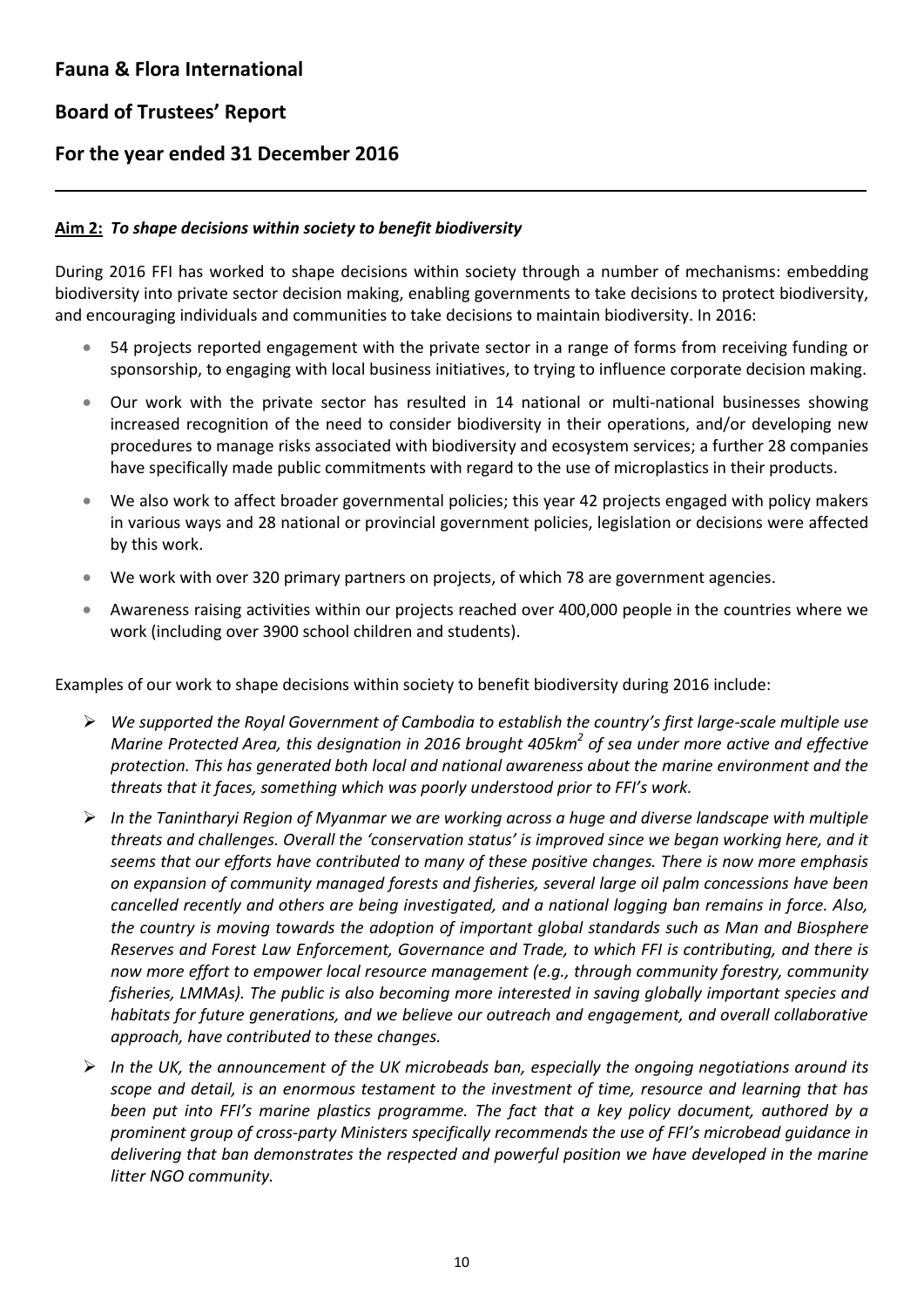# **Board of Trustees' Report**

L

### **For the year ended 31 December 2016**

 *In Romania, having established a collaborative relationship with the National Company of Road Infrastructure Management, the team have effectively intervened to ensure that green infrastructure being implemented to mitigate for the construction of the Lugoj-Deva motorway, maintains the connectivity of the landscape for large carnivores. Our technical recommendations to ensure that mitigation measures are functional have been accepted.*

### **Aim 3:** *To empower organisations and individuals to lead innovative conservation action*

A distinctive feature of FFI is that we work in direct collaboration with local partners. The improved capacity we have helped these local organisations to develop is part of the reason for many of our conservation successes. We also work to develop the capacity of individuals, especially those who show promise as conservation leaders of the future. In 2016:

- We worked directly with over 320 partners, predominantly local institutions and collaborated with an additional 326 local, national or international organisations.
- We provided direct capacity development support to at least 270 organisations (including organisational development, training and mentoring, provision of resources and technical support).
- Through our involvement in the Cambridge Masters in Conservation Leadership we supported the development of 22 students from 20 different countries who graduated this course in 2016.
- In Cambodia, the University Capacity Building project continues to deliver its two year Master's programme, with 9 students completing their final theses in 2016.
- The Conservation Leadership Programme provided direct support to early career conservationists through opportunities including internships (12), training (33) individuals and learning exchanges (2).

Examples of our work during 2016 to empower organisations and individuals to lead innovative conservation action include:

- *One of our partner organisations, Fundação Maio Biodiversidade was invited by a donor to submit a proposal for a 3 year project with a budget of over €200,000. FFI was told by the donor that this was due, in part, to FFI's role in the significant development and achievements of the organisation. This grant will include a component focusing on organisational development, and FFI was invited to remain involved and coordinate efforts, given the positive results.*
- *In Cambodia our University Capacity Building project has employed the first local project manager since its inception in 2005. Saveng Ith is a graduate from the first cohort of the project's MSc program, has since worked for the Centre of Biological Conservation in Cambodia, received his PhD from a Songkla University in Thailand and has now returned to lead our University Capacity Building project.*
- *An external review of FFI's work undertaken in 2016 was highly positive about our approaches to supporting partner organisations reporting the following, "Necessarily, young organisations are often those that can most benefit from support, and have the most challenging transitions to make from being driven by charismatic individual founders to a more balanced, resilient, sustainable human resource*  base. Helping manage this transition seems to be one of FFI's core niches. Support to organisational *development (governance, structure, etc.) has consistently been highlighted by community-based project partners as the biggest contribution FFI has made. This kind of tailored, adaptable support is unusual and unlikely to have been provided by many other partners/donors. As a large NGO, FFI could easily find it challenging to provide support to small organisations without appearing threatening, encouraging*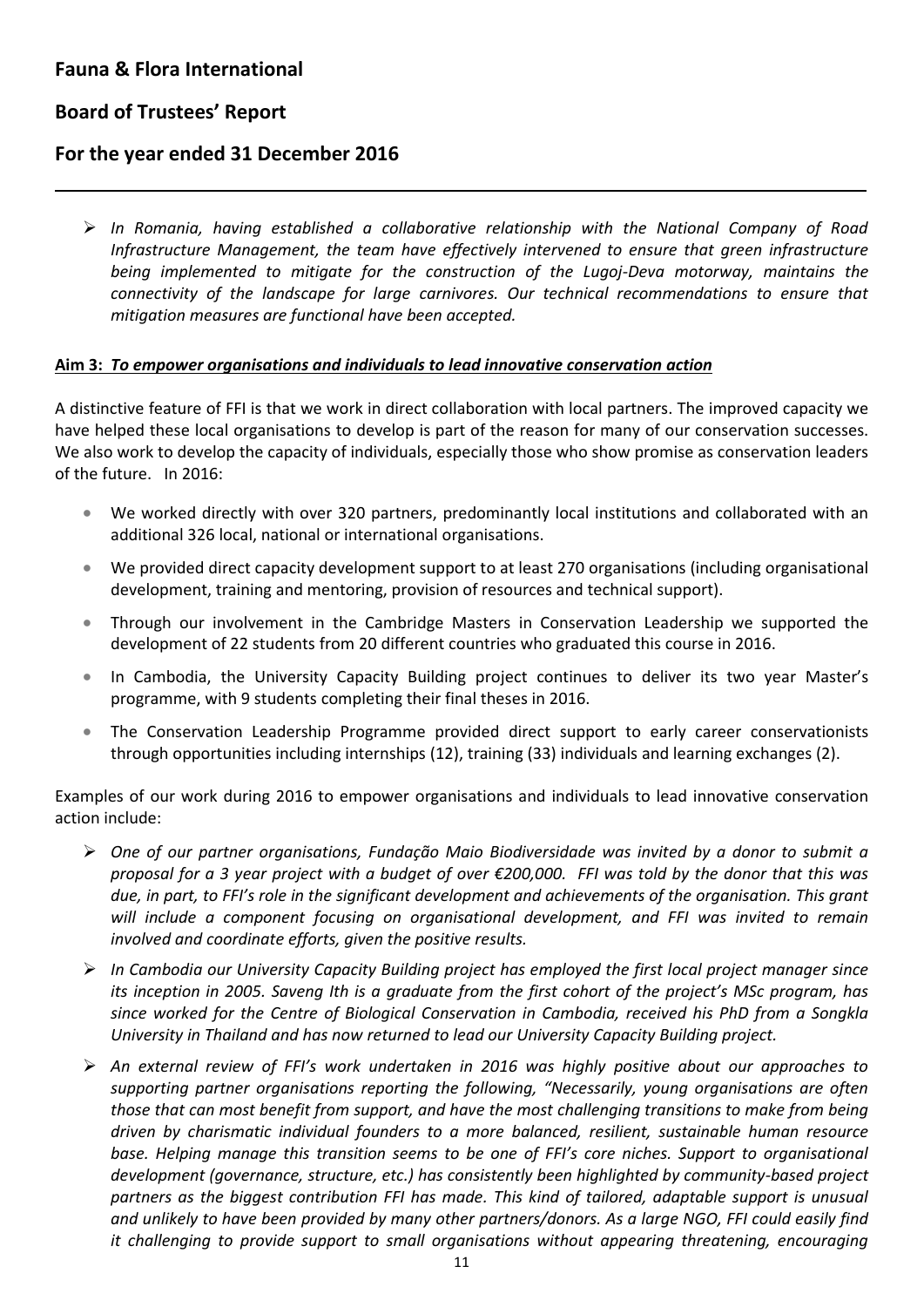L

# **For the year ended 31 December 2016**

*dependency, or being overly controlling or bureaucratic. Instead, FFI's organisational culture appears very well suited to humble collaboration through support to smaller partners."*

 *In Anguilla there is clear evidence of increased capacity and confidence. The Anguilla National Trust has applied for funding to eradicate rats from another Important Bird Area and although they have requested FFI's technical assistance to plan and direct the eradication, the Anguilla National Trust staff and volunteers intend to carry out all of the ground work themselves.*

### **Aim 4:** *To invest in FFI effectiveness*

FFI recognises the need for continued investment in our own systems, staff and processes to ensure continued effective and impactful conservation**.** In 2016:

- The new global finance system went live across the organisation. Consisting of an accounting module coupled with a web-based portal for project managers and non-finance users, the system has resulted in more accessible and systematic analysis of funds and projects in order to better support management information needs, grant reporting compliance and more robust financial controls. The new system is designed to align with FFI's Project Cycle, which is the process of conceiving, planning and approving projects and it also provides for assigning and monitoring project risks throughout their lifetime. In conjunction with the implementation of the new system, work continued on the development and refinement of a suite of financial and operational policies and procedures.
- The model of Finance Business Partnership that was embedded in the organisation in the latter part of 2015 has continued to improve during 2016. Each of the four Finance Business Partners (FBPs) is dedicated to one of FFI's regional programmes and divisions. FBPs provide support to project managers as well as local finance staff in FFI's regional offices. During 2016, a key area of focus for the FBPs has been the training of the wider finance team in the new finance system, both remotely from Cambridge and by visiting some of our country offices.
- FFI successfully applied for funding to redesign our website and to implement a new donor management database. Both projects have gone through the tender process and implementation is underway in 2017. The selected supplier of the donor management database also provides our finance and project management system, so we expect to benefit from synergies between the databases, as well as a degree of integration to avoid duplication of entry across the different systems.
- December 2016 marked the first anniversary of FFI's new headquarters in The David Attenborough Building, where the Cambridge Conservation Initiative, a strategic collaboration between the University of Cambridge and nine biodiversity conservation organisations, has created a campus housing the largest global grouping of conservation academics and practitioners. FFI's effectiveness continues to be enhanced through the shared facilities and collaborative opportunities that this new home provides.
- FFI staff learning needs were assessed and appropriate training was designed to meet these needs including through both internal and external opportunities. In total 54 training events (14 external, 40 internal) took place for 173 staff, 95 of these were UK based (96% of all UK staff) and 78 were regionally based (29% of all regional staff - an increase from 21% of regional staff reached in 2015 and 7% in 2014). Additionally, 51 people-managers received training in managing people effectively.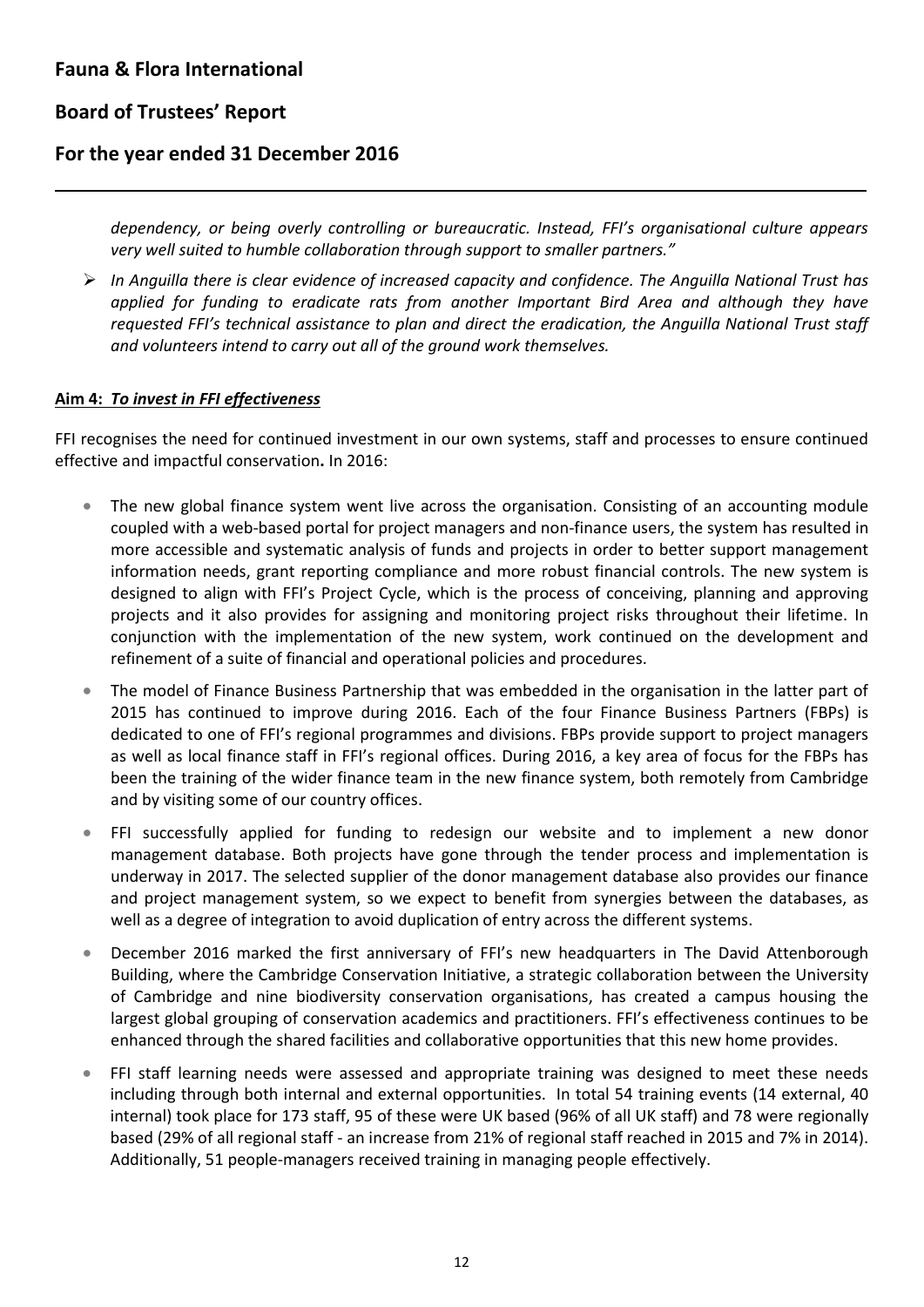### **For the year ended 31 December 2016**

#### **Financial Review**

L

This report and the consolidated Financial Statements incorporate the results of FFI's UK operations, its overseas controlled subsidiaries and its associated permanent endowment funds.

2016 represented a continuation of our Business Plan which was embarked on in 2014, with continued investment being made to streamline and create efficiency in our operations in parallel with pragmatic assessment and rationalisation of the sources of our restricted funding and a focus on improving the financial sustainability of the organisation into the future.

Income generation overall of £15.8m shows a decrease of 24% compared with 2015. This is largely due to the receipt of significant grants and donations for multi-year projects during 2015. Unrestricted income from individuals (including membership income) was up in the year by 5% to £1.8 million. Unrestricted income from Trusts and Foundations increased to £155k; however this was offset by a decline in unrestricted income from corporates, due to a large corporate donation made in 2015.

Restricted income from Trusts & Foundations has again increased in 2016, by 3% to £9.3m, thanks to multi-year support from new and existing donors. Individual gift restricted income decreased to £197k; however the 2015 result included a significant multi-annual funding for our Halcyon Land and Sea programme from a longstanding donor.

After an increase in 2015, our government and multi-lateral funding decreased this year by 20%. Despite this decrease, government and multi-lateral funding in 2016 represented 18% of our overall funding portfolio (17% in 2015), so is still well below our internal maximum limit of 25% of our total income. Government grants allow us to move to scale in activity and impacts but can be costly in terms of compliance and overhead costs as they are set up and closed out. They also require matched funding.

Endowment income, generated through an invested portfolio designed to produce an income stream to support gorilla conservation work and shown as restricted investment income, remained stable at circa £23k in 2016, with the investments designed to secure the capital base whilst also producing a steady income yield. This portfolio is reviewed from time-to-time by our investment managers, in conjunction with the Trustees.

The following table summarises our key sources of restricted, unrestricted and permanent endowment income for 2016. As always, we are grateful for this continued support from our donors.

| <b>Income Source</b>            | <b>Restricted</b> | <b>Unrestricted</b><br>Endowment |     | <b>Total</b> |      |
|---------------------------------|-------------------|----------------------------------|-----|--------------|------|
|                                 | £                 | £                                | £   | £            | %    |
| Government & Multilateral       | 2,877,498         | -                                | -   | 2,877,498    | 18%  |
| <b>Trusts &amp; Foundations</b> | 9,259,111         | 155,251                          | Ξ.  | 9,414,362    | 60%  |
| Corporate                       | 1,403,693         | 20,689                           | Ξ.  | 1,424,382    | 9%   |
| Individuals                     | 197,041           | 1,612,153                        | -   | 1,809,194    | 12%  |
| Membership                      |                   | 216,954                          | -   | 216,954      | 1%   |
| Investment                      | 23,047            | 17,253                           | 278 | 40,578       | 0%   |
| <b>Total</b>                    | 13,760,390        | 2,022,300                        | 278 | 15,782,968   | 100% |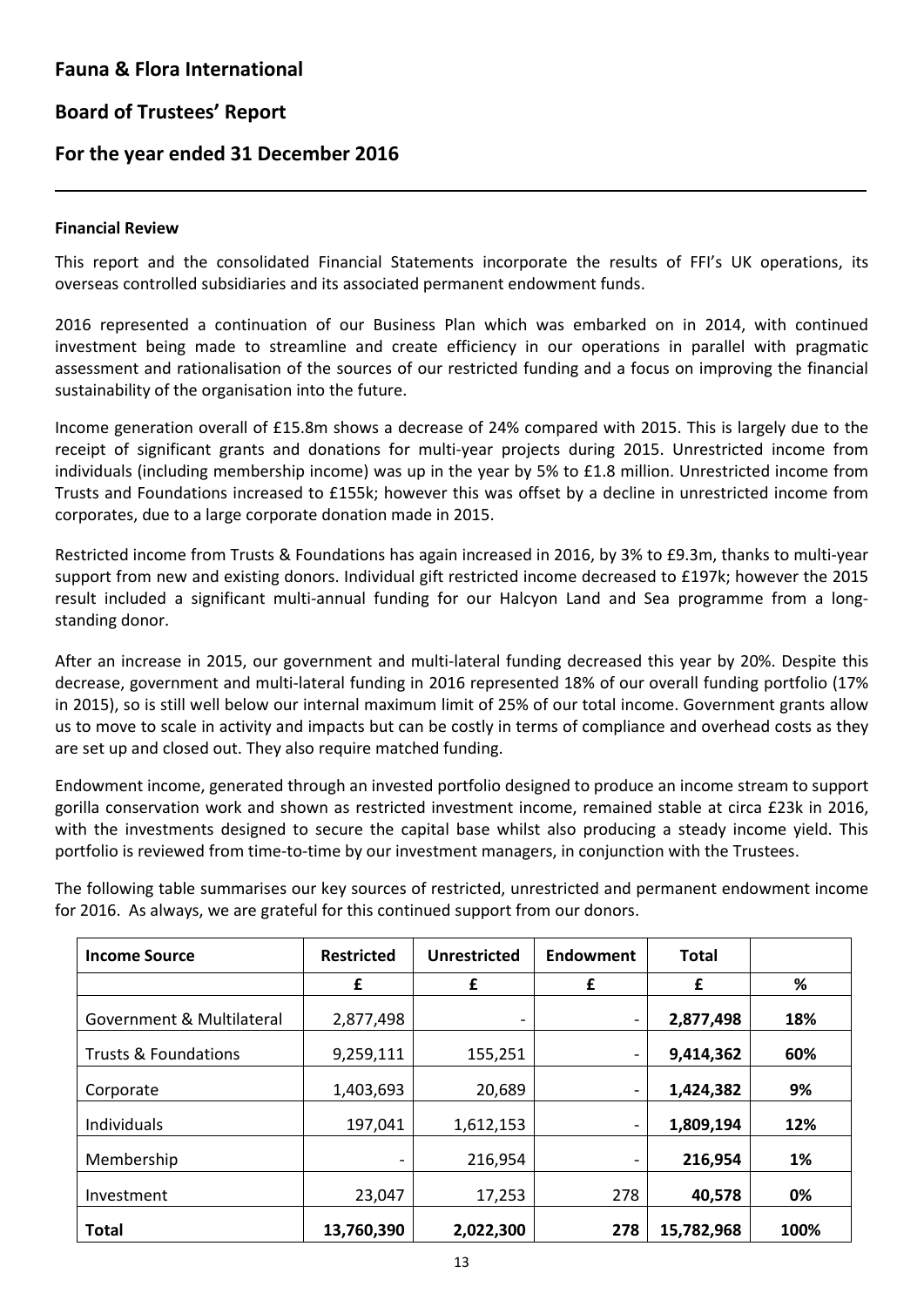L

# **For the year ended 31 December 2016**

Charitable expenditure across our conservation portfolio has remained consistently high as a proportion of total expenditure (94%) in 2016. With more than 140 active projects in over 47 countries at year end, we continue to manage a diverse programme of activity, which presents its own challenges, but is also evidence of our farreaching impact in delivering tangible biodiversity conservation. Large projects continue, such as the NORADsupported work for Liberia forests, and we have seen a renewal of support from Franklinia Foundation for our work on the Global Trees programme. 2016 saw the first full year of operation of FFI's Species Fund, allowing us to achieve longer-term impact on critical species and also address emergency challenges to species survival.

Included in Charitable expenditure is an unrealised foreign exchange rate gain on monetary assets of £745k (2015: loss of £105k). This relates to the revaluation of our non GBP bank and cash account balances, predominantly the USD and Euro bank accounts held in the UK, into GBP at the year end exchange rate. FFI receives a significant part of its income in USD and Euro and due to world events in 2016; the pound sterling has experienced unusual fluctuations against these two currencies.

Overall unrestricted expenditure has decreased compared to the prior year. This is a reflection of the commitment of the organisation to evidence best value for money through purchasing decisions, whilst recognising the need to invest in effectiveness and capacity to manage our operations. Improved and timelier financial reporting from our new systems facilitates deeper analysis of fund transactions, thereby ensuring that expenditure is properly charged to available fund budgets wherever possible.

### **Overall Position**

The net movement in total funds for the period is an increase of £469k (2015: £4.0m), comprising of an increase in restricted funds of £430k (2015: £4.0m), and increase of endowment funds of £18k (2015: deficit of £13k) and an increase in unrestricted funds of £21k (2015: £2k). All restricted funds held relate to current, active projects and are anticipated to be utilised over the course of the next 1 to 4 years.

### **Reserves Policy**

The total reserves of the organisation at the end of 2016 are £10.7m (2015: £10.3m). After taking into account restricted reserves of £9.4m (2015: £9.0m) and endowment funds of £618k (2015: £600k), the unrestricted reserves are £67[1](#page-16-0)k (2015: £650k). This represents 2.7 months (2015: 2.6 months<sup>1</sup>) of committed, recurring expenditure when measured using 2016 core expenditure levels as outlined in Note 6a.

Free reserves (unrestricted reserves less unrestricted tangible fixed assets of £190k (2015: £188k)) are £481k (2015: £462k).

The Trustees remain committed to building up a base of unrestricted reserves that will help insulate the organisation from some of the volatility in funding that is inevitable in an organisation with such a high ratio of restricted to unrestricted funds. The lack of unrestricted reserves to date has made the transition in and out of new projects more difficult and also limits our ability to invest in the internal capacity of the organisation. The organisation aims to build its unrestricted reserves and maintain a level of reserves appropriate to the identified operating needs, taking into account financial impact of risk, working capital requirements, future income sources and organisational plans and commitments. FFI's policy is to hold 6-18 months of budgeted, recurring,

<span id="page-16-0"></span> $1$  In 2015 this was reported as 3.6 months of expenditure. This comparative has been restated in line with amendments made to FFI's reserves policy in 2016.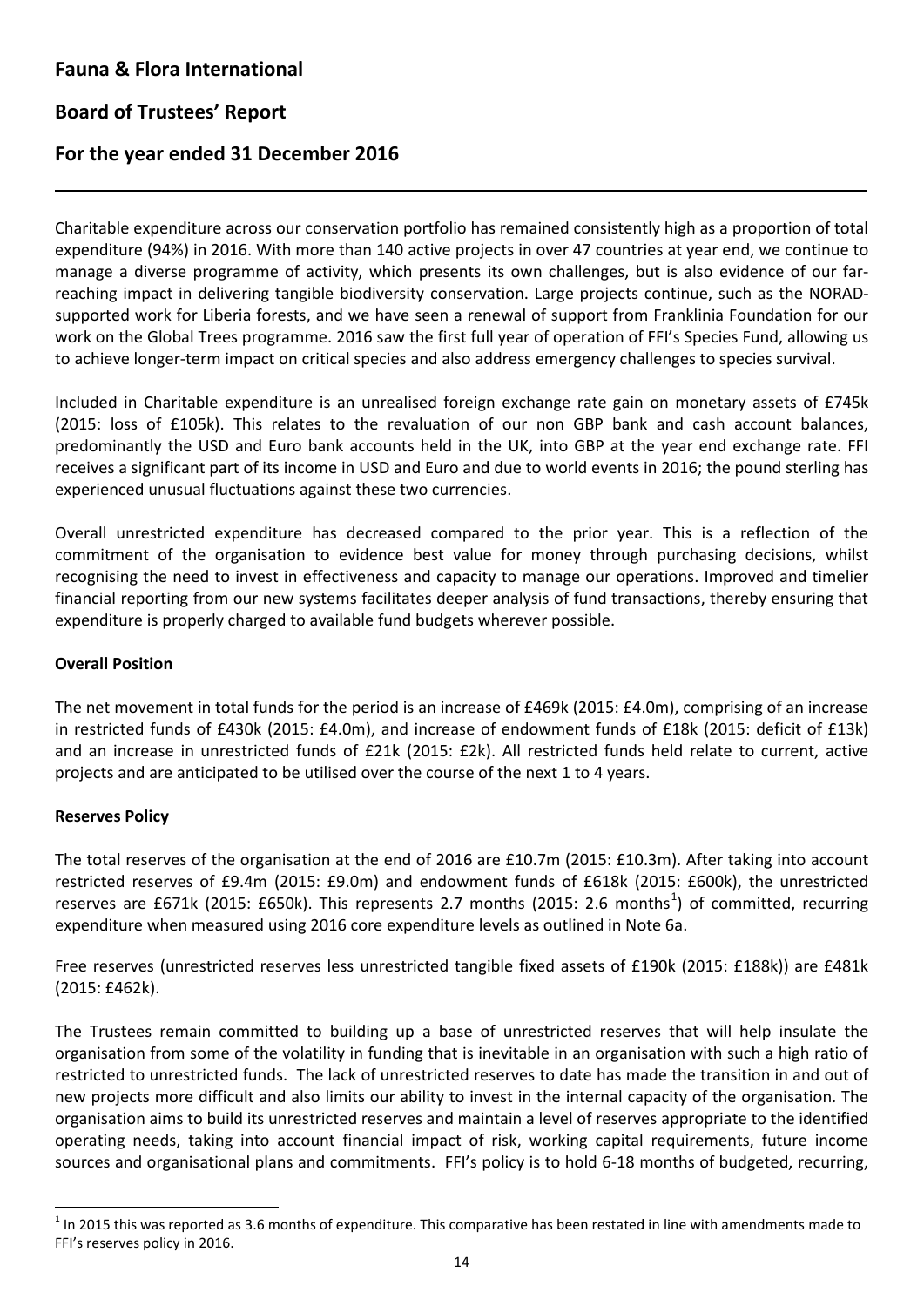## **Board of Trustees' Report**

L

### **For the year ended 31 December 2016**

core expenditure, with the target unrestricted reserve level of 12 months, whilst also taking into account the total expenditure (restricted and unrestricted) of the organisation.

The Trustees recognise that the current unrestricted reserves are below the target level outlined above. The organisation aims to build reserves through specifically targeted fundraising, including the Capital Campaign launched in 2015. In addition, the Trustees have agreed to allocate 25% of all unrestricted legacy income directly to unrestricted reserves.

Designated reserves are created from time to time when the Trustees identify organisational priorities. These reserves form part of total unrestricted reserves as they represent internally earmarked funds. Currently these funds have been designated for systems and organisational capacity building.

Restricted reserves reflect the balance of unspent restricted funding (e.g. grants, donations) that have been received by FFI (often in advance) for a specific charitable purpose or project. They are not available for general purposes and can only be spent according to funder terms and conditions.

Endowment funds must be spent in accordance with funder stipulations, and are held separately within FFI's reserves because the capital amounts must be preserved. Further details on FFI's endowments are given in note 13 of the financial statements.

#### **Investment Policy and Objectives**

The investment policy of the organisation is designed to protect, as far as possible, the value of the assets held in the permanent endowment funds and not to speculate in individual investments with the modest funds currently held for general purposes. Accordingly, the endowment funds are invested in UK government bonds and a range of UK investment trusts in order to achieve portfolio diversification. FFI's investment managers provide FFI with regular reports of the performance of its investments against appropriate benchmarks. It has been agreed that any investments to be held for general purposes will follow a similar investment policy, with asset protection and capital growth being the primary requirements above income yield. FFI expects to review its investment policy in the coming year, to ensure that it adequately reflects the requirements of the organisation.

### **Change of Auditors**

During 2016, FFI's annual statutory audit provision was put out to tender, with a specific focus on firms able to perform audits compliant with the requirements for foreign recipients of US government funding. Two firms were selected to meet with a selection panel from the Audit Committee, which subsequently recommended to Council that Crowe Clark Whitehill (Crowe) be appointed FFI's new auditors. Crowe are a leading firm in the sector and have a demonstrated commitment to and understanding of the operational environment of international charities. We expect that Crowe will work closely with FFI to assist and advise as we continue to improve our internal controls, policies and procedures and reduce risk to the organisation.

#### **Post Balance Sheet events**

There are no significant post balance sheet events to report.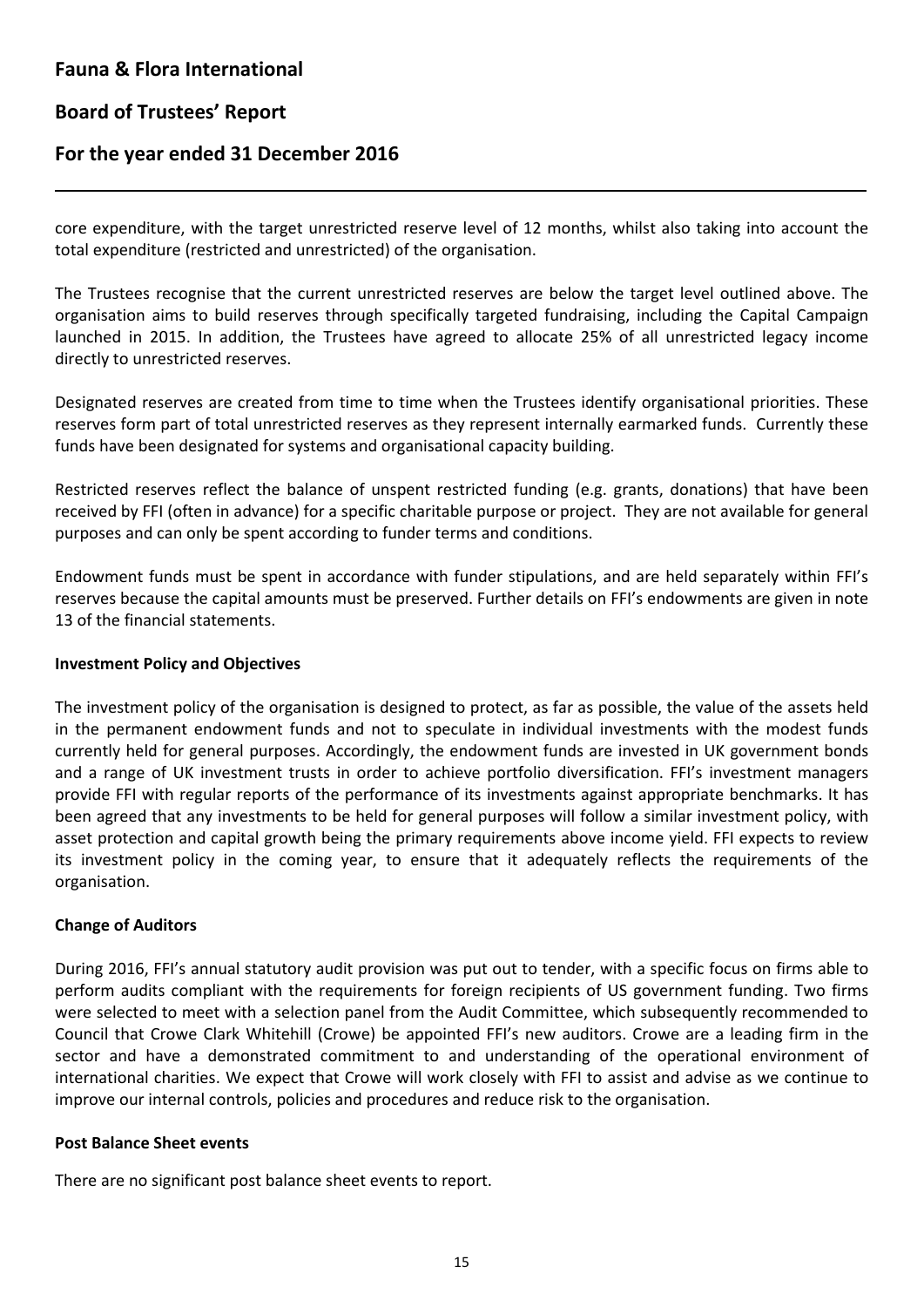# **For the year ended 31 December 2016**

### **Plans for Future Periods**

L

Our five-year business plan for 2014 – 2018 sets out our aims and approaches for delivering conservation impact. In order to support our plans, we have agreed principles for financial planning, which include:

- **Maintain a healthy revenue portfolio.** Our aim is that FFI continues on a steady and well-managed growth trajectory. The portfolio balance for revenue from FFI hubs will continue to reflect where they find greatest resonance, but FFI will manage across these hubs to achieve an overall portfolio balance that supports its financial health.
- **Increase proportion of unrestricted funding.** FFI's cutting edge is our innovativeness on the ground and our responsiveness to threats to biodiversity in the sites where we work. Heavily restricted funding reduces our ability to implement adaptive and responsive practices. Our aim is to raise more unrestricted funds and reduce the restrictions on our funding sources, while maintaining full accountability and compliance with their terms of giving.
- **Develop greater resilience through geographical distribution of income streams.** We are working across FFI globally to achieve this, with our new sister organisation in the USA (refer to note 16) and our sister organisation in Australia, aiming to develop stronger growth in the US, continue the establishment of new funding streams from Asia, and driving stronger financial returns from the UK and across Europe.

### **Principal Risks and Uncertainties**

### **Risk Management**

The Trustees have established a framework for the identification and control of the major risks to which the Charity is exposed.

The Trustees have a risk management strategy which comprises:

- An annual review of the risks the Charity might face, complemented by regular reviews by the Executive Committee and the Audit Committee.
- The establishment of systems and procedures to mitigate those risks identified from an operational review and as part of the Business Plan.
- The implementation of procedures designed to minimise any potential impact should those risks materialise.
- A portfolio risk-tracking tool is currently under development to enable a more comprehensive and regular risk assessment across portfolios of projects. Three types of risk will be assessed: financial, delivery (operational) and conservation impact.

Risk management, together with the steps being taken by the Charity to mitigate the risks, are reviewed on a periodic basis by the Trustees and actions taken accordingly.

The key risks faced by the Charity, along with the steps taken to mitigate these risks, have been identified as follows: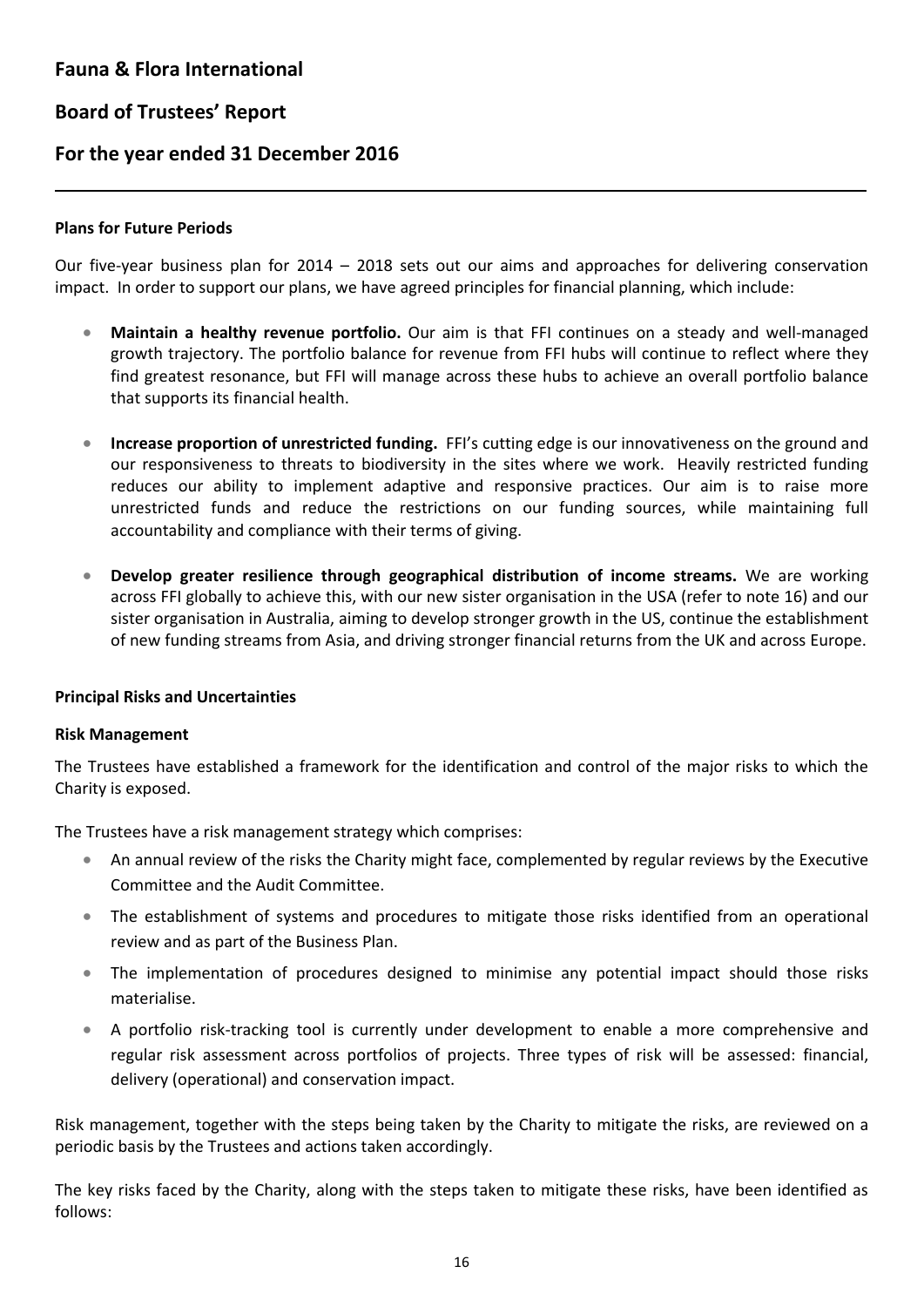# **Board of Trustees' Report**

L

### **For the year ended 31 December 2016**

- Health, Safety & Security the work of FFI staff inevitably comes with health, safety & security risks, especially in some of the remote and challenging areas in which we work, ranging from the risk of serious car accidents to being trapped in politically-motivated insurrection. Through our Risk Assessment & Management Procedures we aim to prevent and mitigate these risks to the maximum extent possible, and also ensure that our insurance policies, and the information which informs them, are appropriate. Our Health, Safety & Security framework and reports are regularly reviewed by the Executive Committee to ensure appropriate controls and contingency plans are in place.
- Significant on-going projects in key strategic areas supported by short-term funding this risk is one that needs careful management, and has been assisted historically by significant individual funding from key philanthropists who see the long-term need in critical areas. Establishing effective transitions for these programmes, and ensuring better alignment of income and expenditure is a key management responsibility. Maintaining a balanced revenue portfolio with a greater proportion of unrestricted funds and building unrestricted reserves are also key to mitigating this risk.
- Regulatory compliance we ensure the legality of our global operations by complying with statutory policies in all of the countries where we operate, maintaining current registrations with appropriate authorities and seeking guidance on local legislation from trusted local advisors where necessary.
- Compliance with donor terms and conditions we mitigate the risk of non-compliance by evaluating the terms and conditions of all donor funding before entering into legal and grant agreements to ensure we can meet the requirements. We have developed a programme of Good Grant Management and provide training to our project staff. In 2016 we have implemented a new project management system that allows us to evaluate new projects and track technical and financial reporting milestones. We aim to only take on grant funding that provides a sufficient contribution to administrative overhead which is necessary to effectively support the donor reporting and compliance obligations.
- Internal controls we are developing a comprehensive set of organisational policies and procedures and maintaining a schedule of delegated authorities to define accountability in decision making and monitor the application of these across the organisation. Our new accounting and project management system is designed to automate and align our business processes and financial controls and we are working on embedding the new systems to support efficient compliance and monitoring.
- Challenges to raise matched funding on large-scale EU grants these require significant elements of matched funds, typically 25% of the project total, to be raised either via other donors or from own funds. Strategies have been put in place to track these throughout the life of the project and mechanisms established to adjust commitments, if necessary.
- Financial viability of in-country partners this is an inherent risk, particularly where funding from FFI represents a significant element of their funding portfolio and the organisation has little access or exposure to international fundraising markets. We have increased our due diligence activities, and use partner monitoring health checks, as well as investing in local capacity building, to support this.
- Reputational risks FFI's excellent reputation is dependent on continuing to demonstrate significant conservation added value, which requires all internal decision-making systems from programme design to monitoring and evaluation to be functioning well. We seek to mitigate the risk by increasing our investment in sound governance and control processes, focussing on building financial reserves, and strengthening our global monitoring, evaluation and learning systems to ensure that FFI conservation impacts are tracked and learning fed back into effective tackling of threats.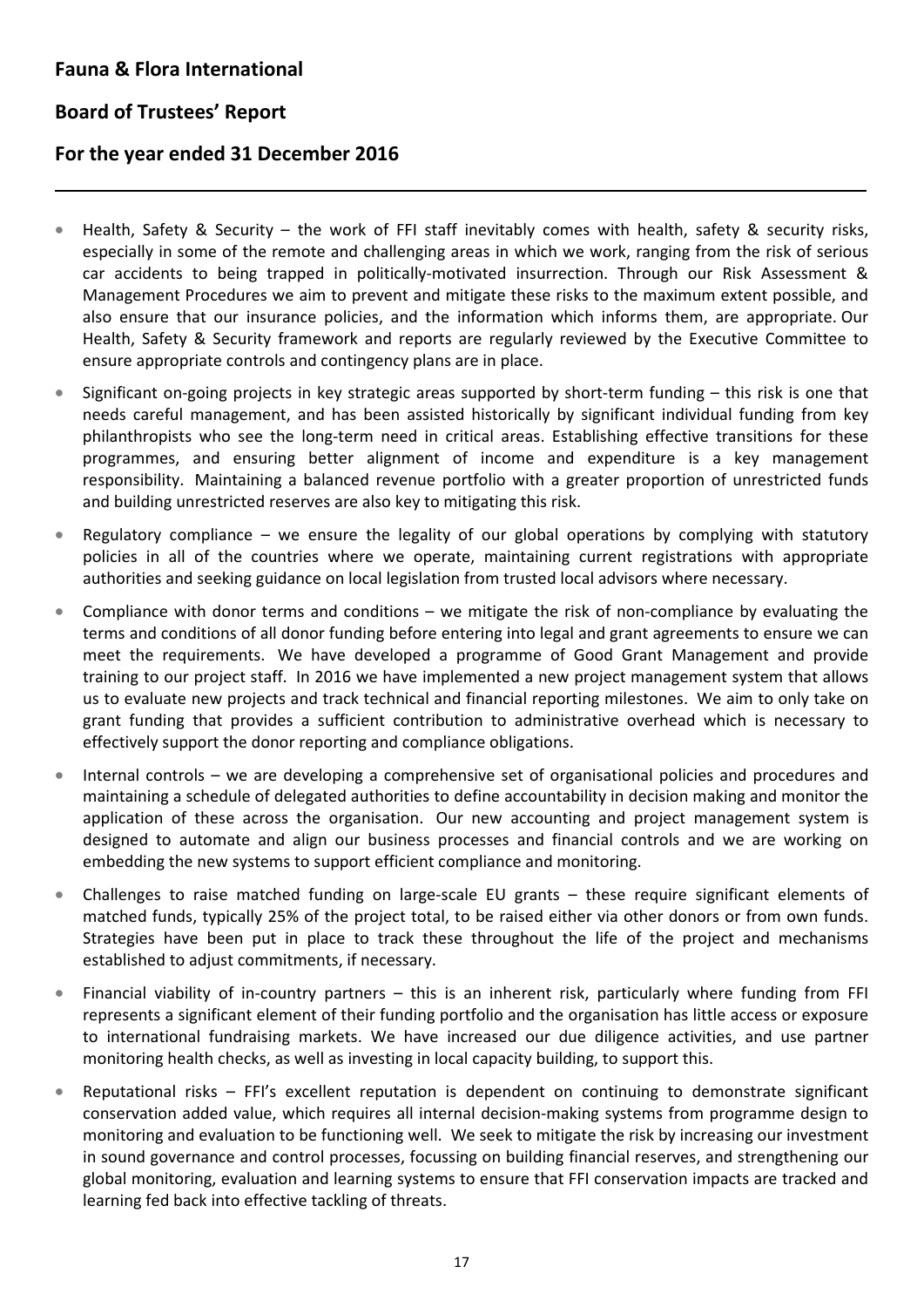L

# **For the year ended 31 December 2016**

### **Structure, Governance and Management**

FFI was established under a Memorandum of Association, which sets out its objects and powers, and is governed under its Articles of Association. The Board of Trustees, or 'Council', is the governing body of the organisation and has legal, financial and managerial responsibility for the Charity.

Members of Council are elected by the membership of the organisation at the Annual General Meeting and ordinarily serve a four year term but can be re-elected for a further term. The Articles of Association provide for any five members in writing or for the existing trustees by resolution, to nominate any member for election or re-election as a trustee.

Council has adopted formal procedures for the recruitment, selection and induction of new trustees and has constituted a Nominations Committee to support Council in the implementation of these procedures, as well as for the consideration of other honorary appointments. The Nominations Committee has clearly defined Terms of Reference (ToR) which include reviewing the structure, size, effectiveness and composition (including the skills, knowledge, experience and diversity) of Council and making recommendations to the trustees with regard to any changes.

The Committee reviews all nominations and applications for officers and ordinary members of Council and puts forward recommendations to Council for suitable nominees. In doing so the Committee takes into account the role and responsibilities of these positions, all of which have clearly defined ToR. Following the appointment of new trustees an induction procedure, including the provision of relevant reading materials and the opportunity to visit the offices of the organisation and to spend time with staff, aims to give new Council members the information and tools they need to fulfil their legal obligations and to play an effective role within the governing body.

Council is responsible for establishing the strategy, policy and control framework of the organisation, which is achieved via twice yearly full-day meetings and via formal delegations to its sub-committees, the officers of Council and to the Senior Management Team (SMT) of the organisation. To this end Council have established four sub-committees, all the acts and proceedings of which are fully and promptly reported to the full Council.

An Executive Committee, comprising the officers of the Charity, has regular supervision of FFI's management and operations. The Committee holds monthly meetings with the SMT in attendance, whilst the day-to-day operations of the Charity are the responsibility of the Chief Executive Officer, the SMT and other staff.

Council has constituted an Audit Committee, responsible for engaging with the external audit provision, participating in the planning of the nature and scope of the audit and receiving and reviewing the annual report and accounts along with the associated Audit Findings Report. The Audit Committee's ToR also includes the review of internal control and risk management systems and receiving reports on such from the management of the organisation.

Council has constituted a Remuneration Committee, the ToR for which include reviewing and agreeing the remuneration and benefits of the Chief Executive Officer and Senior Management Team members, as well as reviewing and agreeing the overall remuneration policy for FFI employees. In addition, the Committee is responsible for agreeing any significant changes in employee benefits or benefit providers.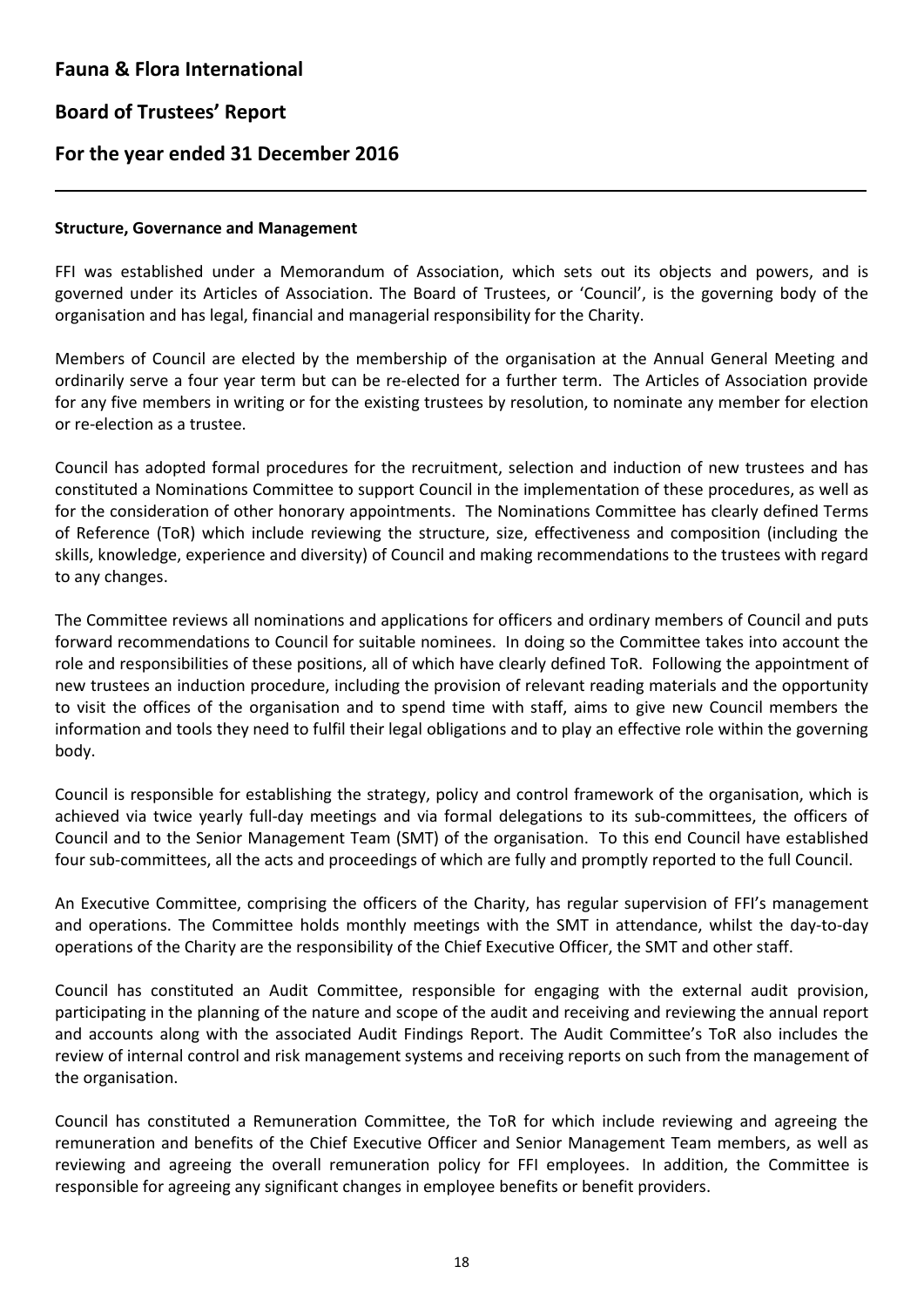# **Board of Trustees' Report**

### **For the year ended 31 December 2016**

### **Going Concern**

L

The Trustees have a reasonable expectation that the company has adequate resources to continue in operational existence for the foreseeable future. Accordingly, the financial statements continue to be prepared on the going concern basis.

### **Key Assumptions and Estimates**

In the application of the Charity's accounting policies, Trustees are required to make judgements, estimates and assumptions about the carrying values of assets and liabilities that are not readily apparent from other sources. The estimates and underlying assumptions are based on historical experience and other factors that are considered to be relevant. Actual results may differ from these estimates. The estimates and underlying assumptions are reviewed on an on-going basis. Revisions to accounting estimates are recognised in the period in which the estimate is revised if the revision affects only that period, or in the period of the revision and future periods if the revision affects the current and future periods.

In the view of the Trustees, no assumptions concerning the future or estimation uncertainty affecting assets and liabilities at the balance sheet date are likely to result in a material adjustment to their carrying amounts in the next financial year.

#### **Remuneration Policy**

FFI recognises its responsibility to expend funds wisely and intelligently in line with its status as a charity and the expectations of the public and those that support its work. In parallel, it recognises its responsibility to ensure that it attracts and retains excellent people with the appropriate level of skills and experience to achieve its mission. To this end, at all levels of the organisation, it aims to ensure that pay is fair and appropriate to the skills required and responsibilities involved. It carries out external benchmarking, with the aim of ensuring that pay is competitive within the charitable sector, within the context of affordability.

### **Grant-making Policies**

Grant making to third parties does not play a significant role in FFI's operations, however we disbursed some £2.51 million to implementing partners in 2016 (2015: £2.94m). All our grant funds are disbursed with clear criteria and application processes, and use formal review and clearly defined decision making. They also incorporate strong policies on reporting and financial oversight for grants and sub-grant agreements.

FFI staff also reviewed over 860 grant applications for external grants funds using criteria developed and agreed with the donors and, through this, influenced the allocation of an additional £3.22 million of conservation grant funds.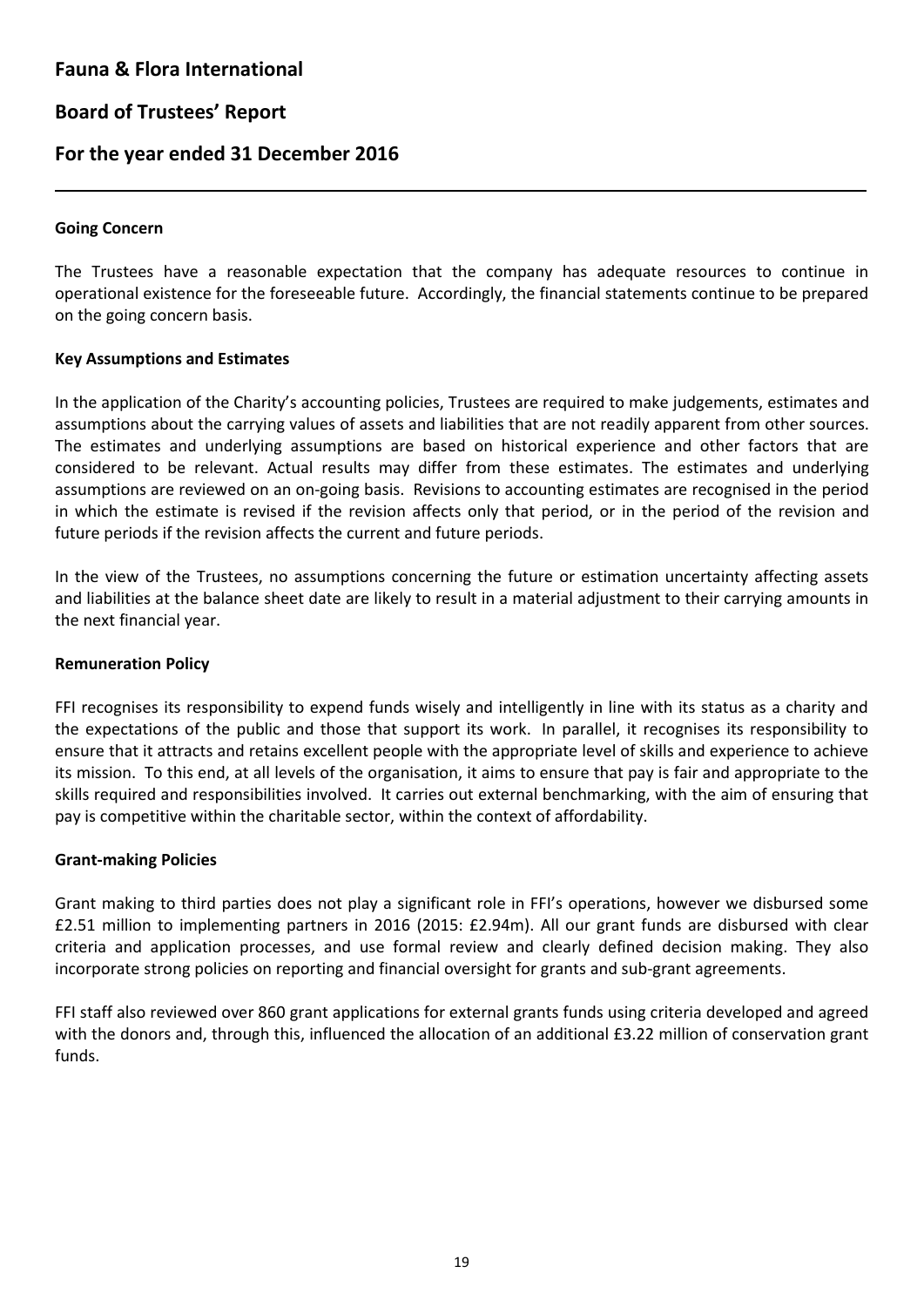# **Board of Trustees' Report**

### **For the year ended 31 December 2016**

### **Public Benefit**

L

The Strategic Report on pages  $6 - 19$  demonstrates the scope of the activities undertaken by FFI in 2016 in furtherance of its charitable purposes for the public benefit.

FFI promotes the conservation of the environment and the education of all sectors of society in the protection of biodiversity. We strive for a sustainable future for the planet for the benefit of the public and act to conserve threatened species and ecosystems whilst taking account of human needs. We promote or conduct training programmes and research and publish knowledge acquired as a result of such research, as well as undertaking other informative activities including exhibitions, lectures, conferences and seminars.

In exercising their powers and duties in furtherance of the Charity's Objects, the Board of Trustees have complied with their duty, under Section 17 of the Charities Act 2011, to show due regard for the Charity Commission's general guidance on public benefit. In addition, whilst setting the organisation's annual objectives and planning its activities, both in the short and the longer term, the Trustees have also demonstrated due regard for the Commission's specific guidance relating to the conservation of the environment for the public benefit.

#### **Volunteers**

FFI does not have many opportunities for volunteers, but has developed some opportunities for short-term internships, where young conservationists can gain experience of the sector whilst undertaking research or administrative tasks over a defined period. There are clear management procedures for selection and management of volunteers. We are grateful to those volunteers who gave freely of their time to assist in our work in 2016.

Our thanks are also extended to all staff and trustees for the time and effort they have contributed during the year.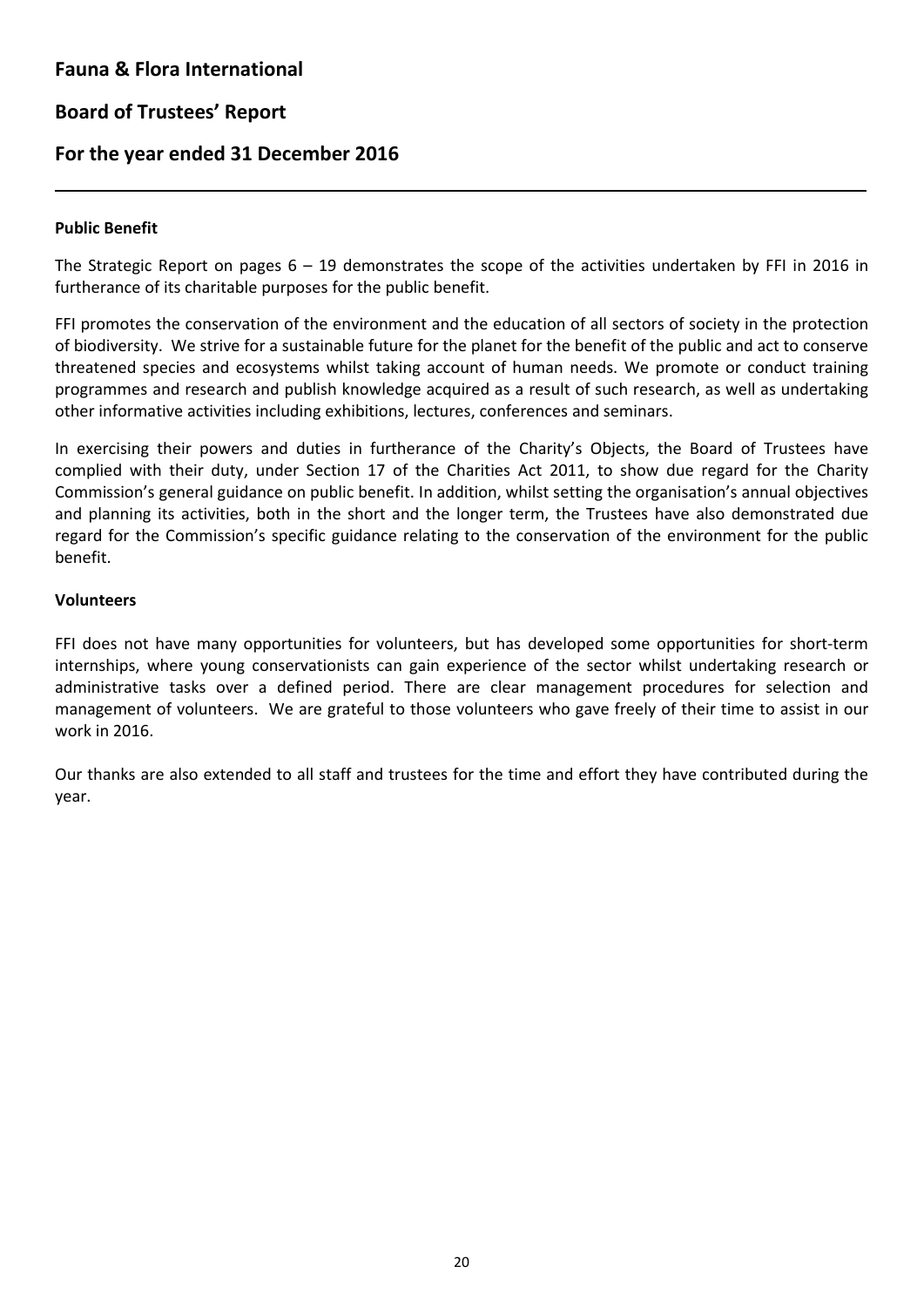# **Board of Trustees' Report**

### **For the year ended 31 December 2016**

### **Reference and Administrative Details**

#### **Status**

L

Fauna & Flora International (FFI) is a company limited by guarantee, incorporated in January 1992, Registered Company Number 2677068. It was originally established in 1903 and was registered with the Charity Commission in June 1992, Registered Charity Number 1011102.

#### **Registered Office**

FFI's registered and principal office is at The David Attenborough Building, Pembroke Street, Cambridge, CB2 3QZ.

### **Board of Trustees**

Members of the Board of Trustees (known as The Council) are directors for the purpose of company law and trustees for the purpose of charity law. The company is limited by guarantee; therefore no member of the Board of Trustees has any beneficial interest in the company. The Trustees who were in office on the date of the Trustees' report are included under Company Information.

The Trustees who served during the year were as follows:

| Andrew Sykes                                                       | Chair                                               |                                                              |  |  |
|--------------------------------------------------------------------|-----------------------------------------------------|--------------------------------------------------------------|--|--|
| Professor Nigel Leader-Williams                                    | <b>Vice Chair</b>                                   |                                                              |  |  |
| <b>Charles Whitbread</b>                                           | <b>Vice Chair</b>                                   |                                                              |  |  |
| Philip Prettejohn                                                  | Treasurer (resigned 28 <sup>th</sup> February 2017) |                                                              |  |  |
| Paul Baldwin (appointed 13 <sup>th</sup> September 2016)           |                                                     | Annette Lanjouw (appointed 13 <sup>th</sup> September 2016)  |  |  |
| <b>Melanie Brown</b>                                               |                                                     | Professor E. J. Milner-Gulland                               |  |  |
| Stephen Georgiadis                                                 |                                                     | Richard Plackett (appointed 13 <sup>th</sup> September 2016) |  |  |
| Professor Brendan Godley (retired 13 <sup>th</sup> September 2016) |                                                     | Sir Gareth Rhys Williams                                     |  |  |
| David Gibson (appointed 24 <sup>th</sup> October 2016)             |                                                     | <b>Edward van Cutsem</b>                                     |  |  |
| Dr Charlotte Grezo                                                 |                                                     | Diana van de Kamp                                            |  |  |
| Andrew Joy                                                         |                                                     | Dr Bhaskar Vira                                              |  |  |
| Tony Juniper CBE                                                   |                                                     | John Wotton                                                  |  |  |
| Dr Sandra Knapp                                                    |                                                     |                                                              |  |  |
| <b>Senior Management Team</b>                                      |                                                     |                                                              |  |  |
| Mark Rose                                                          |                                                     | <b>Chief Executive Officer</b>                               |  |  |
| <b>Rosalind Aveling</b>                                            |                                                     | Deputy Chief Executive                                       |  |  |
| Svetlana Ignatieva                                                 |                                                     | Chief Operating Officer & Company Secretary                  |  |  |
| Joanna Elliott                                                     |                                                     | Senior Director, Conservation Partnerships                   |  |  |
| Tony Whitten                                                       |                                                     | Regional Director, Asia-Pacific                              |  |  |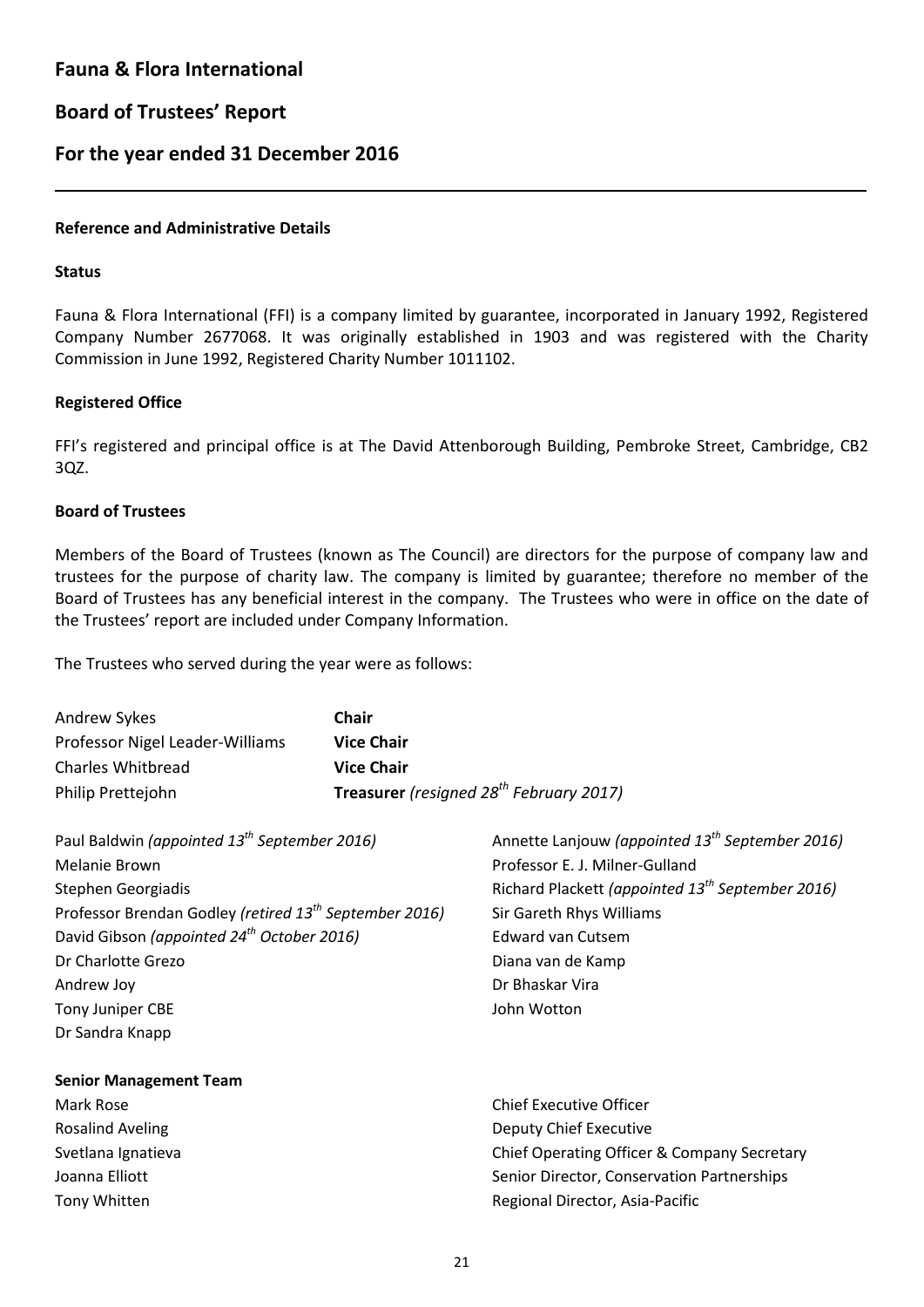# **Board of Trustees' Report**

# **For the year ended 31 December 2016**

### **Principal Professional Advisers:**

#### **Auditors**

L

Crowe Clark Whitehill, St Bride's House, 10 Salisbury Square, London, EC4Y 8EH

### **Solicitors**

Mills & Reeve, Botanic House, 100 Hills Road, Cambridge, CB2 1PH

### **Investment Managers**

Brewin Dolphin Limited, 12 Smithfield Street, London, EC1A 9BD

#### **Bankers**

Barclays Bank, Mortlock House, Vision Park, Histon, Cambridge, CB24 9DE

### **Related Party Statement**

FFI operates through a network of branches that form part of the charity and has related organisations in the United States of America, Australia, Singapore, South Africa, Romania and Mozambique. Further information on related parties can be found in Notes 9 and 16 to the Financial Statements.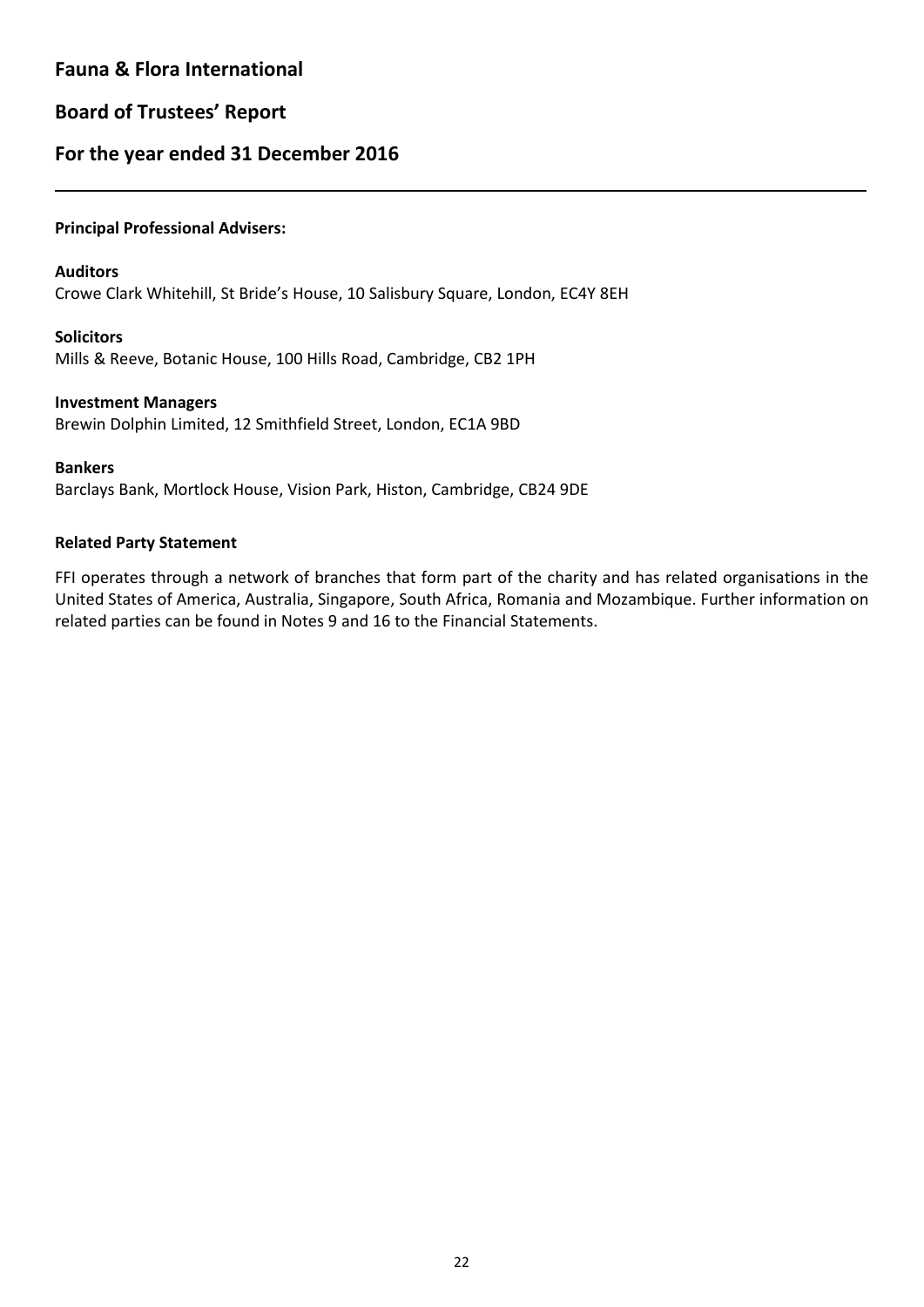L

# **For the year ended 31 December 2016**

### **Statement of Trustees' Responsibilities**

The Trustees (who are also directors of Fauna & Flora International for the purposes of company law) are responsible for preparing the Trustees' report and the financial statements in accordance with applicable law and United Kingdom Accounting Standards (United Kingdom Generally Accepted Accounting Practice).

Company law requires the Trustees to prepare financial statements for each financial year. Under company law the Trustees must not approve the financial statements unless they are satisfied that they give a true and fair view of the state of affairs of the charitable company and the group and of the incoming resources and application of resources, including the income and expenditure, of the charitable group for that period. In preparing these financial statements, the Trustees are required to:

- select suitable accounting policies and then apply them consistently;
- observe the methods and principles in the Charities SORP;
- make judgments and accounting estimates that are reasonable and prudent; and
- prepare the financial statements on the going concern basis unless it is inappropriate to presume that the charitable group will continue in operation.

The Trustees are responsible for keeping adequate accounting records that are sufficient to show and explain the charitable company and the group's transactions and disclose with reasonable accuracy at any time the financial position of the charitable group and enable them to ensure that the financial statements comply with the Companies Act 2006. They are also responsible for safeguarding the assets of the charitable company and the group and hence for taking reasonable steps for the prevention and detection of fraud and other irregularities.

The Trustees are responsible for the maintenance and integrity of the corporate and financial information included on the charitable group's website. Legislation in the United Kingdom governing the preparation and dissemination of financial statements may differ from legislation in other jurisdictions.

### **Disclosure of information to auditors**

So far as each of the Trustees is aware at the time the report is approved:

- There is no relevant audit information of which the company's auditors are unaware; and
- The Trustees have taken the necessary steps that they ought to have taken as trustees to make themselves aware of any relevant audit information and to establish that you are aware of that information

**The Trustees' Annual Report and the Strategic Report contained therein were approved and authorised for issue by the Board of Trustees on 6th July 2017 and signed on its behalf by**

Andrew Spes

**Andrew Sykes Chairman**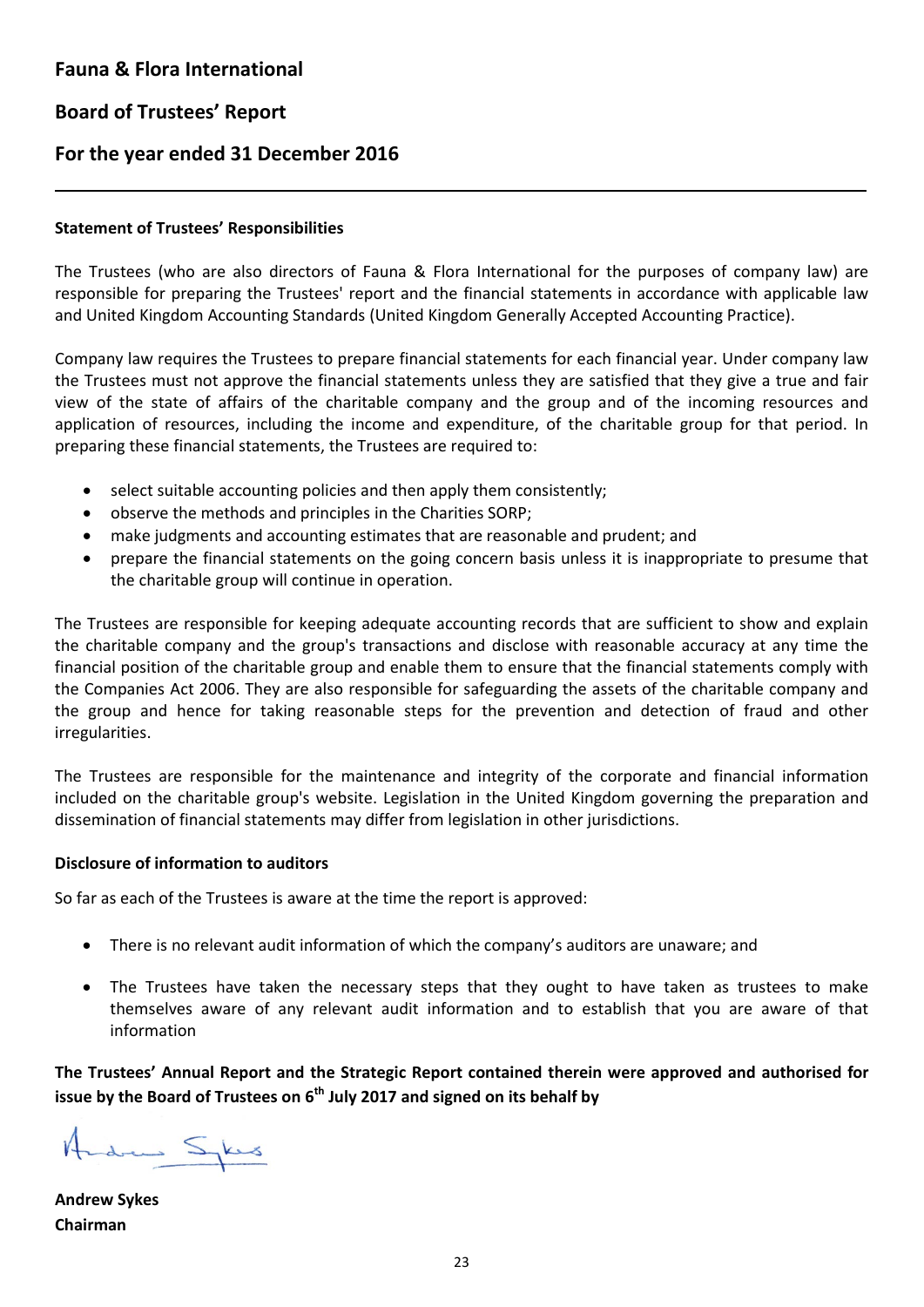L

# **Independent Auditors' Report to the Members & Trustees of Fauna & Flora International**

# **For the year ended 31 December 2016**

We have audited the financial statements of Fauna & Flora International for the year ended 31 December 2016 which comprise the Group Statement of Financial Activities, the Group and Company Balance Sheets, the Group Cash Flow Statement and the related notes numbered 1 to 19.

The financial reporting framework that has been applied in their preparation is applicable law and United Kingdom Accounting Standards, including Financial Reporting Standard 102 the Financial Reporting Standard applicable in the UK and Republic of Ireland (United Kingdom Generally Accepted Accounting Practice)

This report is made solely to the charitable company's members, as a body, in accordance with Chapter 3 of Part 16 of the Companies Act 2006 and the charitable company's trustees as a body in accordance with section 154 of the Charities Act 2011. Our audit work has been undertaken so that we might state to the charitable company's members and trustees those matters we are required to state to them in an auditor's report and for no other purpose. To the fullest extent permitted by law, we do not accept or assume responsibility to anyone other than the charitable company, the charitable company's members as a body and the charitable company's trustees as a body for our audit work, for this report, or for the opinions we have formed.

### **Respective responsibilities of trustees and auditor**

As explained more fully in the Statement of Trustees' Responsibilities, the Trustees (who are also the directors of the charitable company for the purpose of company law) are responsible for the preparation of the financial statements and for being satisfied that they give a true and fair view.

We have been appointed as auditor under section 151 of the Charities Act 2011 and under the Companies Act 2006 and report in accordance with regulations made under those Acts.

Our responsibility is to audit and express an opinion on the financial statements in accordance with applicable law and International Standards on Auditing (UK and Ireland). Those standards require us to comply with the Auditing Practices Board's Ethical Standards for Auditors.

### **Scope of the audit of the financial statements**

An audit involves obtaining evidence about the amounts and disclosures in the financial statements sufficient to give reasonable assurance that the financial statements are free from material misstatement, whether caused by fraud or error. This includes an assessment of: whether the accounting policies are appropriate to the charitable company's circumstances and have been consistently applied and adequately disclosed; the reasonableness of significant accounting estimates made by the Trustees; and the overall presentation of the financial statements.

In addition, we read all the financial and non-financial information in the Trustees' Annual Report to identify material inconsistencies with the audited financial statements and to identify any information that is apparently materially incorrect based on, or materially inconsistent with, the knowledge acquired by us in the course of performing the audit. If we become aware of any apparent material misstatements or inconsistencies we consider the implications for our report.

### **Opinion on financial statements**

In our opinion the financial statements:

• give a true and fair view of the state of the group's and the charitable company's affairs as at 31 December 2016 and of the group's incoming resources and application of resources, including its income and expenditure, for the year then ended;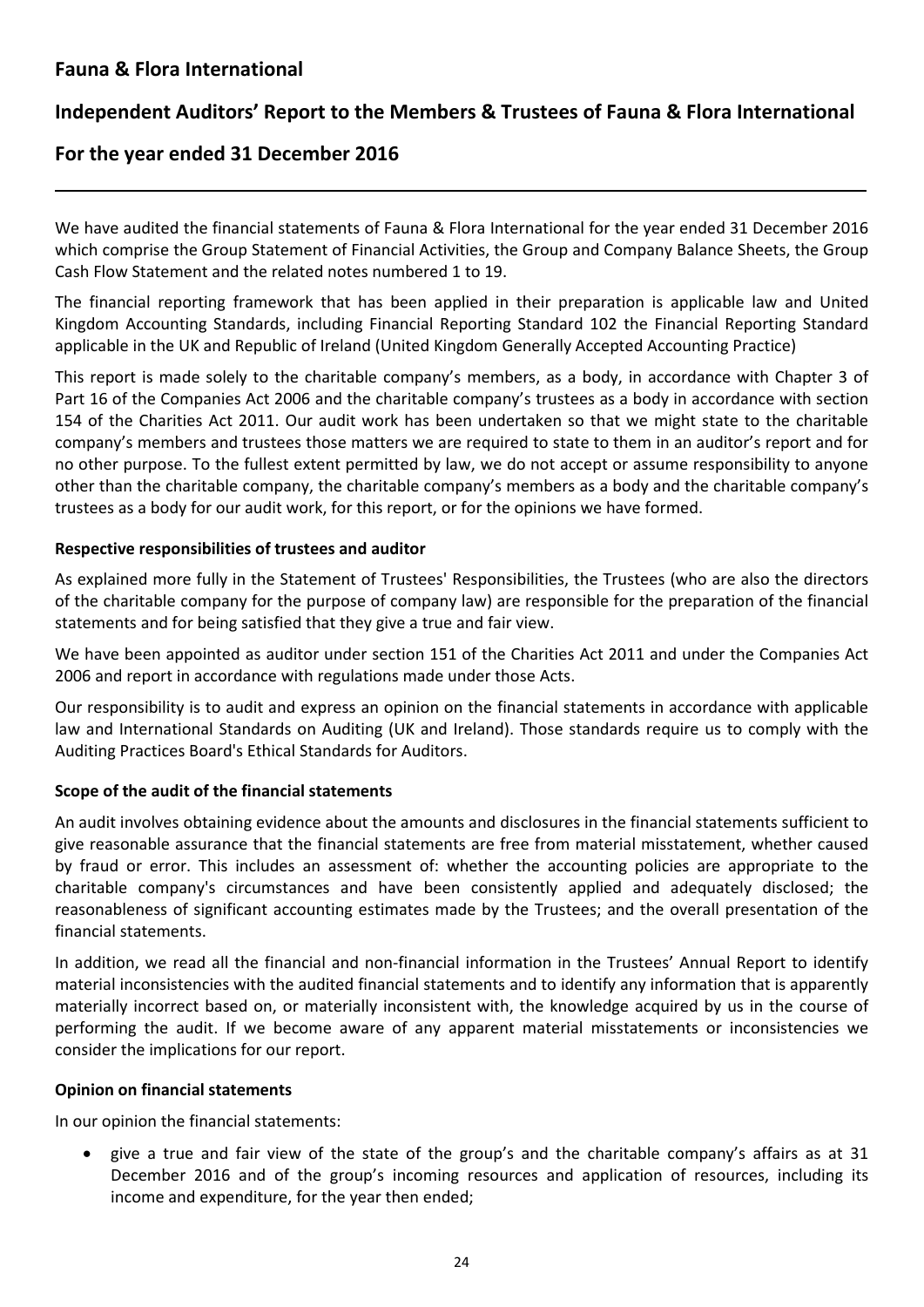L

# **Independent Auditors' Report to the Members & Trustees of Fauna & Flora International**

# **For the year ended 31 December 2016**

- have been properly prepared in accordance with United Kingdom Generally Accepted Accounting Practice; and
- have been prepared in accordance with the requirements of the Companies Act 2006 and the Charities Act 2011.

### **Opinion on other matter prescribed by the Companies Act 2006**

In our opinion based on the work undertaken in the course of our audit

- the information given in the Trustees' Annual Report for the financial year for which the financial statements are prepared is consistent with the financial statements; and
- the Trustees' Annual Report has been prepared in accordance with applicable legal requirements.

### **Matters on which we are required to report by exception**

In light of the knowledge and understanding of the group and parent company and its environment obtained in the course of the audit, we have not identified material misstatements in the Trustees' Annual Report.

We have nothing to report in respect of the following matters where the Companies Act 2006 requires us to report to you if, in our opinion:

- the parent charitable company has not kept adequate accounting records, or returns adequate for our audit have not been received from branches not visited by us; or
- the parent charitable company financial statements are not in agreement with the accounting records and returns; or
- certain disclosures of trustees' remuneration specified by law are not made; or
- we have not received all the information and explanations we require for our audit.

N. Ha hemi

**Naziar Hashemi** Senior Statutory Auditor For and on behalf of **Crowe Clark Whitehill LLP** Statutory Auditor **London**

 $14717$ **Date:** 

Crowe Clark Whitehill LLP is eligible to act as an auditor in terms of section 1212 of the Companies Act 2006.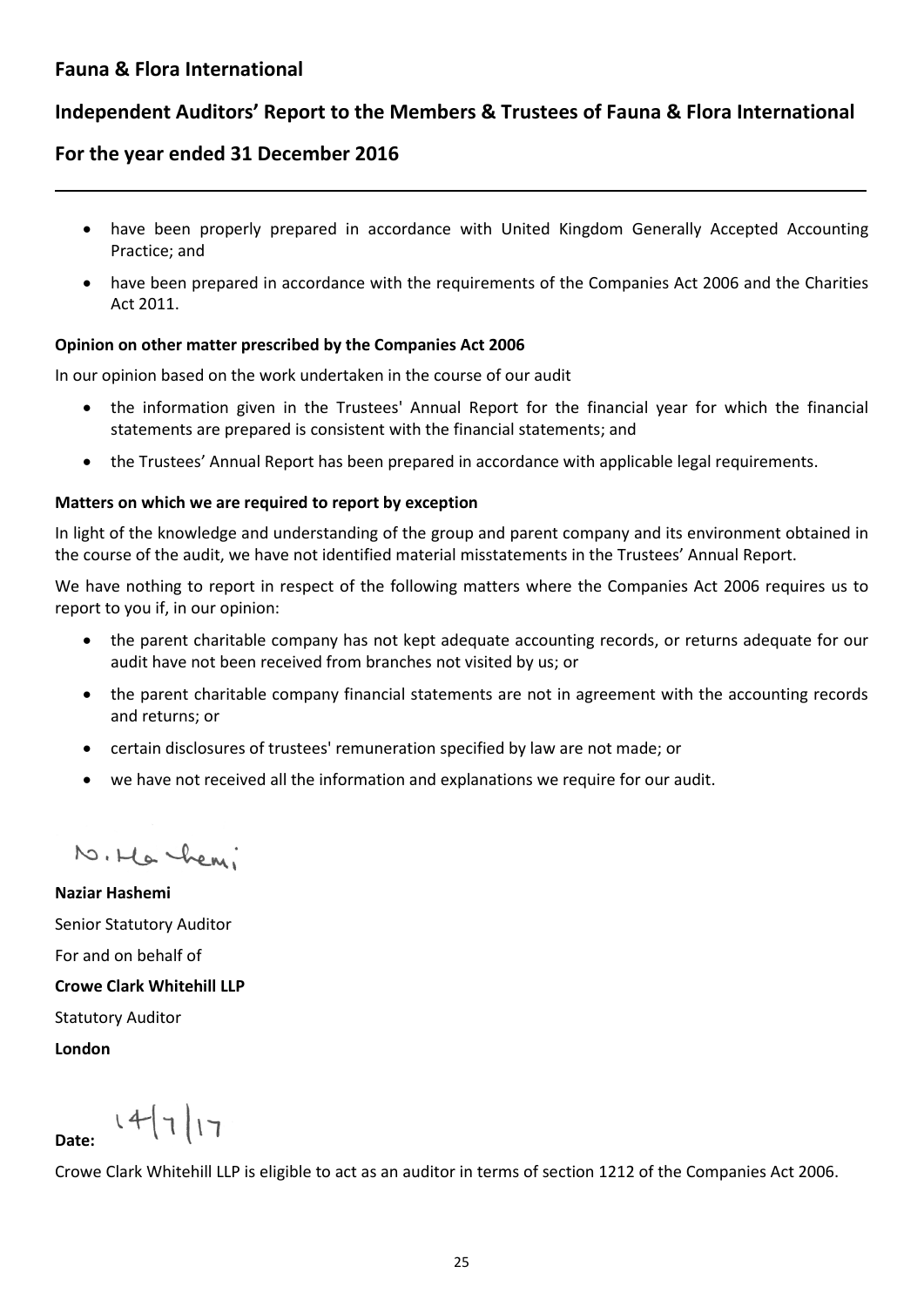### **Fauna & Flora International - Company Number 2677068**

### **Consolidated Statement of Financial Activities (Incorporating an Income and Expenditure Account)**

\_\_

### **For the year ended 31 December 2016**

|                                                     | <b>Note</b>    | <b>Unrestricted</b> | <b>Restricted</b> | <b>Endowment</b><br><b>Funds</b> | 2016<br><b>Total</b> | 2015<br><b>Total</b> |
|-----------------------------------------------------|----------------|---------------------|-------------------|----------------------------------|----------------------|----------------------|
|                                                     |                | $\pmb{\mathsf{f}}$  | £                 | £                                | £                    | £                    |
| Income and endowments from:                         |                |                     |                   |                                  |                      |                      |
| Donations and legacies                              | 3a             | 1,360,721           | 467,153           | 0                                | 1,827,874            | 4,511,552            |
| Charitable activities                               |                | 373,203             | 13,531,504        | 0                                | 13,904,707           | 16,167,967           |
| Investments                                         |                | 17,253              | 23,047            | 278                              | 40,579               | 44,397               |
| Other trading activities                            |                | 7,198               | 2,611             | 0                                | 9,809                | 5,166                |
| <b>Total</b>                                        | 3 <sub>b</sub> | 1,758,375           | 14,024,315        | 278                              | 15,782,969           | 20,729,083           |
| <b>Expenditure on:</b>                              |                |                     |                   |                                  |                      |                      |
| Raising funds                                       |                | 884,070             | 0                 | 0                                | 884,070              | 979,745              |
| Charitable activities                               |                | 950,149             | 13,853,533        | 66                               | 14,803,748           | 15,699,261           |
| <b>Total</b>                                        | 6a, 6b         | 1,834,219           | 13,853,533        | 66                               | 15,687,818           | 16,679,006           |
|                                                     |                |                     |                   |                                  |                      |                      |
| Net gains/(losses) on investments                   |                | 0                   | 0                 | 18,017                           | 18,017               | (13, 134)            |
| Net income/(expenditure)                            |                | (75, 844)           | 170,782           | 18,229                           | 113,167              | 4,036,944            |
| Transfers between funds                             |                | (25,000)            | 25,000            | 0                                | 0                    | $\mathbf 0$          |
| Net income/(expenditure)<br>before gains and losses |                | (100, 844)          | 195,782           | 18,229                           | 113,167              | 4,036,944            |
| Other recognised gains /(losses)                    |                |                     |                   |                                  |                      |                      |
| Other gains/(losses)                                | 4b             | 121,671             | 234,272           | $\pmb{0}$                        | 355,944              | 56,447               |
| Net movement in funds                               |                | 20,828              | 430,054           | 18,229                           | 469,111              | 4,093,391            |
| <b>Reconciliation of funds:</b>                     |                |                     |                   |                                  |                      |                      |
| Total funds brought forward                         |                | 650,024             | 9,034,666         | 599,633                          | 10,284,323           | 6,190,932            |
| <b>Total funds carried forward</b>                  | 12,13,14       | 670,852             | 9,464,720         | 617,862                          | 10,753,434           | 10,284,323           |

The statement of financial activities includes all gains and losses recognised in the year. All income and expenditure derive from continuing activities.

In 2015, unrestricted donation and legacies income was £1,693,827 (the remainder was restricted). In 2015, unrestricted charitable activities income was £575,224 (the remainder was restricted). In 2015, unrestricted investments income was £21,573 and endowment investment income was £22,458 (the remainder was restricted). In 2015, unrestricted income from other trading activities was £3,727 (the remainder was restricted).

In 2015, unrestricted charitable activities expenditure was £1,215,317 and endowment charitable activities expenditure was £5,730 (the remainder was restricted). In 2015, all expenditure on raising funds was unrestricted. In 2015, unrestricted other gains/losses were (£138,741) and endowment other gains/losses were (£13,134) (the remainder was restricted). In 2015, unrestricted transfers were £24,147 and endowment transfers were (£16,728), with the remainder restricted.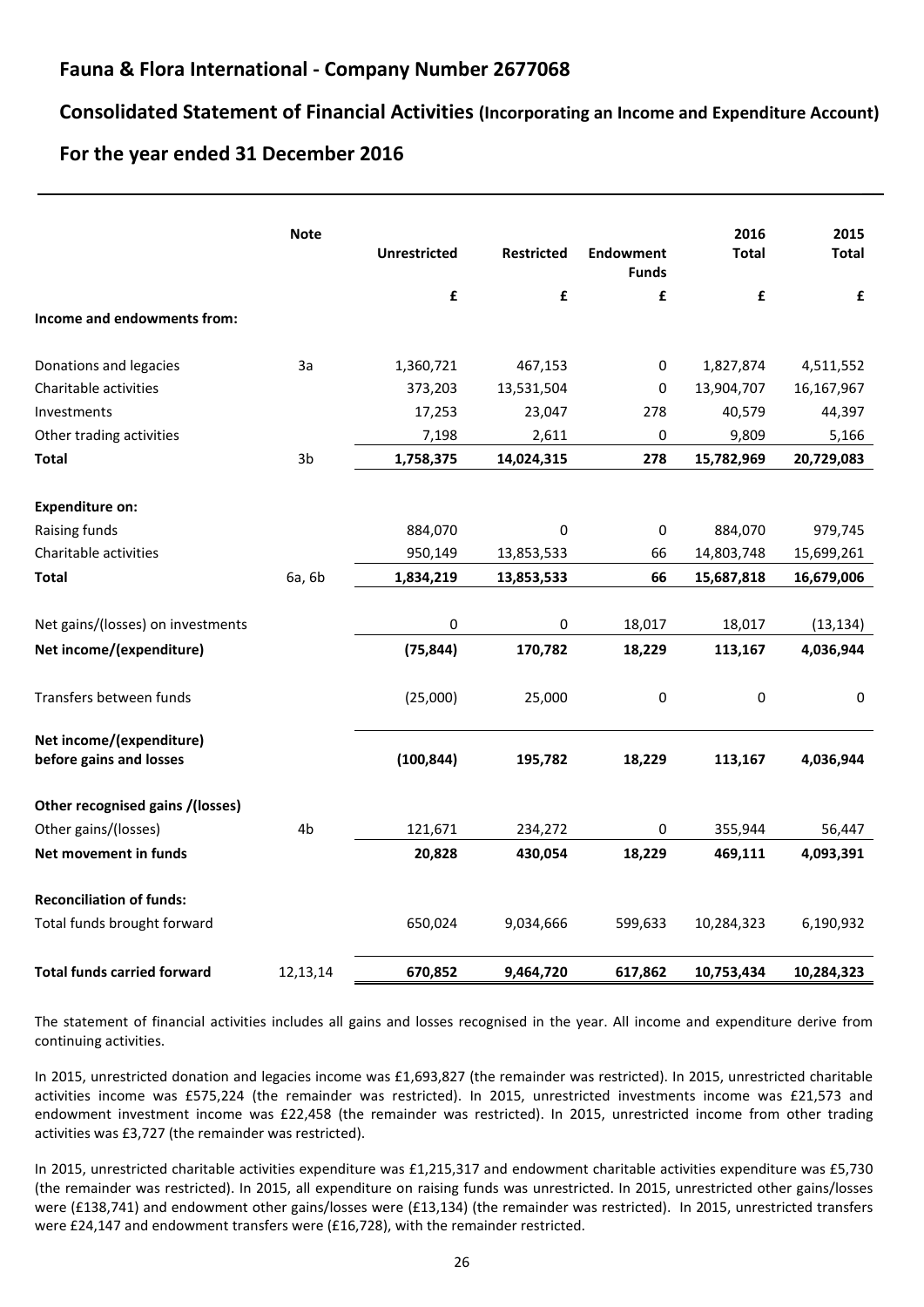### **Consolidated Balance Sheet**

L

# **For the year ended 31 December 2016**

|                                       |             | Group         | Group       | Charity     | Charity     |
|---------------------------------------|-------------|---------------|-------------|-------------|-------------|
|                                       |             | 2016          | 2015        | 2016        | 2015        |
| <b>Fixed Assets</b>                   | <b>Note</b> | £             | £           | £           | £           |
| Tangible assets                       | 7a          | 994,570       | 1,046,014   | 148,572     | 200,016     |
| Intangible assets                     | 7b          | 162,452       | 143,529     | 162,452     | 143,529     |
| Investments                           | 8           | 616,536       | 598,519     | 616,536     | 598,519     |
| <b>Total fixed assets</b>             |             | 1,773,558     | 1,788,062   | 927,560     | 942,065     |
| <b>Current Assets</b>                 |             |               |             |             |             |
| Investments                           |             |               |             |             |             |
| Debtors                               | 9           | 5,692,422     | 4,189,120   | 6,224,721   | 4,432,795   |
| Cash at bank and in hand              |             | 7,437,012     | 7,987,944   | 6,812,672   | 7,682,039   |
| Total current assets                  |             | 13,129,433    | 12,177,064  | 13,037,393  | 12,114,834  |
| <b>Liabilities</b>                    |             |               |             |             |             |
| Creditors falling due within one year | 10          | (4, 105, 098) | (3,680,804) | (4,091,408) | (3,672,722) |
| <b>Net Current Assets</b>             |             | 9,024,336     | 8,496,261   | 8,945,985   | 8,442,112   |
| Provisions for liabilities            | 11          | (44, 460)     |             | (44, 460)   |             |
| <b>Total net assets</b>               |             | 10,753,434    | 10,284,323  | 9,829,084   | 9,384,177   |
| <b>Funds</b>                          |             |               |             |             |             |
| <b>Unrestricted Funds</b>             |             |               |             |             |             |
| Unrestricted funds                    | 14          | 567,595       | 525,623     | 626,398     | 586,812     |
| Designated funds                      |             | 103,257       | 124,401     | 103,257     | 124,401     |
|                                       |             | 670,852       | 650,024     | 729,655     | 711,213     |
|                                       | 12,13,      |               |             |             |             |
| Restricted funds                      | 14,18       | 9,464,720     | 9,034,666   | 8,481,567   | 8,073,330   |
| Permanent endowment funds             | 13, 14      | 617,862       | 599,633     | 617,862     | 599,633     |
| <b>Total Funds</b>                    |             | 10,753,434    | 10,284,323  | 9,829,084   | 9,384,177   |

The attached notes form part of these financial statements.

# **Approved by the Board of Trustees and authorised for issue on 6th July 2017 and signed on its behalf by:**

dres Skad  $\sqrt{2}$ 

**Chairman: Andrew Sykes Treasurer: Paul Baldwin**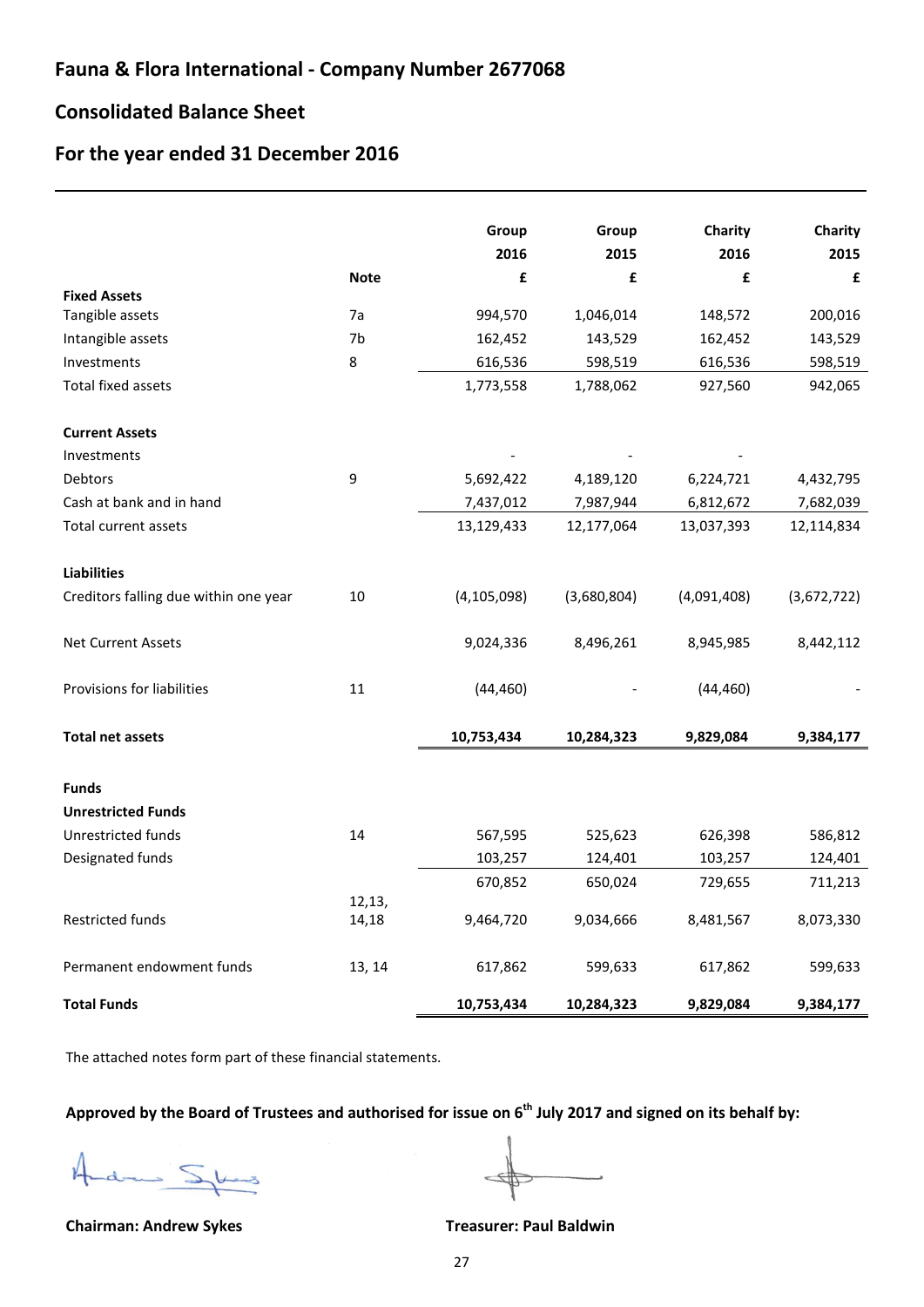# **Consolidated Cash Flow Statement**

# **For the year ended 31 December 2016**

| <b>Statement of cash flows</b>                                        | <b>Notes</b> | Group<br>2016<br>£ | Group<br>2015<br>£ | Charity<br>2016<br>£    | Charity<br>2015<br>£ |
|-----------------------------------------------------------------------|--------------|--------------------|--------------------|-------------------------|----------------------|
| Cash flows from operating activities                                  | 17           | (1, 276, 556)      | 5,590,833          | (1,587,185)             | 4,699,124            |
| Cash flows from investing activities                                  | 17           | 40,579             | 44,397             | 32,772                  | 43,105               |
| Cash flows from financing activities                                  | 17           | (59, 535)          | (1,200,401)        | (59, 535)               | (354, 402)           |
|                                                                       |              | (1, 295, 512)      | 4,434,830          | (1,613,948)             | 4,387,826            |
| Change in cash and cash equivalents in the<br>reporting period        |              | (1, 295, 512)      | 4,434,830          | (1,613,948)             | 4,387,826            |
| Cash and cash equivalents at the beginning<br>of the reporting period |              | 7,987,944          | 3,657,775          | 7,682,039               | 3,398,874            |
| Change in cash and cash equivalents due to<br>exchange rate movements |              | 744,580            | (104, 661)         | 744,580                 | (104, 661)           |
| Cash and cash equivalents at the end of the<br>reporting period       |              | 7,437,012          | 7,987,944          | 6,812,672               | 7,682,039            |
| Analysis of cash and cash equivalents                                 |              |                    | As at<br>01.01.16  | Cash<br><b>Movement</b> | As at<br>31.12.16    |
| Cash at bank and in hand                                              |              |                    | 7,987,944          | (550, 932)              | 7,437,012            |

\_\_\_\_\_\_\_\_\_

The attached notes form part of these financial statements.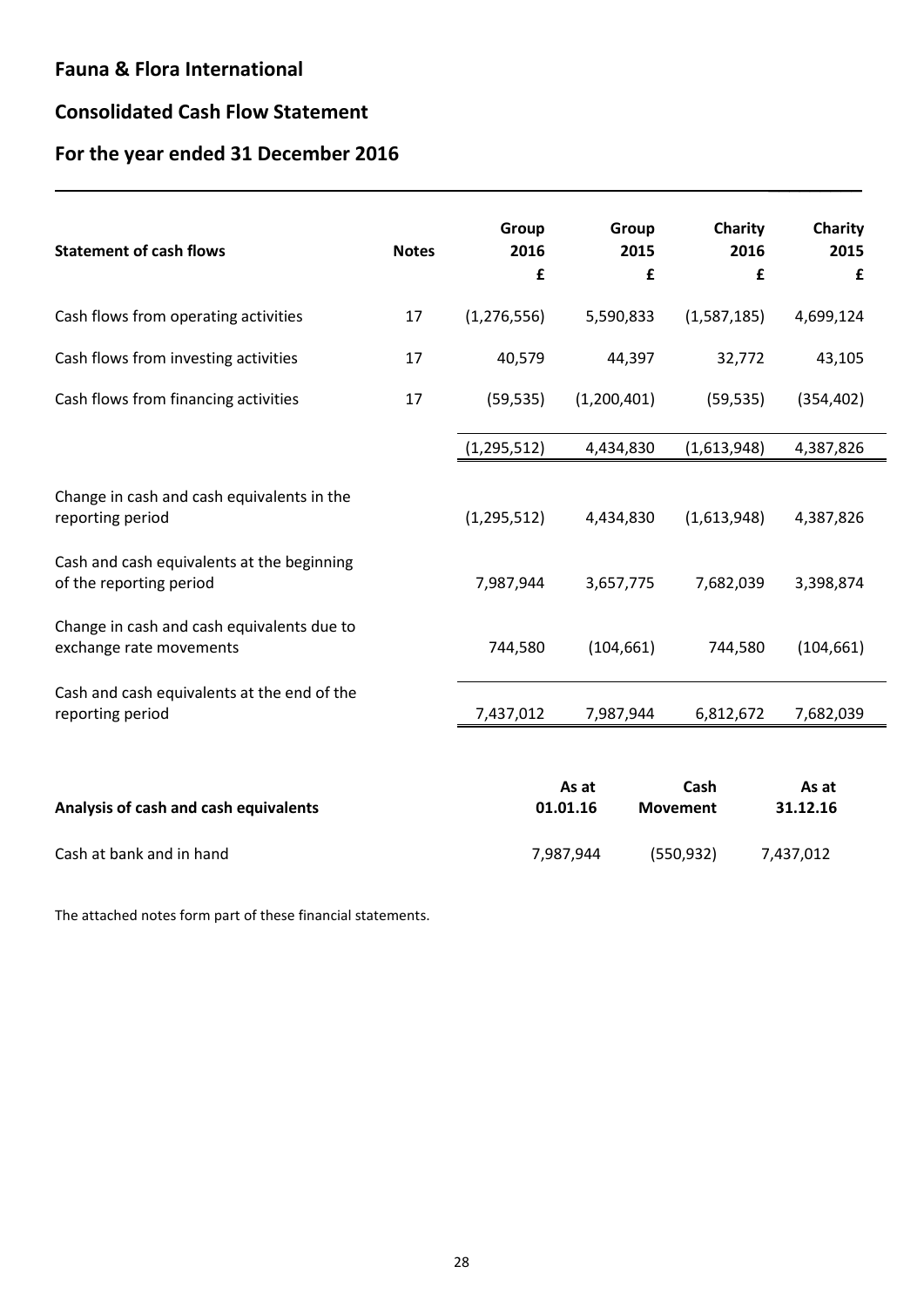# **Notes to the Financial Statements**

### **For the year ended 31 December 2016**

#### **1 Accounting Policies**

L

The following accounting policies have been used consistently in dealing with items which are considered material in relation to the Charity's financial statements. FFI meets the definition of a public benefit entity under FRS 102. Assets and liabilities are initially recognised at historical cost or transaction value unless otherwise stated in the relevant accounting policy.

#### a) **Basis of accounting**

The financial statements are prepared under the historical cost convention, as modified by the revaluation of investments, and are in accordance with the Statement of Recommended Practice applicable to charities preparing their accounts in accordance with the Financial Reporting Standard applicable in the UK and Republic of Ireland effective 1 January 2015 (The FRS 102 Charities SORP) and the Companies Act 2006.

#### b) **Basis of consolidation**

The consolidated financial statements comprise a consolidation of the financial statements of Fauna & Flora International, Fauna & Flora International Australia, Fauna & Flora International (Singapore), Fauna & Flora International (South Africa) and Fauna & Flora International S.R.L. The charitable company has taken advantage of the exemption contained within section 408 of the Companies Act 2006 not to present its own SOFA. The Charity's own individual total net movement in funds for the year was £444,907 (2015: £3,443,578).

#### c) **Significant estimates or judgements**

In the application of the Charity's accounting policies, Trustees are required to make judgements, estimates and assumptions about the carrying values of assets and liabilities that are not readily apparent from other sources. The estimates and underlying assumptions are based on historical experience and other factors that are considered to be relevant. Actual results may differ from these estimates. The estimates and underlying assumptions are reviewed on an on-going basis. Revisions to accounting estimates are recognised in the period in which the estimate is revised if the revision affects only that period, or in the period of the revision and future periods if the revision affects the current and future periods.

### d) **Fund accounting**

General funds are unrestricted funds which are available for use at the discretion of the Trustees in furtherance of the general objectives of the company and which have not been designated for other purposes. Designated funds comprise unrestricted funds that have been set aside by the Trustees for particular purposes. The aim and use of FFI's designated funds is set out in the Reserves Policy within the Trustees' Report. Restricted funds are funds which are to be used in accordance with specific restrictions imposed by donors or which have been raised by the company for particular purposes. The costs of raising and administering such funds are charged against the specific fund. The aim and use of each restricted fund is set out in the notes to the financial statements. Permanent endowments are funds which are permanently restricted, details of which are set out in note 13 of the financial statements. Investment income, gains and losses are allocated to the appropriate fund.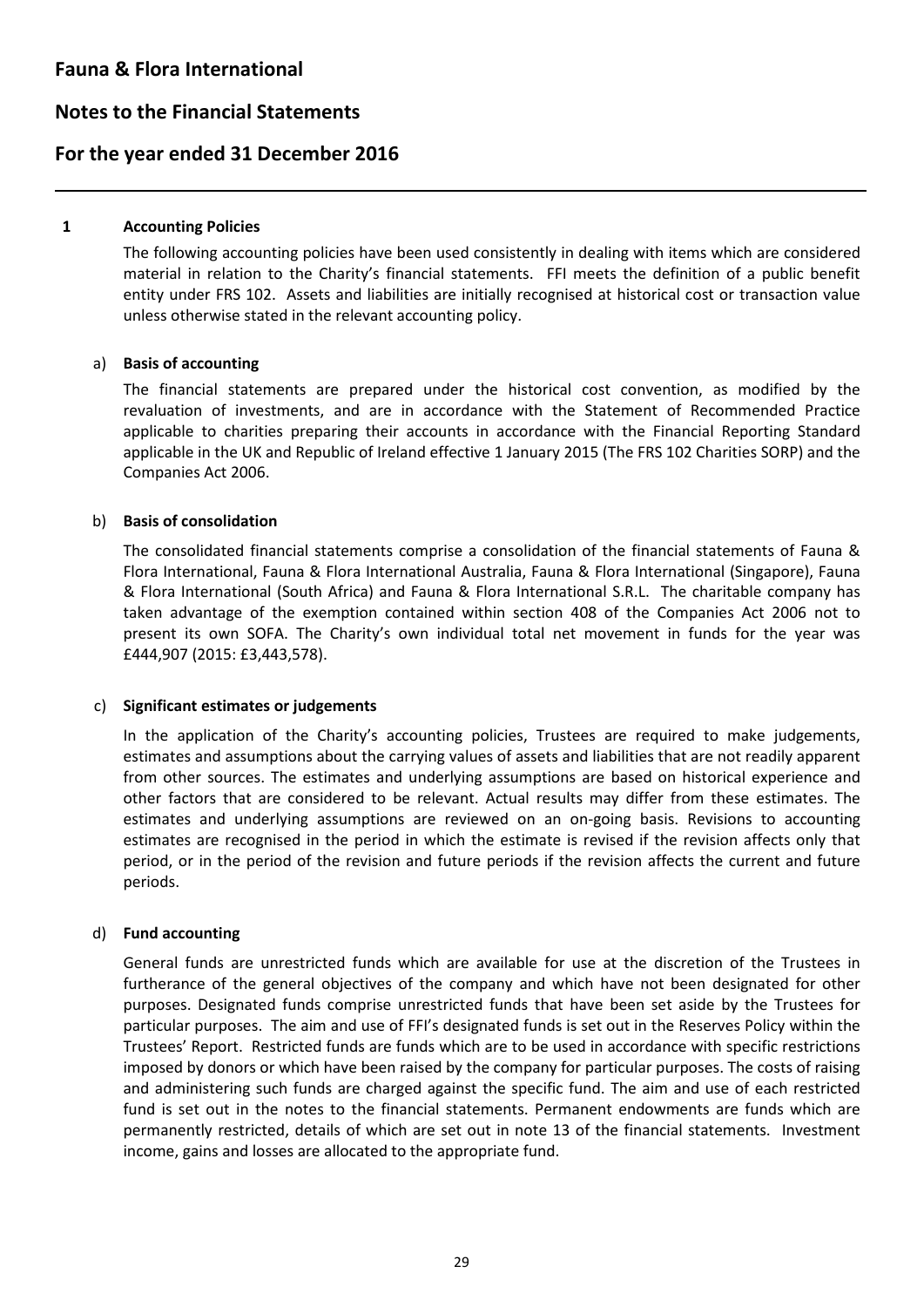# **Notes to the Financial Statements**

# **For the year ended 31 December 2016**

#### e) **Income**

L

All incoming resources are included in the Statement of Financial Activities (SOFA) when the charity is entitled to the income, that receipt is probable and the amount can be quantified with reasonable accuracy. Income from donations is accounted for when received and legacy income is included in the accounts when the amount due can be quantified with reasonable probability and the timing of the receipt is known.

Grant income is recognised when all three recognition criteria are met (entitlement, probability and measurability). Income from performance related grants and contracts is included in the accounts to the extent that entitlement has been earned through performance of the contract

#### f) **Expenditure**

All expenditure is accounted for on an accruals basis and has been classified under headings that aggregate all costs related to the category. Where costs cannot be directly attributed to particular headings they have been allocated to activities on a basis consistent with use of the resources. Project activity costs are those costs incurred directly in support of expenditure on the objects of the Charity and include project management and oversight delivered from UK contracted staff. Fund-raising costs are those incurred in seeking voluntary contributions and do not include the costs of disseminating information in support of the charitable activities. Support costs are indirect costs related to the overall management and facilities of the organisation, Trustee administration of the Charity and compliance with constitutional and statutory requirements.

#### g) **Pension contributions**

The charitable company contributes to individual personal pensions for employees; contributions are charged to the profit and loss account as they become payable.

#### h) **Finance and operating leases**

Rentals applicable to operating leases are charged to the SOFA over the period in which the cost is incurred. Assets purchased under finance lease are capitalised as fixed assets. Obligations under such agreements are included in creditors. The difference between the capitalised cost and the total obligation under the lease represents the finance charges. Finance charges are written off to the SOFA over the period of the lease so as to produce a constant periodic rate of charge.

### i) **Foreign exchange**

Assets and liabilities denominated in foreign currencies are translated into sterling on the balance sheet at the rates of exchange ruling at the year-end. Unrealised gains and losses on re-translation of monetary assets are shown as income or expenditure in line with FRS 102. Unrealised gains and losses of nonmonetary assets are dealt with as part of the deficit or surplus on ordinary activities for the financial year. Gains and losses related to restricted projects cannot be allocated to specific projects. Therefore, these are accumulated in a foreign exchange revaluation fund and grouped with restricted reserves, as shown in note 18. These are then allocated to the relevant projects as they are completed.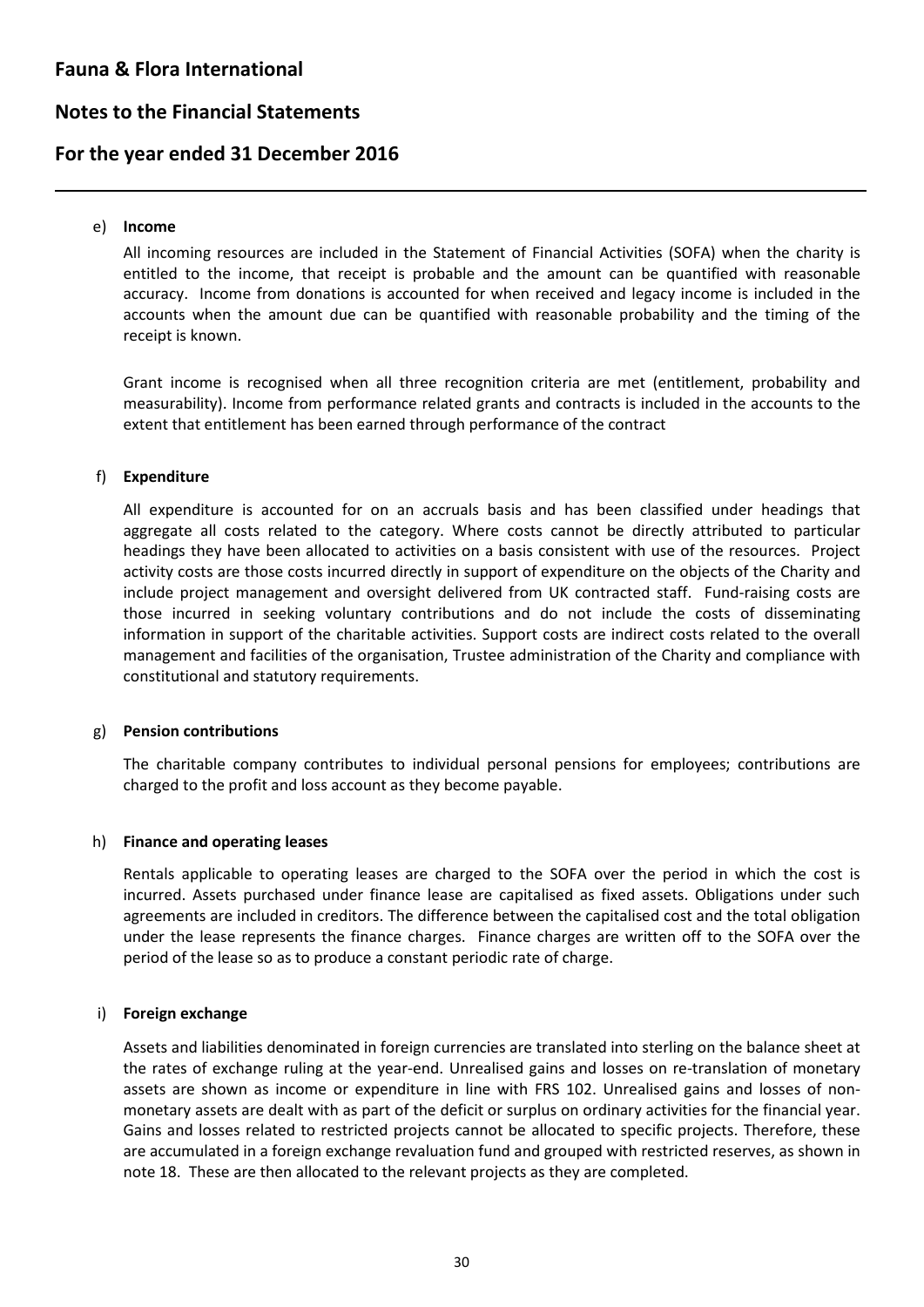## **Notes to the Financial Statements**

### **For the year ended 31 December 2016**

#### j) **Tangible assets**

L

Tangible assets are shown at cost less depreciation. Assets in use in the organisation are capitalised where the value of an individual item is greater than £3,000 and the asset has a long-term useful life. When items of portable equipment are acquired, such items that fall below this threshold may be capitalised. Where items are acquired from funding from restricted grants, these items will be treated in accordance with the grant requirements and therefore may well be fully expensed in the year of acquisition, rather than capitalised.

Depreciation is provided so as to write off the cost of tangible assets over their estimated useful lives at the following annual rates:

| <b>Fixtures and fittings</b> | 20 - 25% straight line |                                        |
|------------------------------|------------------------|----------------------------------------|
| IT equipment                 | 33% straight line      |                                        |
| Software                     | 20% straight line      |                                        |
| Land & buildings             | 5% straight line       | (buildings only, land not depreciated) |
| <b>Vehicles</b>              | 20% straight line      |                                        |

#### k) **Investments**

Listed investments are included at the mid-market price as shown in the Stock Exchange Daily Official List as at close of business at the year end. The SOFA includes the net unrealised gains and losses arising on revaluations and realised gains and losses on disposals throughout the year.

#### l) **Debtors**

Trade and other debtors are recognised at the settlement amount after any trade discount offered. Prepayments are valued at the amount repaid net of any trade discounts due.

#### m) **Cash at bank and in hand**

Cash at bank and in hand includes cash and short term highly liquid investments with a short maturity of three months or less from the date of acquisition or opening of the deposit or similar account.

#### n) **Creditors and provisions**

Creditors and provisions are recognised where the company has a present obligation resulting from a past event that will probably result in the transfer of funds to a third party and the amount due to settle the obligation can be measured or estimated reliably. Creditors and provisions are normally recognised at their settlement amount after allowing for any trade discounts due.

#### o) **Deferred income**

Deferred income relates to performance related grant and contract income where the conditions of the grant have not yet been met and therefore the Charity is not entitled to the income until a future period.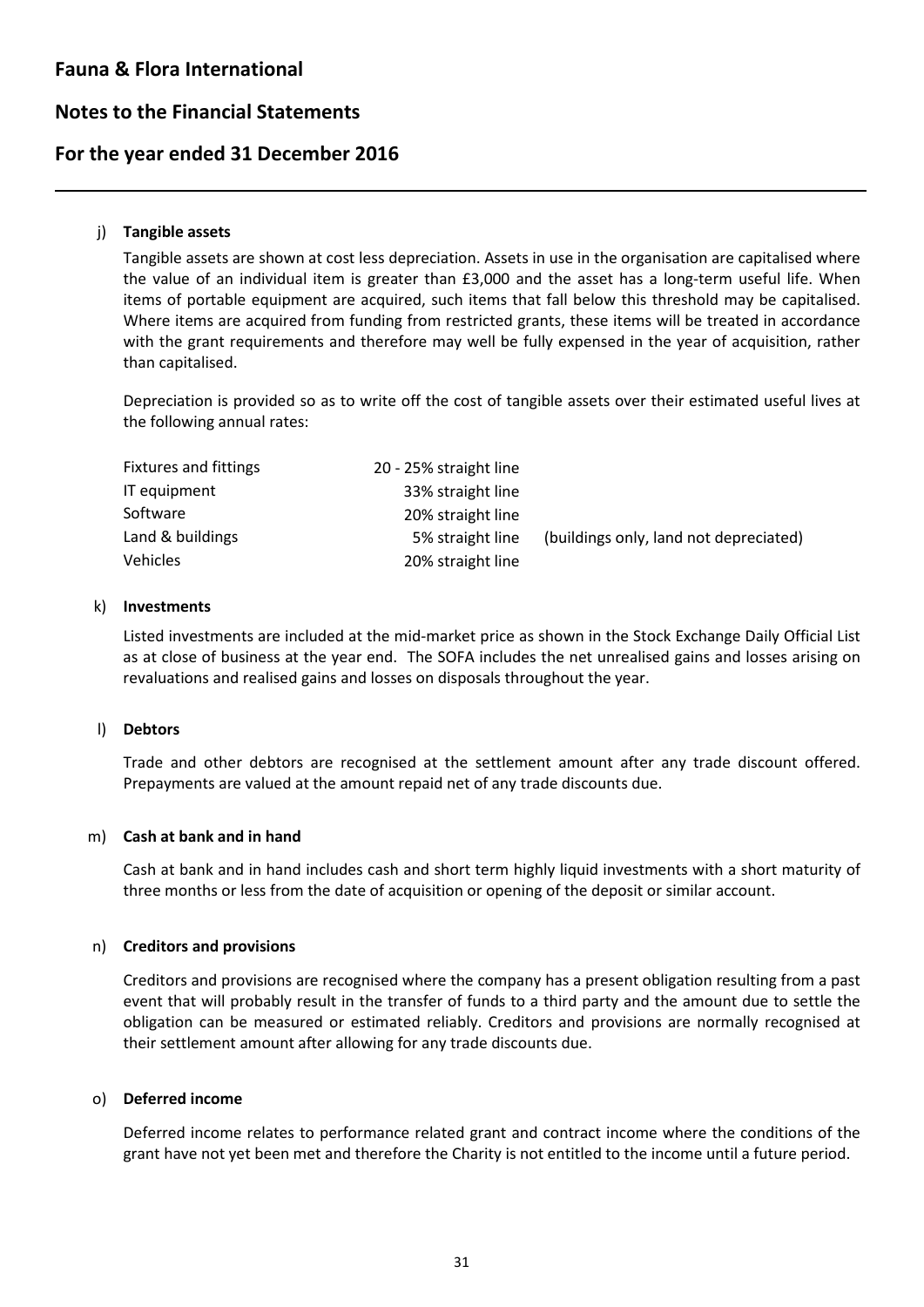# **Notes to the Financial Statements**

# **For the year ended 31 December 2016**

#### p) **Financial instruments**

L

The Charity has financial assets and financial liabilities of a kind that qualify as basic financial instruments. Basic financial instruments are recognised at transaction value and comprise cash and bank and in hand, short term cash deposits together with trade and other debtors excluding prepayments. Financial liabilities held at transaction value comprise the short and long term trade and other creditors excluding deferred income and taxation payable. No discounting has been applied to these financial instruments on the basis that the periods over which amounts will be settled are such that any discounting would be immaterial.

#### q) **Going concern**

The Trustees have a reasonable expectation that the company has adequate resources to continue in operational existence for the foreseeable future. Accordingly, the financial statements continue to be prepared on the going concern basis.

With respect to the next reporting period, 2017, the most significant area of uncertainty that affects the Charity is the ability to raise unrestricted funding, which is not secured in advance each year.

#### r) **Restatement of comparatives**

The 2015 comparative Statement of Financial Activities figures have been restated to include the foreign exchange gain/loss on the revaluation of monetary assets, arising from operating internationally in Charitable activities, previously shown under other gains/losses.

### **2 Company Status**

The company is limited by guarantee, not having a share capital, and is also a registered charity; it is not liable to corporation tax. In the event of the Charity being wound up, the liability in respect of guarantee is limited to £1 per member of the limited liability company.

| 3a | Donations & Legacies - Consolidated | 2016      | 2015      |
|----|-------------------------------------|-----------|-----------|
|    |                                     |           |           |
|    | Individuals                         | 1,389,262 | 3,988,493 |
|    | <b>Charitable Foundations</b>       | 126,967   | 81,939    |
|    | <b>Corporate Donations</b>          | 55,468    | 97,904    |
|    | Legacies                            | 256,176   | 343,216   |
|    |                                     | 1,827,874 | 4,511,552 |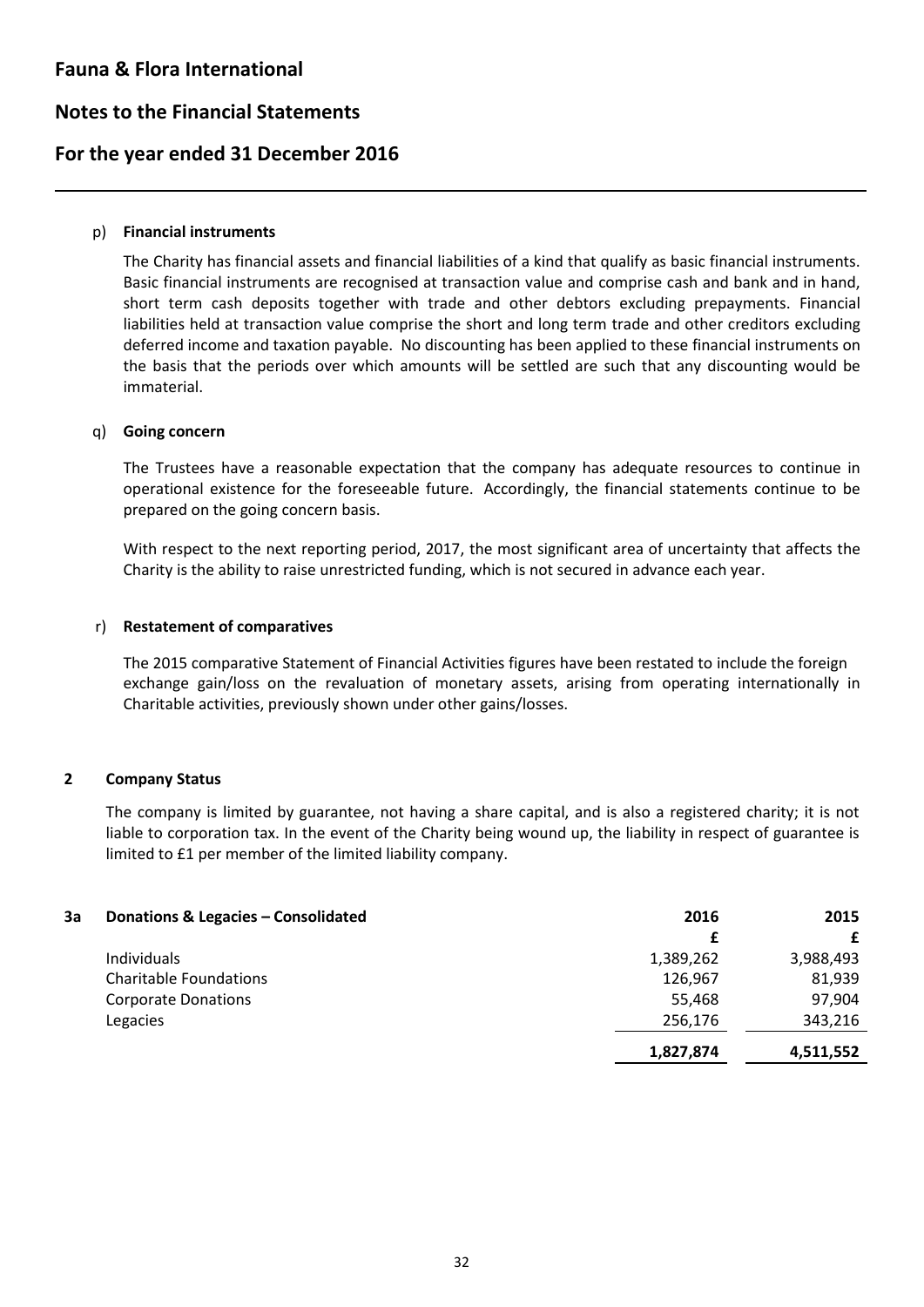L

# **Notes to the Financial Statements**

# **For the year ended 31 December 2016**

| 3b | Income                                                  | 2016              | 2016                | 2016                         | 2016         | 2015         |
|----|---------------------------------------------------------|-------------------|---------------------|------------------------------|--------------|--------------|
|    |                                                         | <b>Restricted</b> | <b>Unrestricted</b> | <b>Endowment</b>             | <b>Total</b> | <b>Total</b> |
|    | <b>Income Source</b>                                    |                   |                     |                              |              |              |
|    | Government & Multilateral                               | 2,877,499         |                     | $\overline{\phantom{a}}$     | 2,877,499    | 3,592,191    |
|    | <b>Trusts &amp; Foundations</b>                         | 9,259,111         | 155,251             |                              | 9,414,362    | 9,026,766    |
|    | Corporate                                               | 1,403,693         | 20,689              | $\overline{\phantom{a}}$     | 1,424,382    | 3,488,904    |
|    | Individuals                                             | 1,97,041          | 1,612,153           | $\overline{\phantom{a}}$     | 1,803,194    | 4,318,136    |
|    | Membership                                              |                   | 216,954             | $\qquad \qquad \blacksquare$ | 216,954      | 258,689      |
|    | Investment                                              | 23,047            | 17,253              | 278                          | 40,578       | 44,397       |
|    | Total                                                   | 13,760,391        | 2,022,300           | 278                          | 15,782,969   | 20,729,083   |
|    |                                                         |                   |                     |                              |              |              |
| 4a | Expenditure                                             |                   |                     |                              | 2016         | 2015         |
|    |                                                         |                   |                     |                              | £            | £            |
|    | Expenditure includes:                                   |                   |                     |                              |              |              |
|    | Auditors' remuneration - audit                          |                   |                     |                              | 40,416       | 35,662       |
|    | Auditors' remuneration - other assurance (grant audits) |                   |                     |                              | 5,820        | 13,519       |
|    | Auditors' remuneration - other                          |                   |                     |                              | 8,631        |              |
|    | Depreciation                                            |                   |                     |                              | 92,057       | 39,885       |
|    | Operating leases: land and buildings                    |                   |                     |                              | 214,267      | 271,158      |
| 4b | Other gains/losses                                      |                   |                     |                              | 2016         | 2015         |
|    | Other gains/losses includes:                            |                   |                     |                              |              |              |
|    | Realised foreign exchange gains/(losses)                |                   |                     | 248,656                      |              | 103,977      |
|    | Unrealised foreign exchange gains/(losses)              |                   |                     |                              | 107,287      | (12, 916)    |
|    | Gains/(losses) on disposal of tangible fixed assets     |                   |                     |                              |              | (34, 614)    |
|    |                                                         |                   |                     |                              | 355,944      | 56,447       |
| 5  | <b>Employee information</b>                             |                   |                     |                              |              |              |
| 5a | <b>Staff Costs</b>                                      |                   |                     |                              | 2016         | 2015         |
|    |                                                         |                   |                     |                              | £            | £            |
|    | Wages and salaries                                      |                   |                     | 5,954,382                    |              | 5,804,556    |
|    | Social security costs                                   |                   |                     |                              | 552,750      | 539,031      |
|    | Pension costs                                           |                   |                     |                              | 312,312      | 302,762      |

Redundancy payments of £27k were made during the year in Indonesia. In addition, £113k was paid in termination payments, also in Indonesia.

6,819,444 6,646,350

| 5b | The average number of persons, analysed by function: | 2016 | 2015 |
|----|------------------------------------------------------|------|------|
|    | Project management                                   | 307  | 325  |
|    | Fundraising                                          | 11   | 11   |
|    | Administration and communications                    | 23   | 22   |
|    |                                                      | 341  | 358  |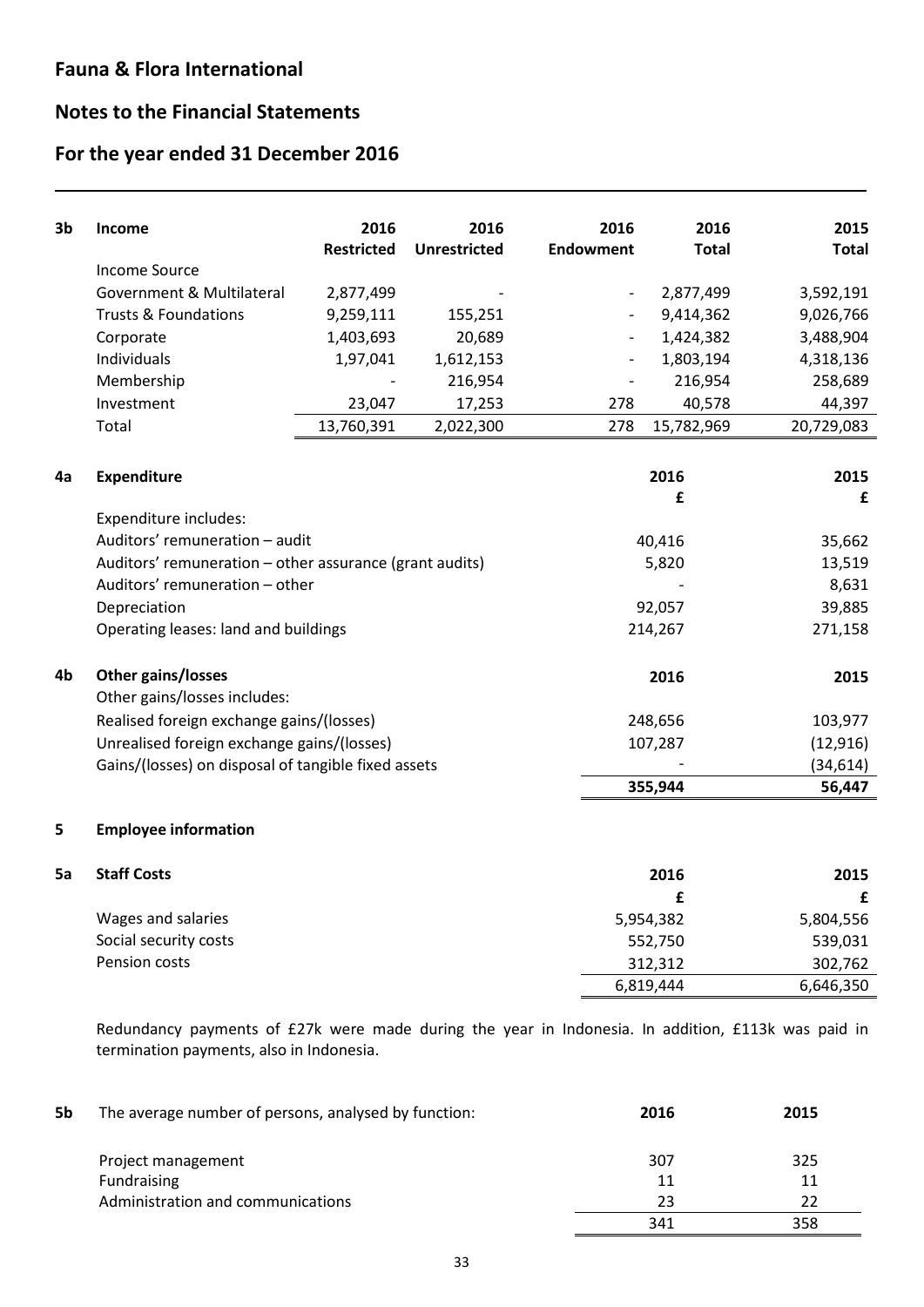L

### **Notes to the Financial Statements**

### **For the year ended 31 December 2016**

| 5c Employees whose emoluments for the year were £60,000 or<br>more are shown in the following bands: | 2016         | 2015 |
|------------------------------------------------------------------------------------------------------|--------------|------|
| £60,001-£70,000                                                                                      | $\mathbf{a}$ |      |
| £70,001-£80,000                                                                                      |              |      |
| £80,001-£90,000                                                                                      |              |      |
| £90,001-£100,000                                                                                     |              |      |
| £100,001-£110,000                                                                                    |              |      |
| £130,001-£140,000                                                                                    |              |      |
|                                                                                                      |              |      |

The pension contributions to pension schemes for higher paid staff were £50,454 (2015: £50,466).

The total value of salary and benefits received by key management personnel in 2016 was £525,995 (2015: £554,680).

The above numbers do not include Trustees who are not permitted to receive remuneration for their duties unless formal approval has been received from the Charity Commission. No expenses (2015: £nil) were reimbursed to Trustees in respect of travel and subsistence during the year.

#### **6a Analysis of Total Expenditure**

|                                    |                    |             | <b>Support</b> |            |            |
|------------------------------------|--------------------|-------------|----------------|------------|------------|
|                                    | <b>Staff costs</b> | Other costs | costs          | 2016       | 2015       |
|                                    | £                  | £           | £              | £          | £          |
| <b>Conservation Programme Area</b> |                    |             |                |            |            |
| Halcyon                            | 72,201             | 6,812       |                | 79,013     | 73,236     |
| Africa                             | 762,285            | 1,956,340   | 41,910         | 2,760,535  | 2,564,523  |
| Asia Pacific                       | 2,133,720          | 3,067,660   | 124,854        | 5,326,234  | 5,020,312  |
| Americas & Caribbean               | 463,725            | 716,392     | 25,282         | 1,205,398  | 1,221,907  |
| Australia                          |                    | 256,275     | 11,715         | 267,990    | 97,088     |
| Eurasia                            | 571,071            | 652,960     | 30,620         | 1,254,651  | 1,769,548  |
| <b>Conservation Partnerships</b>   | 1,675,696          | 855,661     | 49,352         | 2,580,709  | 2,648,614  |
| Foreign Exchange (gain)/loss       |                    | (744, 515)  |                | (744, 515) | 104,661    |
|                                    |                    |             |                |            |            |
| Programmatic expenditure           | 5,678,697          | 6,767,586   | 283,733        | 12,730,015 | 13,703,686 |
|                                    |                    |             |                |            |            |
| <b>Fundraising costs</b>           | 488,686            |             | 395,384        | 884,070    | 979,745    |
| Support costs                      | 1,017,477          |             | 1,056,255      | 2,073,733  | 1,995,575  |
| Core costs                         | 1,506,163          |             | 1,451,639      | 2,957,803  | 2,975,320  |
|                                    |                    |             |                |            |            |
| <b>Total costs</b>                 | 7,184,860          | 6,767,586   | 1,735,372      | 15,687,818 | 16,679,006 |

The foreign exchange (gain)/loss is the revaluation of monetary assets arising from the organisation operating internationally. The 2015 comparative figures have been restated to reclassify the foreign exchange loss from other gains and losses.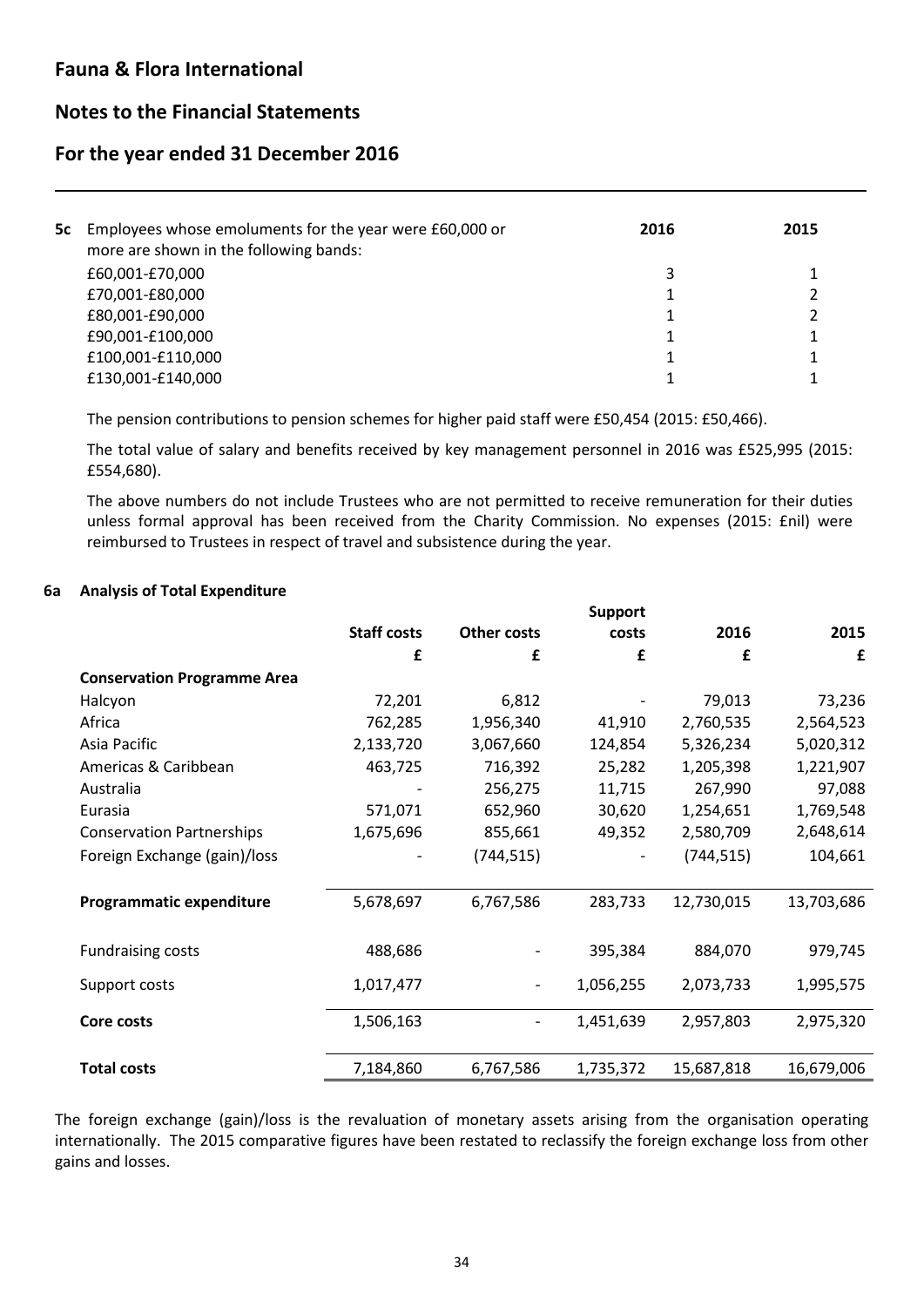L

# **Notes to the Financial Statements**

# **For the year ended 31 December 2016**

| 6b Analysis of Support Costs        |                         |                             |                         |                      |                      |
|-------------------------------------|-------------------------|-----------------------------|-------------------------|----------------------|----------------------|
|                                     | Programme<br>activities | <b>Fundraising</b><br>costs | <b>Support</b><br>costs | <b>Total</b><br>2016 | <b>Total</b><br>2015 |
|                                     | £                       | £                           | £                       | £                    | £                    |
| Office rent & services              | 34,054                  |                             | 438,110                 | 472,164              | 462,085              |
| Equipment acquisition & maintenance | 13,603                  |                             | 2,963                   | 16,567               | (19, 171)            |
| Grants                              | 15,994                  | 8,000                       |                         | 23,994               | 14,377               |
| Conferences and meetings            | 939                     | 29,917                      | 26,965                  | 57,822               | 61,050               |
| Printing & publications             | 564                     | 198,955                     | 31,965                  | 231,483              | 343,551              |
| Bank charges & interest             | 10,714                  | 10,318                      | 10,975                  | 32,008               | 26,247               |
| Depreciation                        | 1,193                   |                             | 17,348                  | 18,541               | 28,918               |
| IT, telephony & office supplies     | 40,767                  | 49,052                      | 96,251                  | 186,069              | 150,831              |
| Travel & subsistence                | 81,575                  | 21,543                      | 95,963                  | 199,081              | 238,887              |
| Audit, legal & professional fees    | 77,535                  | 45,766                      | 289,841                 | 413,142              | 474,315              |
| Other costs                         | 6,795                   | 31,833                      | 45,873                  | 84,501               | 74,452               |
| <b>Total support costs</b>          | 283,734                 | 395,384                     | 1,056,255               | 1,735,372            | 1,855,542            |

**7a Tangible Fixed Assets (all group fixed assets are attributable to the charity, excluding the land & buildings)**

|                     | <b>Fixtures &amp;</b> |                     | Land &           |                 |              |
|---------------------|-----------------------|---------------------|------------------|-----------------|--------------|
|                     | <b>Fittings</b>       | <b>IT Equipment</b> | <b>Buildings</b> | <b>Vehicles</b> | <b>Total</b> |
|                     |                       |                     |                  |                 | £            |
| Cost:               |                       |                     |                  |                 |              |
| At 1 January 2016   | 0                     | 59,126              | 845,998          | 170,481         | 1,075,606    |
| <b>Additions</b>    | 0                     | 0                   | 0                | 0               | $\Omega$     |
| <b>Disposals</b>    | $\Omega$              | 0                   | 0                | 0               | 0            |
| At 31 December 2016 | 0                     | 59,126              | 845,998          | 170,482         | 1,075,606    |
|                     |                       |                     |                  |                 |              |
| Depreciation        |                       |                     |                  |                 |              |
| At 1 January 2016   | 0                     | 14,646              | 0                | 14,945          | 29,591       |
| Charge for year     | 0                     | 17,348              | 0                | 34,096          | 51,444       |
| On disposals        | $\Omega$              | 0                   | 0                | 0               | $\Omega$     |
|                     |                       |                     |                  |                 |              |
| At 31 December 2016 | 0                     | 31,994              | 0                | 49,041          | 81,036       |
| Net book value:     |                       |                     |                  |                 |              |
| At 31 December 2016 | 0                     | 27,132              | 845,998          | 121,440         | 994,570      |
| At 31 December 2015 | $\boldsymbol{0}$      | 44,480              | 845,998          | 155,536         | 1,046,014    |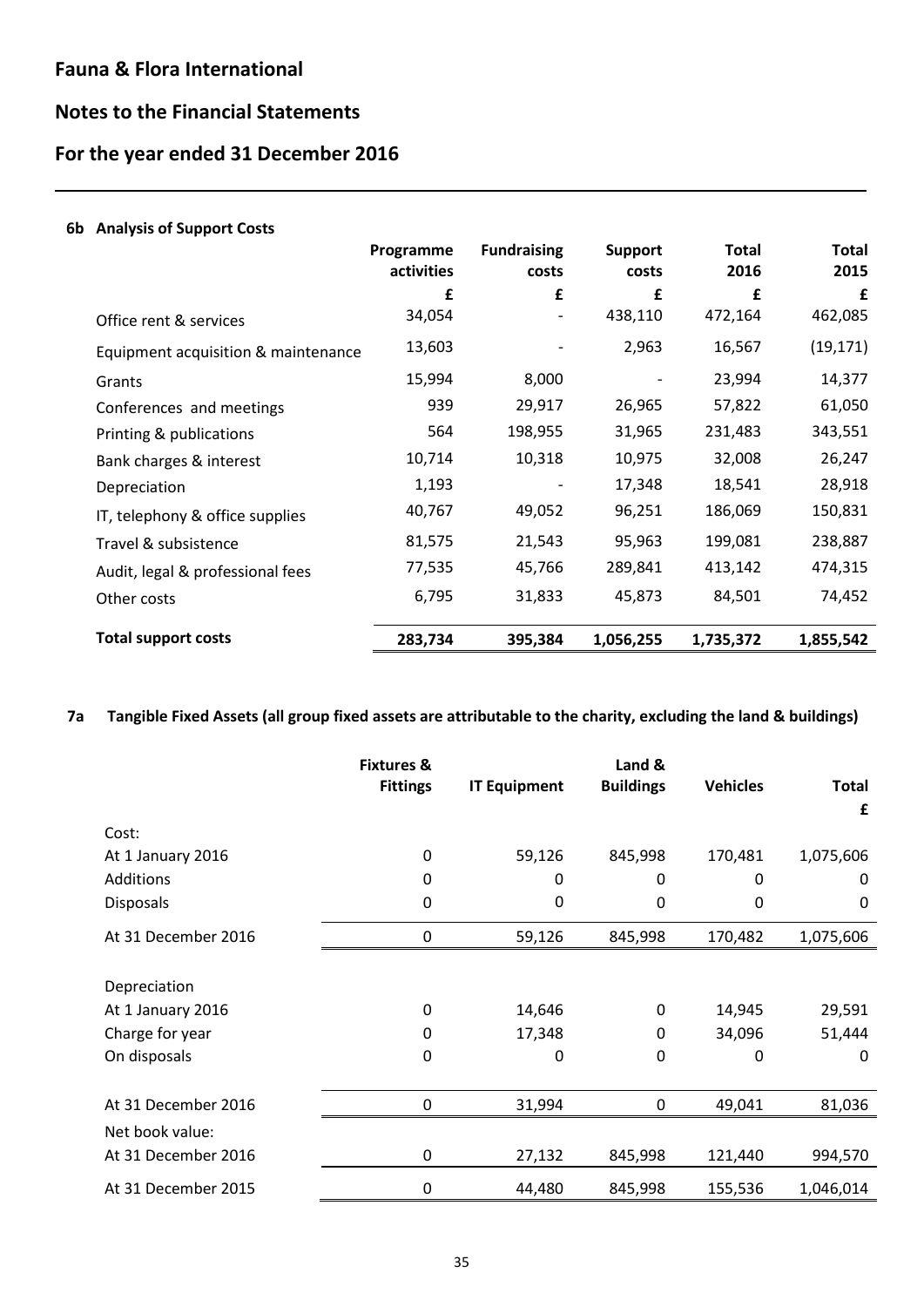L

# **Notes to the Financial Statements**

# **For the year ended 31 December 2016**

### **7b Intangible Fixed Assets (all group intangible fixed assets are attributable to the charity)**

|                     | <b>Software</b><br>£ | <b>Total</b><br>£ |
|---------------------|----------------------|-------------------|
| Cost:               |                      |                   |
| At 1 January 2016   | 143,529              | 143,529           |
| Additions           | 59,535               | 59,535            |
| <b>Disposals</b>    | 0                    | 0                 |
| At 31 December 2016 | 203,064              | 203,064           |
| Depreciation        |                      |                   |
| At 1 January 2016   | O                    | ŋ                 |
| Charge for year     | 40,613               | 40,613            |
| On disposals        | 0                    | 0                 |
| At 31 December 2016 | 40,612               | 40,612            |
| Net book value:     |                      |                   |
| At 31 December 2016 | 162,452              | 162,452           |
| At 31 December 2015 | 143,529              | 143,529           |

### **8 Fixed Asset Investments - (all group fixed asset investments are attributable to the charity)**

|                                               | 2016    | 2015      |
|-----------------------------------------------|---------|-----------|
| Market valuation as at 1 January 2016         | 598,519 | 611,653   |
| Unrealised net gains/(losses) during the year | 18,017  | (13, 134) |
| Market value as at 31 December 2016           | 616,536 | 598,519   |
| Unrealised (gains)/losses on revaluation      | 18,017  | (13, 134) |
| Historical cost as at 31 December 2016        | 385,797 | 385,797   |
| Investments are represented by:               |         |           |
| Fixed interest securities                     | 169,299 | 154,825   |
| Equity shares                                 | 447,239 | 443,694   |
| Total investments held in the UK              | 616,538 | 598,519   |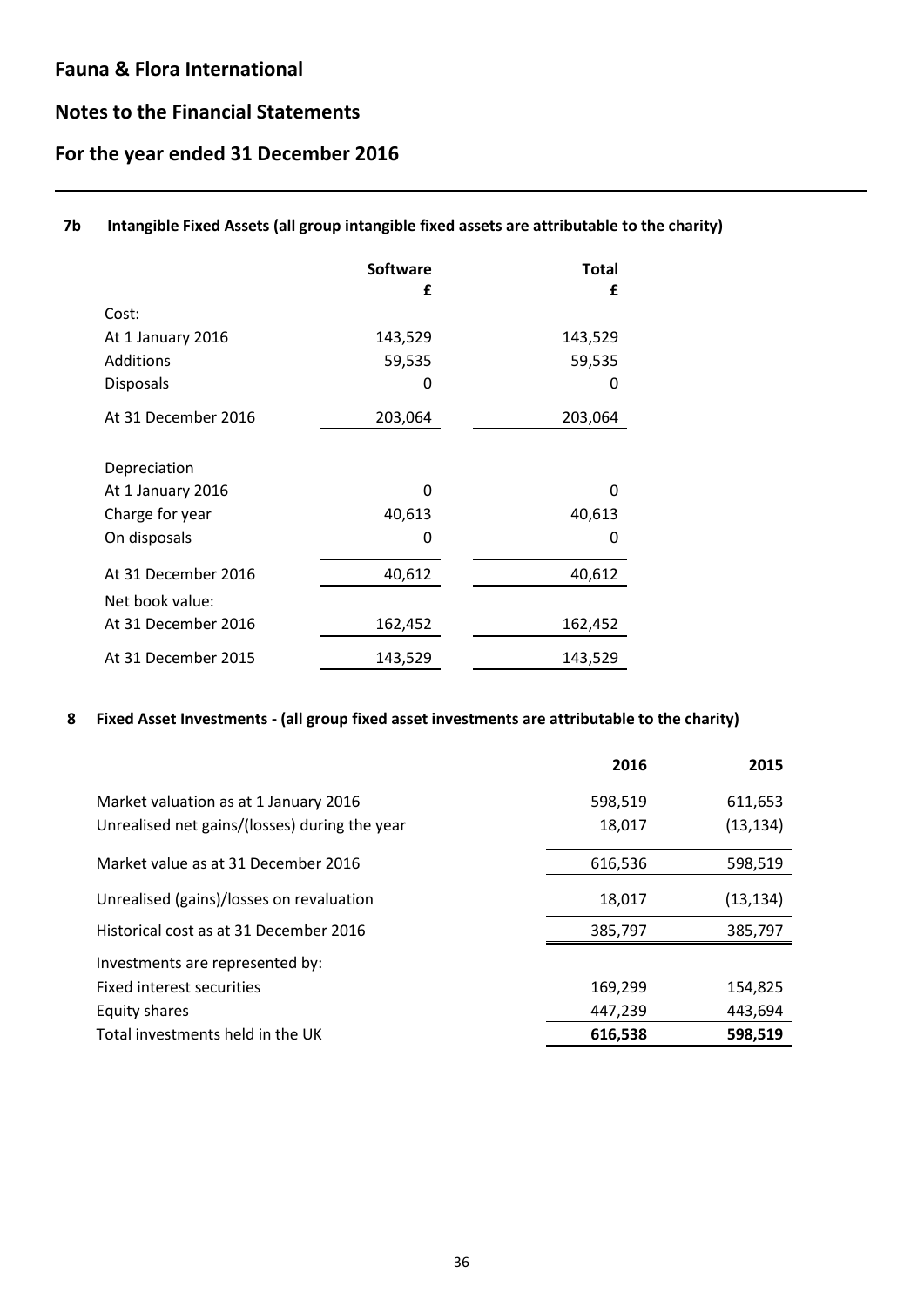L

## **Notes to the Financial Statements**

# **For the year ended 31 December 2016**

| 9 | <b>Debtors</b>                  | Group<br>2016 | Group<br>2015 | Charity<br>2016 | <b>Charity</b><br>2015 |
|---|---------------------------------|---------------|---------------|-----------------|------------------------|
|   | Trade debtors                   | 4,725,988     | 3,363,341     | 4,730,498       | 3,357,542              |
|   | Amounts due from subsidiaries   | 0             |               | 529,299         | 250,831                |
|   | Amounts recoverable on projects | 0             | 112.846       | 0               | 112,846                |
|   | Prepayments and accrued income  | 966,435       | 712,933       | 964,923         | 711,576                |
|   |                                 | 5,692,422     | 4,189,120     | 6,224,721       | 4,432,795              |

All the above amounts fall due within one year

| 10 | <b>Creditors</b>             | Group<br>2016 | Group<br>2015 | Charity<br>2016 | Charity<br>2015 |
|----|------------------------------|---------------|---------------|-----------------|-----------------|
|    | Trade creditors              | 413,556       | 356,227       | 413,559         | 355,483         |
|    | Tax and social security      | 202,945       | 174,525       | 198,230         | 171,121         |
|    | Accruals and deferred income | 3,393,535     | 3,114,210     | 3,385,619       | 3,107,537       |
|    | Other creditors              | 95,061        | 780,975       | 94,000          | 780,580         |
|    |                              | 4,105,098     | 3,680,978     | 4,091,408       | 3,672,722       |

Accruals and deferred income includes the following:

|                                  | Group         | Group       | Charity       | Charity     |
|----------------------------------|---------------|-------------|---------------|-------------|
|                                  | 2016          | 2015        | 2016          | 2015        |
| Deferred income at 1st January   | 2,146,396     | 2,799,073   | 2,146,396     | 2,799,073   |
| Income deferred in year          | 2,652,225     | 2,146,396   | 2,652,225     | 2,146,396   |
| Amounts released from previous   | (2, 146, 396) | (2,799,073) | (2, 146, 396) | (2,799,073) |
| Deferred Income at 31st December | 2,652,225     | 2,146,396   | 2,652,225     | 2,146,396   |

| 11 | <b>Provisions</b>             | At<br>01/012016          | <b>Provisions</b><br>Created/released | <b>Provisions</b><br>utilised | At<br>31/12/2016 |
|----|-------------------------------|--------------------------|---------------------------------------|-------------------------------|------------------|
|    | Project expenditure repayable | $\overline{\phantom{0}}$ | 44.460                                | $\overline{\phantom{0}}$      | 44.460           |
|    |                               | $\overline{\phantom{0}}$ | 44.460                                | $\overline{\phantom{0}}$      | 44.460           |

Project expenditure repayable represents estimated funds due to donors where FFI has not been able to spend funds in accordance with donor conditions.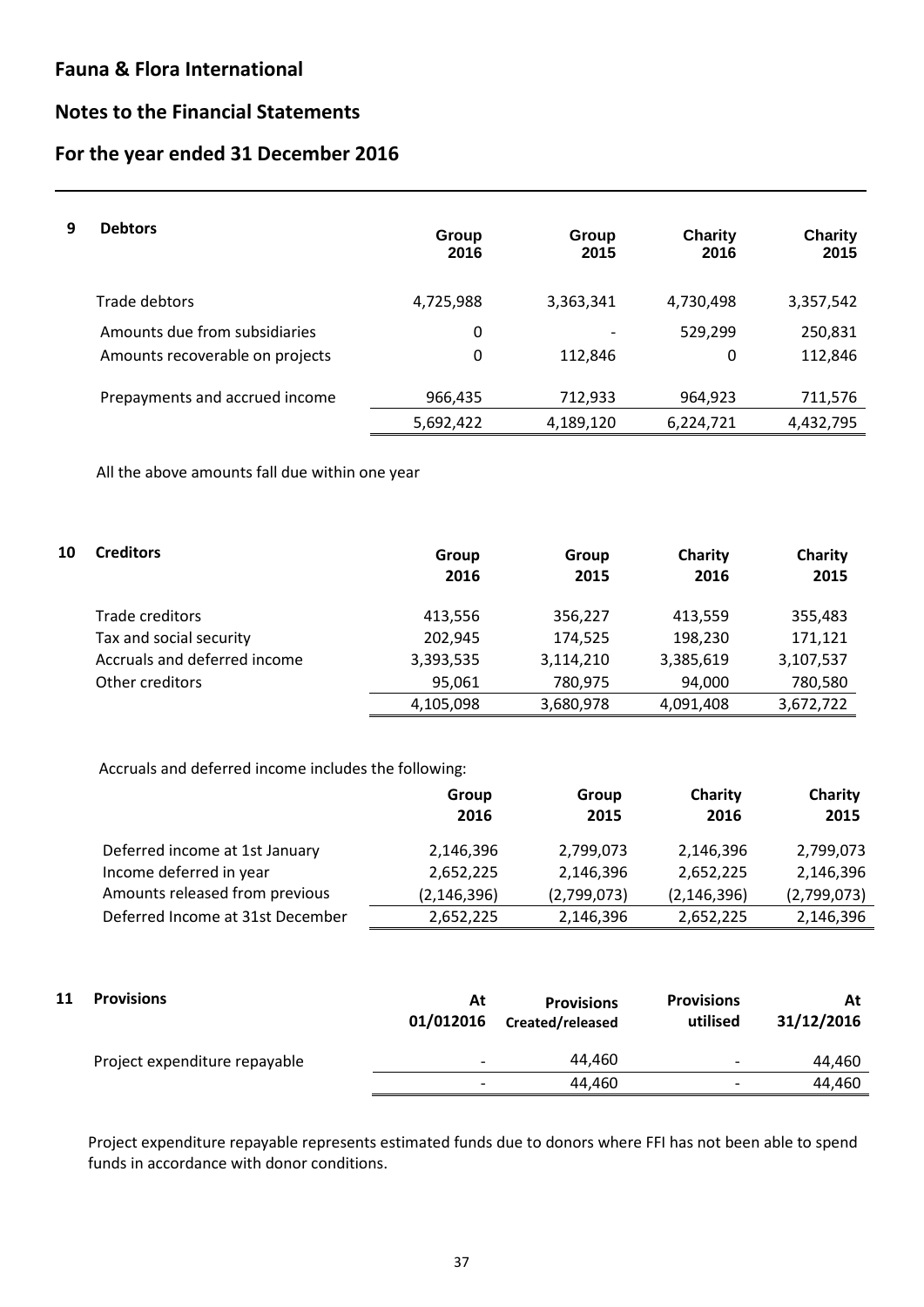# **Notes to the Financial Statements**

# **For the year ended 31 December 2016**

#### **12 Restricted Funds**

L

|                       | <b>Balance</b> |                       |                        |
|-----------------------|----------------|-----------------------|------------------------|
|                       | brought        | Net surplus (deficit) | <b>Balance carried</b> |
|                       | forward        | for year              | forward                |
|                       |                |                       |                        |
| Conservation projects | 9,034,666      | 430,054               | 9,464,720              |

The restricted funds of the Charity comprise unexpended balances on income given to specific purposes. Details of individual funds are disclosed in note 18.

#### **13 Permanent Endowment**

|                            | <b>Balance</b><br>brought<br>forward | Net surplus for<br>year | <b>Investment</b><br>gains/<br>(losses) | <b>Balance carried</b><br>forward |
|----------------------------|--------------------------------------|-------------------------|-----------------------------------------|-----------------------------------|
| Rothiemurchus Bequest Fund | 28,885                               | 212                     | 726                                     | 29,823                            |
| M.G.P Funds                | 570,749                              | 0                       | 17,291                                  | 588,039                           |
|                            | 599,633                              | 212                     | 18,017                                  | 617,862                           |

The Rothiemurchus bequest stipulates that the Charity should:

- i. Hold the bequest and pay or apply part of the income thereof each year in assisting not more than one conservation project consistent with the aims of the Charity:
- ii. Accumulate for as long as possible at least one quarter of the income, which should be added to the capital of the bequest.

The Whitley Animal Protection Trust M.G.P Fund represents a capital donation from the Whitley Animal Protection Trust, which stipulated that the capital should be invested and the income used for the protection of the mountain gorilla. Provision is made to maintain the relative value of the capital and to provide regular guaranteed income for the International Gorilla Conservation Programme (IGCP).

#### **14 Analysis of Net Assets between Funds**

|                              | General<br><b>Unrestricted</b> | <b>Designated</b><br><b>Funds</b> | <b>Restricted</b><br><b>Funds</b> | <b>Endowment</b><br><b>Funds</b> | <b>Total</b> |
|------------------------------|--------------------------------|-----------------------------------|-----------------------------------|----------------------------------|--------------|
| <b>Tangible Fixed Assets</b> | 189,583                        | $\overline{\phantom{a}}$          | 967,439                           | $\overline{\phantom{a}}$         | 1,157,022    |
| Investments                  | $\overline{\phantom{a}}$       | $\overline{\phantom{a}}$          |                                   | 616,536                          | 616,536      |
| Net current assets           | 378,012                        | 103,257                           | 8,497,282                         | 1,327                            | 8,979,876    |
|                              | 567,595                        | 103,257                           | 9,464,720                         | 617,862                          | 10,753,434   |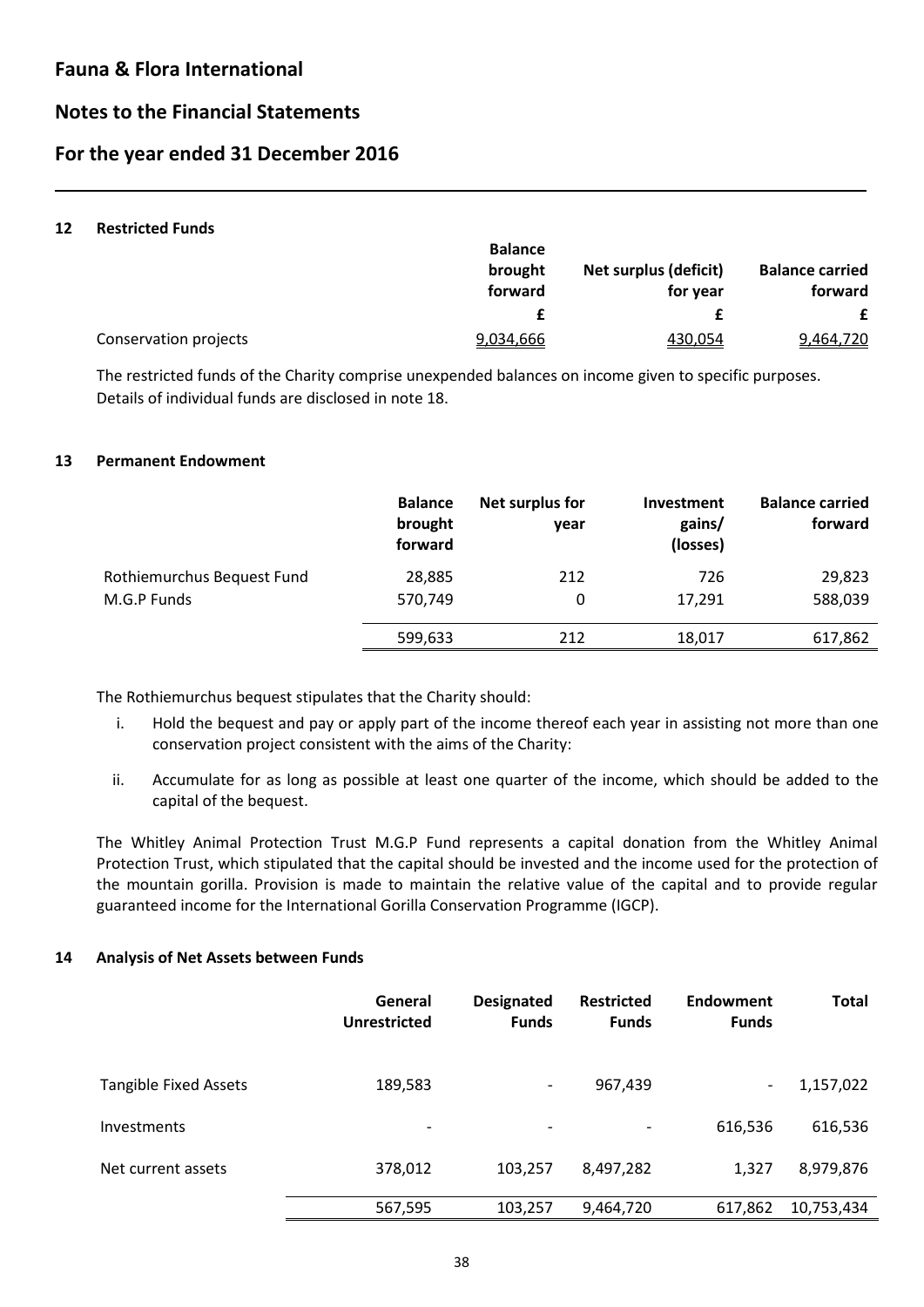L

### **Notes to the Financial Statements**

### **For the year ended 31 December 2016**

| 15a             | <b>Operating Lease Commitments</b>                |           |           |
|-----------------|---------------------------------------------------|-----------|-----------|
|                 | Commitments are as follows:                       | 2016      | 2015      |
|                 |                                                   |           |           |
|                 | Land and buildings:                               |           |           |
|                 | Not later than one year                           | 168,569   | 146,247   |
|                 | Later than one year and not later than five years | 477,176   | 473,775   |
|                 | Later than five years                             | 473,400   | 591,750   |
|                 |                                                   | 1,119,145 | 1,211,772 |
|                 | Other operating leases:                           |           |           |
|                 | Not later than one year                           | 62,719    | 74,645    |
|                 | Later than one year and not later than five years | 243,441   | 243,617   |
|                 | Later than five years                             | 241,728   | 302,160   |
|                 |                                                   | 547,888   | 620,422   |
|                 |                                                   |           |           |
| 15 <sub>b</sub> | <b>Finance Lease Commitments</b>                  |           |           |
|                 |                                                   | 2016      | 2015      |
|                 | Commitments are as follows:                       |           |           |
|                 | IT equipment:                                     |           |           |
|                 | Not later than one year                           | 14,340    | 14,340    |
|                 | Later than one year and not later than five years | 7,170     | 21,510    |
|                 | Later than five years                             |           |           |
|                 |                                                   | 21,510    | 35,849    |

### **16 Related Party Transactions and Ultimate Controlling Party**

The company is under the control of the Board of Trustees. There is no ultimate controlling party.

FFI has had a presence in the USA since 1981 and has operated through its affiliate Fauna & Flora International Inc (FFI Inc). In 2016, the partnership evolved to harness the respective strengths of each organisation, with FFI Inc separating and changing its name. FFI has established a new entity, Fauna & Flora International USA Inc (FFI USA Inc), which was incorporated in Delaware in September 2016 with EIN # 81-23967095. There have been no financial transactions in FFI USA Inc during 2016.

Fauna & Flora International Australia, (FFI Australia) was established in 2008 and is a public company limited by guarantee, registered in Victoria under the Corporations Act 2001, and recognised as a Charitable Institution (ABN 75 132 715 783, ACN 132715783). FFI Australia operates a Public Fund with deductible gift recipient (DGR) status which appears on the Australian Government's Register of Environmental Organisations. FFI Australia has a separate Board of Directors, one of whom is a member of FFI's Senior Management Team. FFI has the power in the Constitution to exercise control over the undertaking and therefore the results of FFI Australia have been consolidated.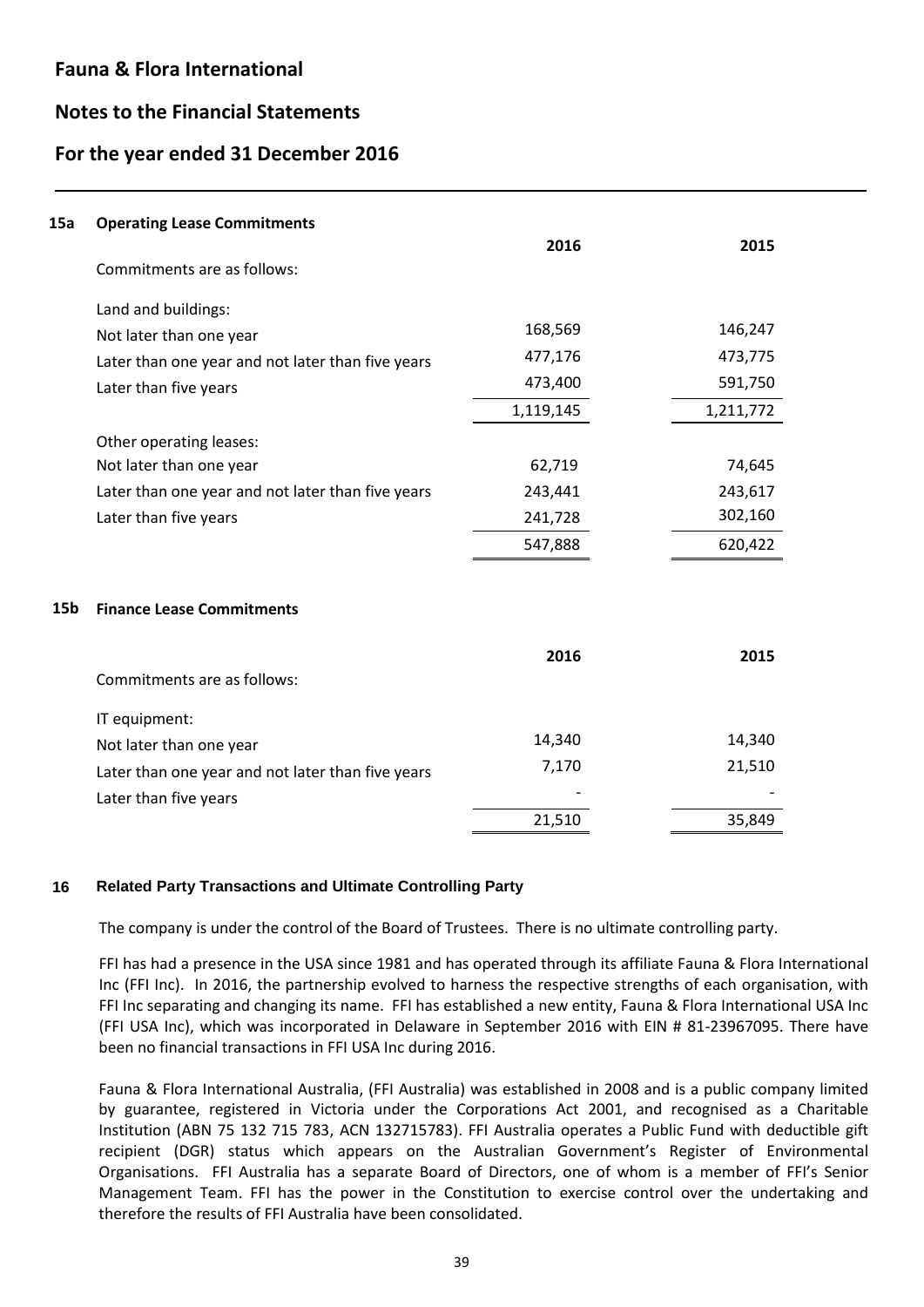L

### **Notes to the Financial Statements**

### **For the year ended 31 December 2016**

Fauna & Flora International (Singapore) was established as a public company limited by guarantee in November 2011, UEN 201133836K. It also became a registered Singapore charity in November 2012. Three directors of FFI Singapore are also members of FFI's Senior Management Team, allowing FFI to exercise control of the entity therefore the results of FFI Singapore have been consolidated. During 2016, FFI moved the Asia Pacific hub to the UK from Singapore and it is expected that this now dormant company will be wound up in 2017.

Fauna & Flora International (South Africa) NPC was established as a non-profit company and Public Benefit Organisation with tax-exempt status in May 2014, Registration Number 2014/099386/08. FFI South Africa has a separate Board of Directors, but FFI has the power to appoint these directors and one director is also a member of FFI's Senior Management Team. This entity has FFI as its sole member and therefore the financial results of FFI South Africa are consolidated.

Fauna & Flora International S.R.L. (FFI Romania) was established as a limited liability company (LLC) in Romania in August 2014. An application to register as an international NGO with the Romanian Ministry of Justice was also made in 2014 and the LLC will be dissolved once this has been achieved. FFI Romania has a separate Board of Directors, but FFI has the power to appoint these directors. FFI is the sole member of the Romanian LLC and therefore the financial results of FFI Romania are consolidated.

FFI holds a 51% controlling interest in Luambeze Investimentos Limitada (Luambeze), a limited liability company registered in Mozambique, registration number 100014343. Luambeze operates a conservancy concession within Niassa National Reserve, which it operates in conjunction with Chuilexi (see below) and is 100% funded by FFI. Two members of the FFI Senior Management Team are also directors of Luambeze. The minority interest in this company is immaterial to the Group, so it has not been adjusted for in the consolidated accounts.

FFI holds a 55% controlling interest in Chuilexi Conservação e Investimentos Limitada (Chuilexi), a limited liability company registered in Mozambique, registration number 100321041. Chuilexi operates a conservancy concession within Niassa National Reserve, which it operates in conjunction with Luambeze and is 100% funded by FFI. Two members of the FFI Senior Management Team are also directors of Chuilexi. The minority interest in this company is immaterial to the Group, so it has not been adjusted for in the consolidated accounts.

FFI provides grant funding to the Northern Rangelands Trust (Kenya), Ol Pejeta Conservancy (Kenya) and the International Gorilla Conservation Programme (Rwanda). A member of FFI's Senior Management Team is also a director of each of these organisations and a Trustee of FFI is a director of Ol Pejeta. FFI received reimbursement of expenditure from the International Gorilla Conservation Programme.

CCI Services Ltd was established to manage the facilities and services provided to the Cambridge Conservation Initiative (CCI) partner organisations who occupy the David Attenborough Building. CCI Services Ltd recharges costs to each organisation on a pro rata basis. A member of FFI's Senior Management Team and a Trustee of FFI are also directors of CCI Services Ltd.

The organisations Arcus Foundation, The Marcela Trust, Blue Marine Foundation, the Yorkshire Wildlife Park Foundation, The Rowney Trust and The Wixamtree Trust each have a trustee who is either also a trustee of FFI, a member of FFI's Senior Management Team or a related party of a member of the Senior Management Team. FFI received funding from each of these charities in 2016.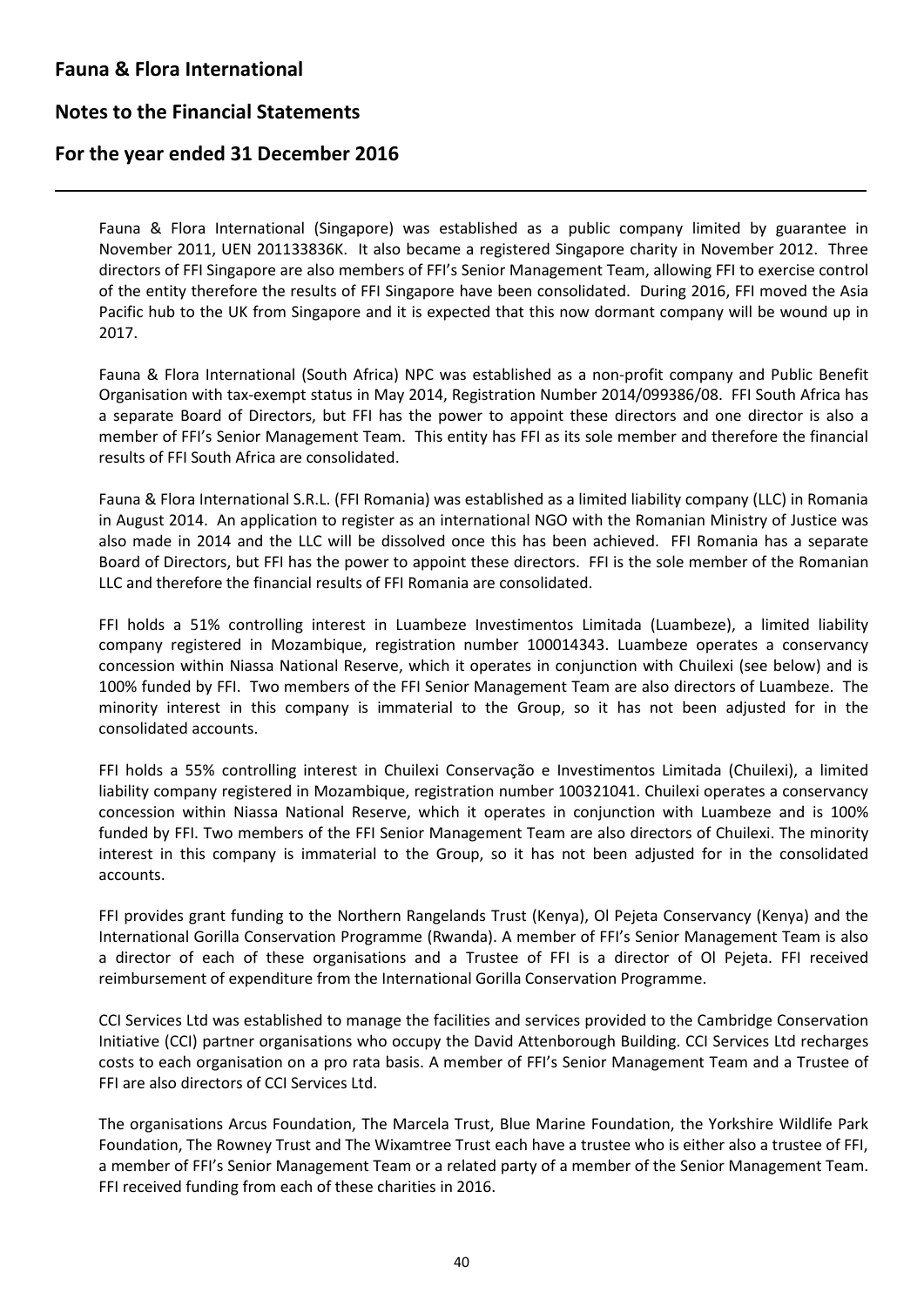L

## **Notes to the Financial Statements**

# **For the year ended 31 December 2016**

In order to further its charitable objectives, Fauna & Flora International undertook the following related party transactions:

|                                                       | 2016      | 2015      |
|-------------------------------------------------------|-----------|-----------|
| <b>Grants received from related parties</b>           |           |           |
| - Wild Earth Allies (previously FFI Inc)              | 2,503,892 | 1,436,727 |
| - Arcus Foundation                                    | 272,367   | 111,030   |
| - The Marcela Trust                                   | 435,081   | 0         |
| <b>Grants made to related parties</b>                 |           |           |
| - Ol Pejeta Conservancy                               | 23,690    | 83,470    |
| - Chuilexi Conservação e Investimentos Limitada       | 417,415   | 253,630   |
| - Luambeze Investimentos Limitada                     | 302,537   | 238,002   |
| - Northern Rangelands Trust                           | 113,720   | 113,334   |
| - International Gorilla Conservation Programme (IGCP) | 15,098    | 20,675    |
| <b>Donations received from</b>                        |           |           |
| - Trustees & related parties                          | 195,834   | 123,550   |
| Amounts owing from subsidiary undertakings            |           |           |
| - Fauna & Flora International Australia               | 157,852   | 18,574    |
| - Fauna & Flora International Singapore               | 286,347   | 232,257   |
| - Fauna & Flora International South Africa            | 85,100    | 0         |

Fauna & Flora International paid £153k to CCI Services Ltd during 2016 (2015: £22k) in relation to the management of The David Attenborough Building, where FFI's Cambridge office is located.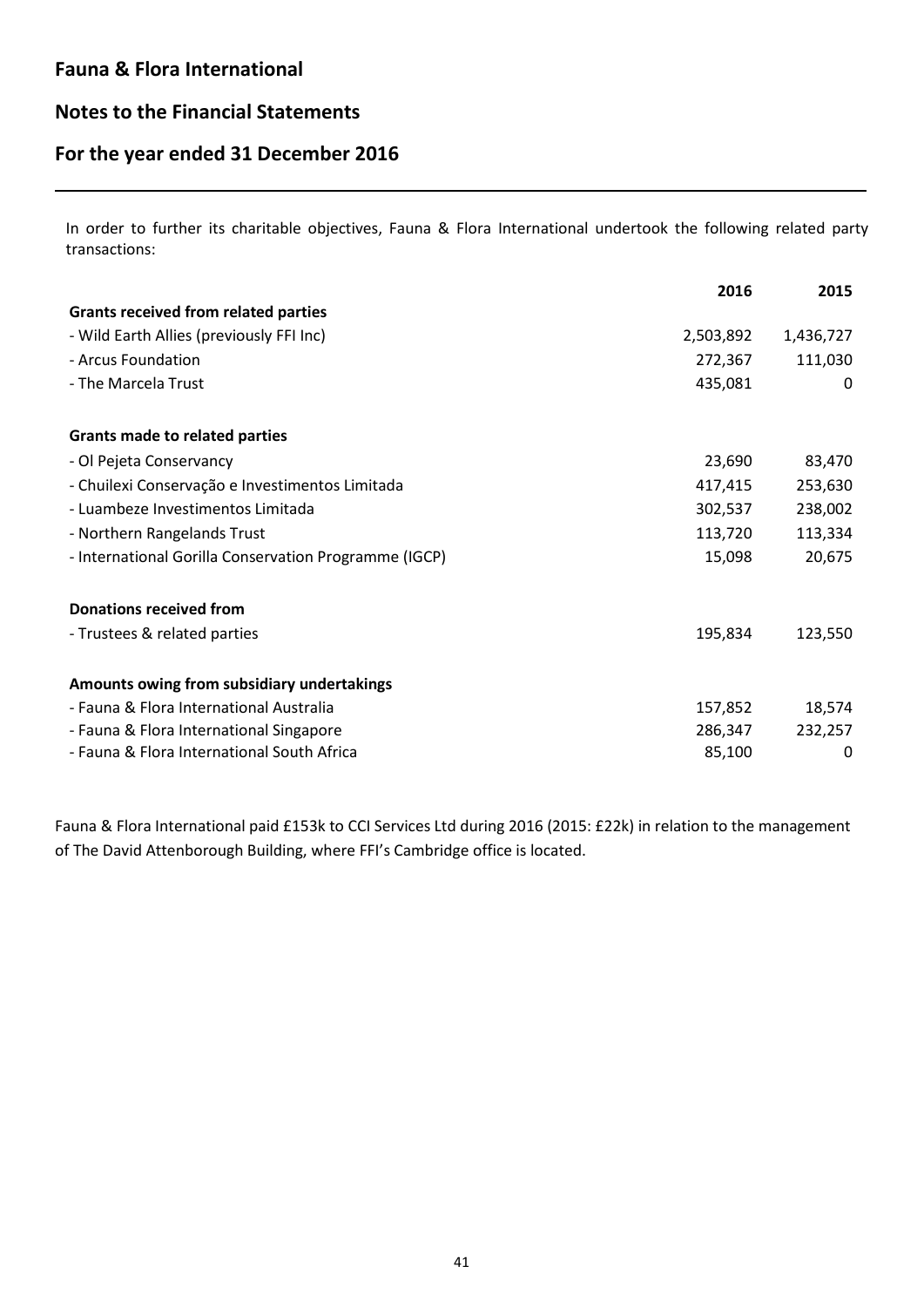# **Notes to the Financial Statements**

# **For the year ended 31 December 2016**

### **17 Cash Flow Information**

L

|    |                                                                                    | Group<br>2016 | Group<br>2015 | Charity<br>2016 | Charity<br>2015 |
|----|------------------------------------------------------------------------------------|---------------|---------------|-----------------|-----------------|
| a) | Reconciliations of changes in resources to net<br>inflow from operating activities |               |               |                 |                 |
|    | Net income/(expenditure)                                                           | 113,167       | 4,036,944     | 34,013          | 3,379,561       |
|    | Depreciation charge                                                                | 92,057        | 39,885        | 92,057          | 39,885          |
|    | (Gain)/loss on disposal of fixed assets                                            | 0             | 34,611        | 0               | 34,611          |
|    | Investment income (shown separately in (b)<br>below)                               | (40, 579)     | (44, 397)     | (32, 772)       | (43, 105)       |
|    | (Increase)/decrease in debtors                                                     | (1,503,302)   | 1,953,720     | (1,791,926)     | 1,701,405       |
|    | Increase/(decrease) in creditors                                                   | 468,754       | (604, 171)    | 463,146         | (595,046)       |
|    | Change in investment valuation                                                     | (18,017)      | 13,134        | (18,017)        | 13,134          |
|    | Unrealised currency revaluation gain/(loss)<br>on non-monetary assets              | 355,944       | 56,447        | 410,894         | 64,017          |
|    | Unrealised currency revaluation (gain)/loss on<br>monetary assets                  | (744, 580)    | 104,661       | (744, 580)      | 104,661         |
|    | Net cash inflow/(outflow) from operating<br>activities                             | (1, 276, 556) | 5,590,833     | (1,587,185)     | 4,699,124       |
| b) | Gross cash flows                                                                   |               |               |                 |                 |
|    | Returns on investment and servicing of finance:                                    |               |               |                 |                 |
|    | Investment income received                                                         | 40,579        | 44,397        | 32,772          | 43,105          |
|    | Capital expenditure and financial<br>investment:                                   |               |               |                 |                 |
|    | Payment to acquire tangible fixed assets                                           | (59, 535)     | (1,200,401)   | (59, 535)       | (354, 402)      |
|    |                                                                                    | (59, 535)     | (1,200,401)   | (59, 535)       | (354, 402)      |